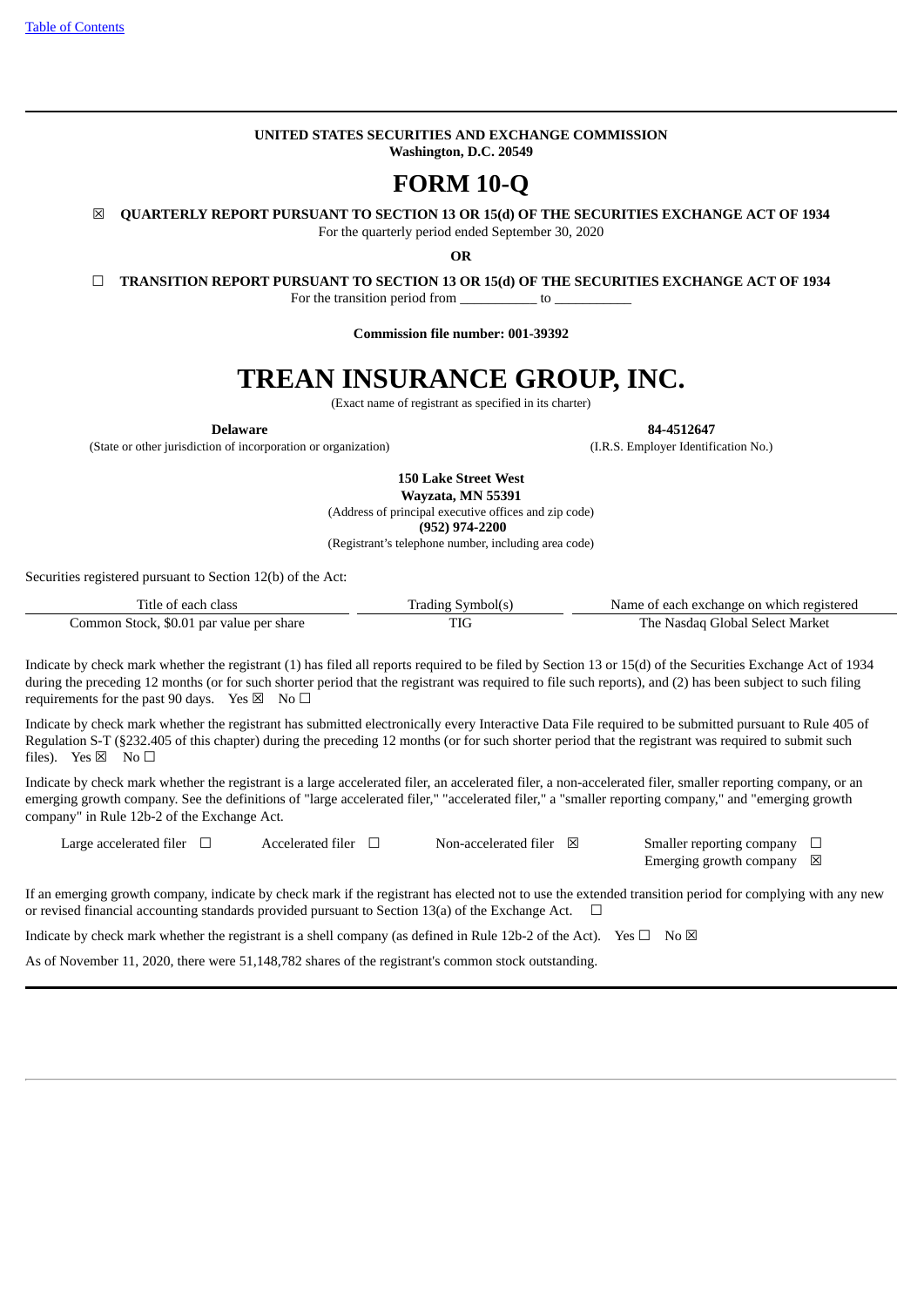# **TREAN INSURANCE GROUP, INC. TABLE OF CONTENTS**

# **PART I - FINANCIAL [INFORMATION](#page-1-0)**

| Item 1 | <b>Financial Statements</b>                                                                                               |                 |
|--------|---------------------------------------------------------------------------------------------------------------------------|-----------------|
|        | <b>Condensed Consolidated and Condensed Combined Balance Sheets</b>                                                       | $\overline{3}$  |
|        | <b>Condensed Consolidated and Condensed Combined Statements of Operations</b>                                             | $\overline{4}$  |
|        | <b>Condensed Consolidated and Condensed Combined Statements of Comprehensive Income</b>                                   | <u>5</u>        |
|        | Condensed Consolidated and Condensed Combined Statements of Shareholders' Equity and Redeemable Preferred<br><b>Stock</b> | $6\overline{6}$ |
|        | <b>Condensed Consolidated and Condensed Combined Statements of Cash Flows</b>                                             | 9               |
|        | <b>Notes to the Condensed Consolidated and Condensed Combined Financial Statements</b>                                    | 11              |
| Item 2 | <b>Management's Discussion and Analysis of Financial Condition and Results of Operations</b>                              | 34              |
| Item 3 | <b>Quantitative and Qualitative Disclosures About Market Risk</b>                                                         | 55              |
| Item 4 | <b>Controls and Procedures</b>                                                                                            | $\overline{55}$ |

# **PART II - OTHER [INFORMATION](#page-54-1)**

<span id="page-1-0"></span>

| Item 1            | <b>Legal Proceedings</b>                                           | 56 |
|-------------------|--------------------------------------------------------------------|----|
| Item 1A           | <b>Risk Factors</b>                                                | 56 |
| Item 2            | <b>Unregistered Sales of Equity Securities and Use of Proceeds</b> | 56 |
| Item $3$          | Defaults Upon Senior Securities                                    | 57 |
| Item 4            | <b>Mine Safety Disclosures</b>                                     | 57 |
| Item $5$          | <b>Other Information</b>                                           | 57 |
| Item 6            | <b>Exhibits</b>                                                    | 58 |
|                   |                                                                    |    |
| <b>Signatures</b> |                                                                    | 59 |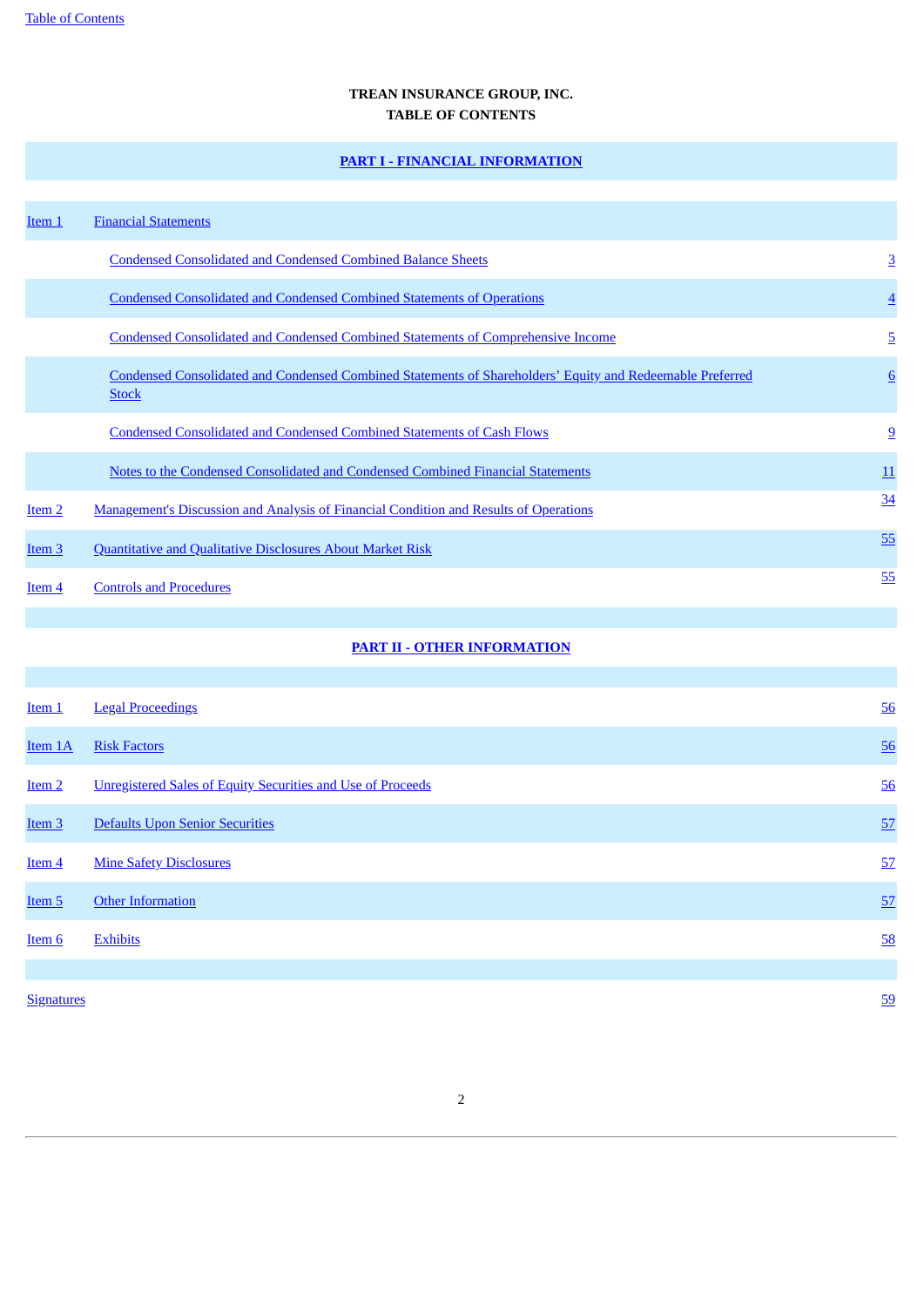# **PART I. FINANCIAL INFORMATION**

# <span id="page-2-1"></span><span id="page-2-0"></span>**Item 1. Financial Statements**

# **Trean Insurance Group, Inc. and Subsidiaries**

# **Condensed Consolidated and Condensed Combined Balance Sheets**

(in thousands, except share and per share data)

|                                                                                                                                                 |              | September 30, 2020 | <b>December 31, 2019</b> |
|-------------------------------------------------------------------------------------------------------------------------------------------------|--------------|--------------------|--------------------------|
| Assets                                                                                                                                          |              | (unaudited)        |                          |
| Fixed maturities, at fair value (amortized cost of \$358,506 and \$329,640, respectively)                                                       | \$           | 375,286            | \$<br>337,865            |
| Preferred stock, at fair value (amortized cost of \$243 and \$337, respectively)                                                                |              | 240                | 343                      |
| Common stock, at fair value (cost \$1,554 and \$492, respectively)                                                                              |              | 3,458              | 492                      |
| Equity method investments                                                                                                                       |              | 232                | 12,173                   |
| Total investments                                                                                                                               |              | 379,216            | 350,873                  |
| Cash and cash equivalents                                                                                                                       |              | 165,255            | 74,268                   |
| Restricted cash                                                                                                                                 |              | 21,175             | 1,800                    |
| Accrued investment income                                                                                                                       |              | 2,418              | 2,468                    |
| Premiums and other receivables                                                                                                                  |              | 99,635             | 62,460                   |
| Income taxes refundable                                                                                                                         |              | 797                |                          |
| Related party receivables                                                                                                                       |              | 33                 | 22,221                   |
| Reinsurance recoverable                                                                                                                         |              | 350,425            | 307,338                  |
| Prepaid reinsurance premiums                                                                                                                    |              | 103,929            | 80,088                   |
| Deferred policy acquisition cost, net                                                                                                           |              | 3,777              | 2,115                    |
| Property and equipment, net                                                                                                                     |              | 8,439              | 7,937                    |
| Right of use asset                                                                                                                              |              | 6,558              |                          |
| Deferred tax asset                                                                                                                              |              |                    | 1,367                    |
| Goodwill                                                                                                                                        |              | 139,575            | 2,822                    |
| Intangible assets, net                                                                                                                          |              | 73,436             | 154                      |
| Other assets                                                                                                                                    |              | 9,721              | 3,123                    |
| <b>Total assets</b>                                                                                                                             | $\mathbb{S}$ | 1,364,389          | \$<br>919,034            |
| <b>Liabilities</b>                                                                                                                              |              |                    |                          |
| Unpaid loss and loss adjustment expenses                                                                                                        | \$           | 465,502            | \$<br>406,716            |
| <b>Unearned</b> premiums                                                                                                                        |              | 143,390            | 103,789                  |
| Funds held under reinsurance agreements                                                                                                         |              | 160,614            | 163,445                  |
| Reinsurance premiums payable                                                                                                                    |              | 59,756             | 53,620                   |
| Accounts payable and accrued expenses                                                                                                           |              | 73,865             | 14,995                   |
| Lease liability                                                                                                                                 |              | 7,054              |                          |
| Income taxes payable                                                                                                                            |              |                    | 714                      |
| Deferred tax liability                                                                                                                          |              | 12,597             |                          |
| <b>Debt</b>                                                                                                                                     |              | 39,858             | 29,040                   |
| <b>Total liabilities</b>                                                                                                                        |              | 962,636            | 772,319                  |
| Commitments and contingencies                                                                                                                   |              |                    |                          |
| Redeemable preferred stock (0 and 1,000,000 authorized, respectively; 0 and 51 outstanding, respectively)                                       |              |                    | 5,100                    |
| <b>Shareholders' equity</b>                                                                                                                     |              |                    |                          |
| Common stock, \$0.01 par value per share (600,000,000 and 0 authorized, respectively; 51,148,782 and 0 issued<br>and outstanding, respectively) |              | 511                |                          |
| Members' equity                                                                                                                                 |              |                    | 78,438                   |
| Additional paid-in capital                                                                                                                      |              | 287,234            | 17,995                   |
| Retained earnings                                                                                                                               |              | 104,853            | 40,361                   |
| Accumulated other comprehensive income                                                                                                          |              | 9,155              | 4,821                    |
| Total shareholders' equity                                                                                                                      |              | 401,753            | 141,615                  |
| Total liabilities and shareholders' equity                                                                                                      | \$           | 1,364,389          | \$<br>919.034            |

<span id="page-2-2"></span>*See accompanying notes to the condensed consolidated financial statements.*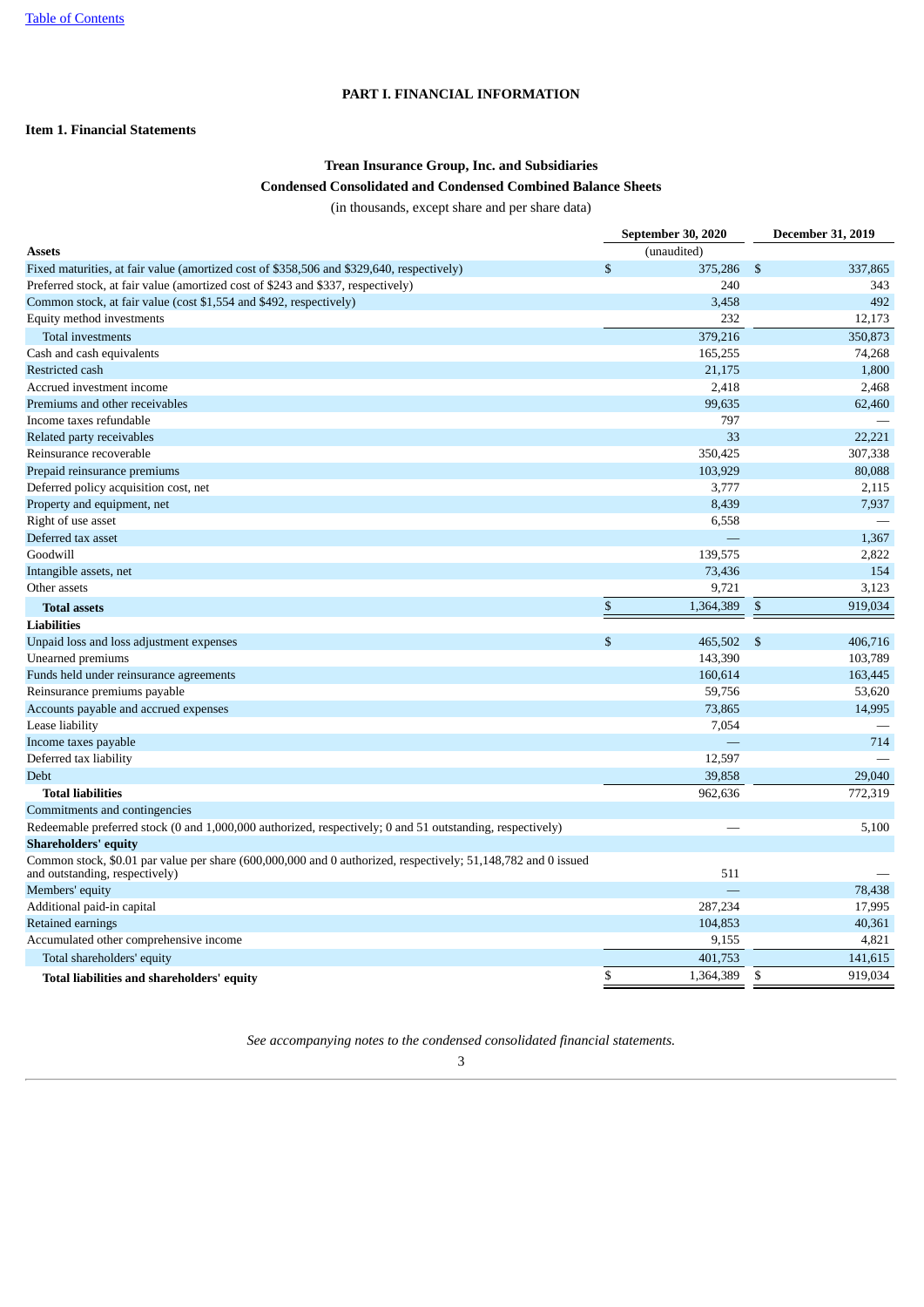# **Condensed Consolidated and Condensed Combined Statements of Operations**

(in thousands, except share and per share data)

(unaudited)

|                                            | Three Months Ended September 30, |              |            | Nine Months Ended September 30, |            |                |            |  |
|--------------------------------------------|----------------------------------|--------------|------------|---------------------------------|------------|----------------|------------|--|
|                                            | 2020                             |              | 2019       |                                 | 2020       |                | 2019       |  |
| <b>Revenues</b>                            |                                  |              |            |                                 |            |                |            |  |
| Gross written premiums                     | \$<br>132,284                    | -\$          | 107,534    | -\$                             | 349,755    | \$             | 313,488    |  |
| Increase in gross unearned premiums        | (22, 963)                        |              | (5,612)    |                                 | (39,601)   |                | (18,099)   |  |
| Gross earned premiums                      | 109,321                          |              | 101,922    |                                 | 310,154    |                | 295,389    |  |
| Ceded earned premiums                      | (81, 465)                        |              | (79, 761)  |                                 | (238, 460) |                | (230, 227) |  |
| Net earned premiums                        | 27,856                           |              | 22,161     |                                 | 71,694     |                | 65,162     |  |
| Net investment income                      | 1,857                            |              | 1,721      |                                 | 6,653      |                | 4,578      |  |
| Gain on revaluation of Compstar investment | 69,846                           |              |            |                                 | 69,846     |                |            |  |
| Net realized capital gains (losses)        | 115                              |              | (34)       |                                 | 3,345      |                | 689        |  |
| Other revenue                              | 5,401                            |              | 2,561      |                                 | 11,323     |                | 8,049      |  |
| <b>Total revenue</b>                       | 105,075                          |              | 26,409     |                                 | 162,861    |                | 78,478     |  |
| <b>Expenses</b>                            |                                  |              |            |                                 |            |                |            |  |
| Losses and loss adjustment expenses        | 15,564                           |              | 13,976     |                                 | 40,681     |                | 38,446     |  |
| General and administrative expenses        | 6,995                            |              | 5,756      |                                 | 23,437     |                | 15,894     |  |
| IPO bonuses and contract buyout fee        | 11,054                           |              |            |                                 | 11,054     |                |            |  |
| Intangible asset amortization              | 1,120                            |              | 11         |                                 | 1,154      |                | 35         |  |
| Noncash share-based compensation           | 307                              |              |            |                                 | 307        |                |            |  |
| Interest expense                           | 520                              |              | 498        |                                 | 1,482      |                | 1,683      |  |
| Total expenses                             | 35,560                           |              | 20,241     |                                 | 78,115     |                | 56,058     |  |
| Other income (expense)                     | 209                              |              | (8)        |                                 | 263        |                | 118        |  |
| <b>Income before taxes</b>                 | 69,724                           |              | 6,160      |                                 | 85,009     |                | 22,538     |  |
| Income tax expense                         | 788                              |              | 1,395      |                                 | 4,679      |                | 4,404      |  |
| Equity earnings in affiliates, net of tax  | 401                              |              | 1,021      |                                 | 2,333      |                | 2,494      |  |
| <b>Net income</b>                          | \$<br>69,337                     | \$           | 5,786      | \$                              | 82,663     | \$             | 20,628     |  |
| <b>Earnings per share:</b>                 |                                  |              |            |                                 |            |                |            |  |
| <b>Basic</b>                               | \$<br>1.41                       | \$           | 0.15       | \$                              | 2.00       | \$             | 0.55       |  |
| <b>Diluted</b>                             | \$<br>1.41                       | $\mathbf{s}$ | 0.15       | $\mathfrak{s}$                  | 2.00       | $\mathfrak{s}$ | 0.55       |  |
| Weighted average shares outstanding:       |                                  |              |            |                                 |            |                |            |  |
| <b>Basic</b>                               | 49,054,441                       |              | 37,386,394 |                                 | 41,304,132 |                | 37,386,394 |  |
| Diluted                                    | 49,056,001                       |              | 37,386,394 |                                 | 41,304,652 |                | 37,386,394 |  |

<span id="page-3-0"></span>*See accompanying notes to the condensed consolidated financial statements.*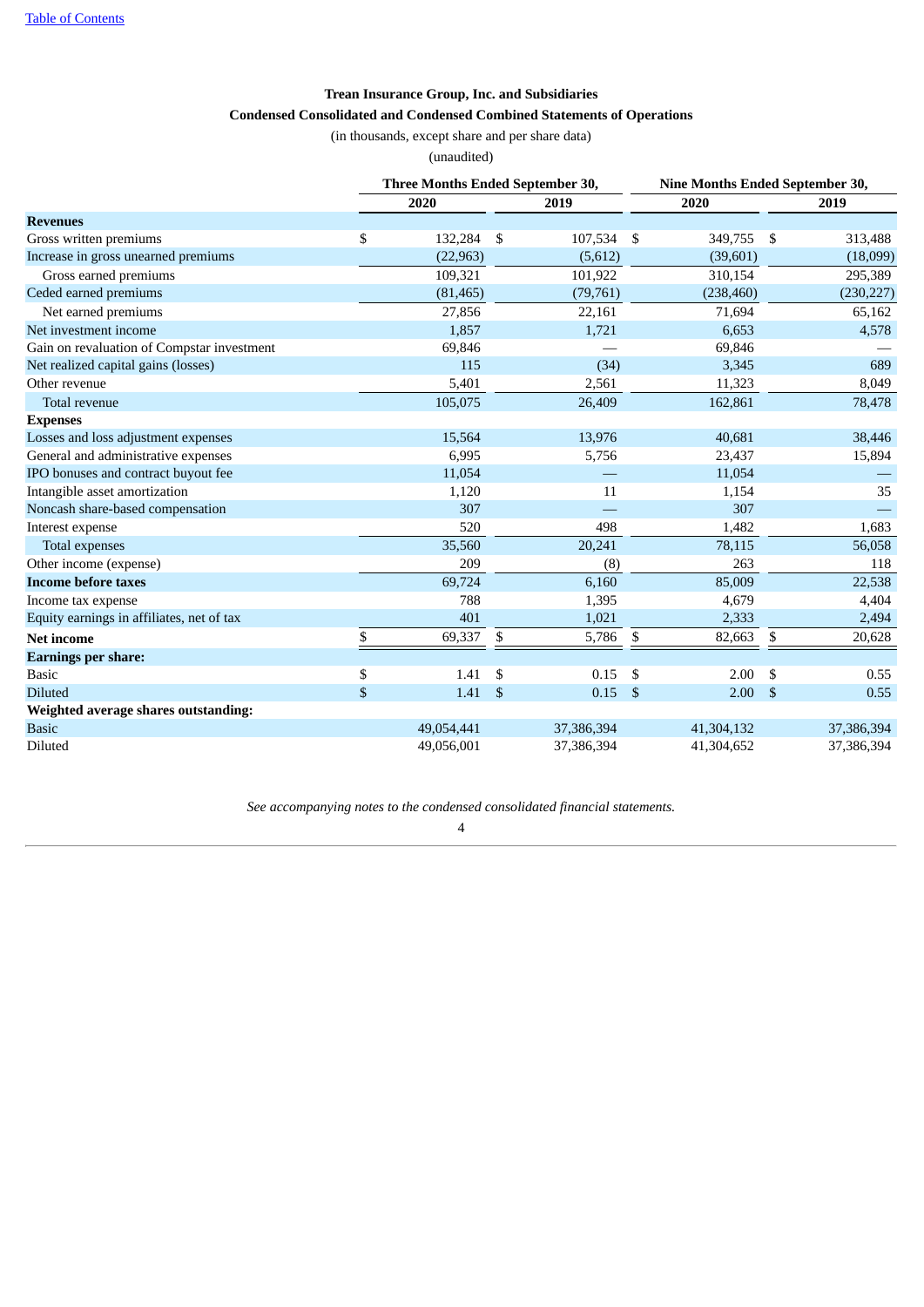# **Condensed Consolidated and Condensed Combined Statements of Comprehensive Income**

(in thousands)

(unaudited)

|                                                                                           |   | <b>Three Months Ended September 30,</b> |     |            |        | <b>Nine Months Ended September 30,</b> |        |  |  |
|-------------------------------------------------------------------------------------------|---|-----------------------------------------|-----|------------|--------|----------------------------------------|--------|--|--|
|                                                                                           |   | 2020                                    |     | 2019       | 2020   |                                        | 2019   |  |  |
| Net income                                                                                | Ъ | 69,337                                  | \$. | $5,786$ \$ | 82,663 | <sup>\$</sup>                          | 20,628 |  |  |
| Other comprehensive income, net of tax:                                                   |   |                                         |     |            |        |                                        |        |  |  |
| Unrealized investment gains:                                                              |   |                                         |     |            |        |                                        |        |  |  |
| Unrealized investment gains arising during the<br>period                                  |   | 686                                     |     | 1,189      | 5,715  |                                        | 8,942  |  |  |
| Income tax expense                                                                        |   | 144                                     |     | 249        | 1,198  |                                        | 1,878  |  |  |
| Unrealized investment gains, net of tax                                                   |   | 542                                     |     | 940        | 4,517  |                                        | 7,064  |  |  |
| Less reclassification adjustments to:                                                     |   |                                         |     |            |        |                                        |        |  |  |
| Net realized investment gains (losses) included in<br>net realized capital gains (losses) |   | 114                                     |     | (34)       | 232    |                                        | 55     |  |  |
| Income tax expense (benefit)                                                              |   | 24                                      |     | (8)        | 49     |                                        | 11     |  |  |
| Total reclassifications included in net income,<br>net of tax                             |   | 90                                      |     | (26)       | 183    |                                        | 44     |  |  |
| Other comprehensive income                                                                |   | 452                                     |     | 966        | 4,334  |                                        | 7,020  |  |  |
| Total comprehensive income                                                                |   | 69,789                                  |     | 6,752      | 86,997 |                                        | 27,648 |  |  |

<span id="page-4-0"></span>*See accompanying notes to the condensed consolidated financial statements.*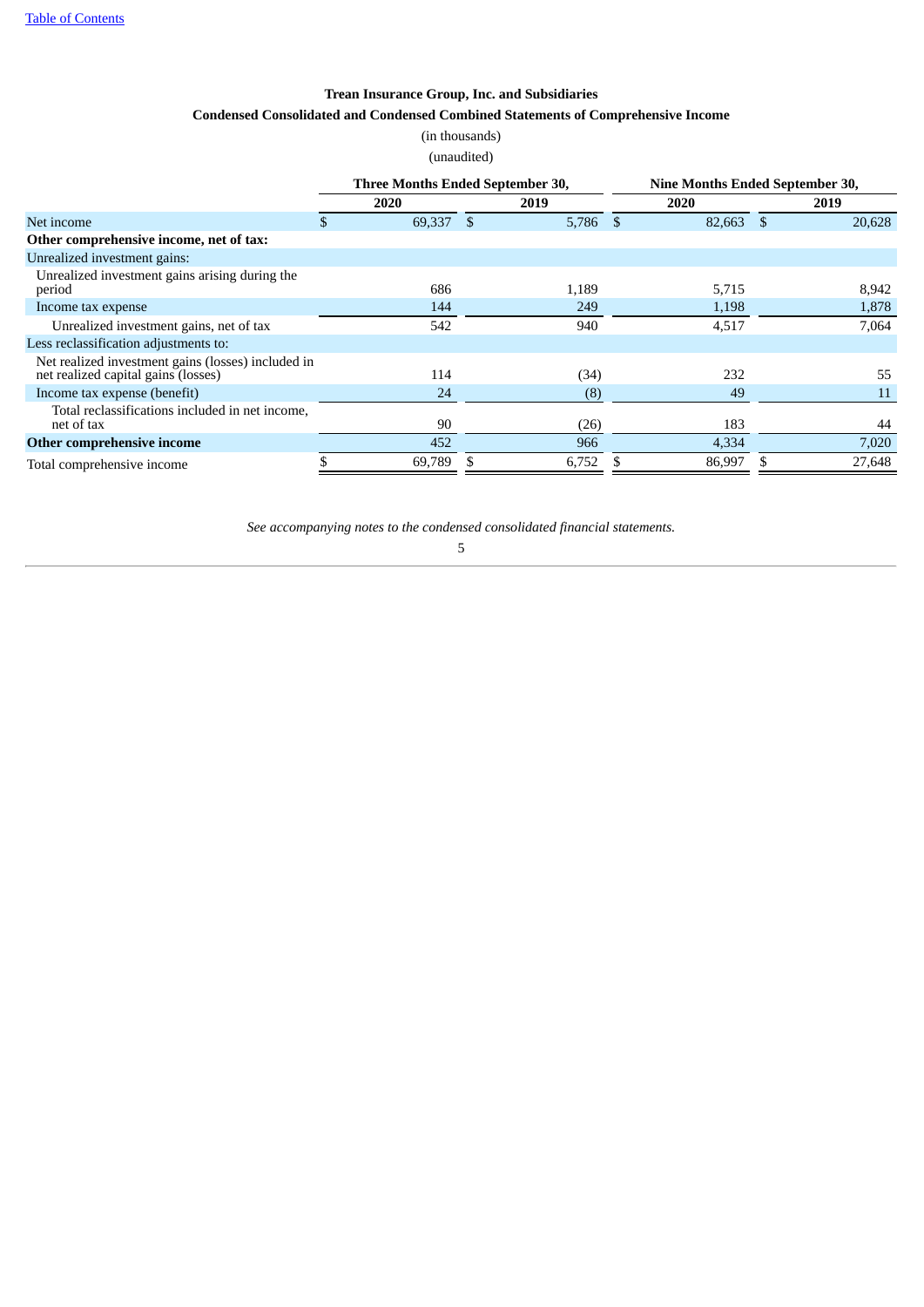# **Condensed Consolidated and Condensed Combined Statements of Shareholders' Equity and Redeemable Preferred Stock**

# **For the Three and Nine Months Ended September 30, 2020 and 2019**

(in thousands, except share and unit data)

(unaudited)

|                                                                                               |        |                                      |     |                        |                             |          |                         | <b>Members' Equity</b> |                             |         |                                |        |                     |        |                              |         |                                              |                 |    |                               |
|-----------------------------------------------------------------------------------------------|--------|--------------------------------------|-----|------------------------|-----------------------------|----------|-------------------------|------------------------|-----------------------------|---------|--------------------------------|--------|---------------------|--------|------------------------------|---------|----------------------------------------------|-----------------|----|-------------------------------|
|                                                                                               |        | Redeemable<br><b>Preferred Stock</b> |     | <b>Preferred Stock</b> | <b>Class A - Non Voting</b> |          | <b>Class B - Voting</b> |                        | <b>Class B - Non Voting</b> |         | Class C - Non<br><b>Voting</b> |        | <b>Common Stock</b> |        | <b>Additional</b><br>Paid in |         | <b>Accumulated</b><br>Other<br>Comprehensive | <b>Retained</b> |    | <b>Total</b><br>Shareholders' |
|                                                                                               |        | Shares Amount                        |     | Shares Amount          | Units                       | Amount   | Units                   | Amount                 | Units                       | Amount  | Units                          | Amount | <b>Shares</b>       | Amount | Capital                      |         | Income                                       | <b>Earnings</b> |    | Equity                        |
| <b>Balance at June</b><br>30, 2020                                                            |        | 51 \$ 5,100                          | — s |                        | 65,036,780 \$65,037         |          | 5,045,215 \$            | 5,045                  | 8,159,775 \$                | 8,160   | 235,905 \$                     | 236    | –                   |        | £.                           | 16,542  | 8,703<br>- \$                                | 35,561<br>\$    | -S | 139,284                       |
| <b>Issuance of Class</b><br>C units                                                           |        |                                      |     |                        |                             |          |                         |                        |                             |         | 157,270                        | 157    |                     |        |                              |         |                                              |                 |    | 157                           |
| Dividends on<br>Series B preferred<br>stock                                                   |        |                                      |     |                        |                             |          |                         |                        |                             |         |                                |        |                     |        |                              |         |                                              | (45)            |    | (45)                          |
| Redemption of<br>Series B<br>redeemable<br>preferred stock                                    | (51)   | (5, 100)                             |     |                        |                             |          |                         |                        |                             |         |                                |        |                     |        |                              |         |                                              |                 |    |                               |
| Corporate<br>recapitalization                                                                 |        |                                      |     |                        | (65,036,780)                | (65,037) | (5,045,215)             | (5,045)                | (8, 159, 775)               | (8,160) | (393, 175)                     | (393)  | 37,386,394          | 374    |                              | 78,261  |                                              |                 |    |                               |
| Issuance of<br>common shares for<br>acquisition of<br>Compstar                                |        |                                      |     |                        |                             |          |                         |                        |                             |         |                                |        | 6,613,606           | 66     |                              | 99,138  |                                              |                 |    | 99,204                        |
| Proceeds from<br>common stock sold<br>in initial public<br>offering, net of<br>offering costs |        |                                      |     |                        |                             |          |                         |                        |                             |         |                                |        | 7,142,857           | 71     |                              | 93,068  |                                              |                 |    | 93,139                        |
| Common stock<br>issuances pursuant<br>to equity<br>compensation<br>awards                     |        |                                      |     |                        |                             |          |                         |                        |                             |         |                                |        | 5,925               |        |                              | (82)    |                                              |                 |    | (82)                          |
| Stock-based<br>compensation<br>expense                                                        |        |                                      |     |                        |                             |          |                         |                        |                             |         |                                |        |                     |        |                              | 307     |                                              |                 |    | 307                           |
| Other<br>comprehensive<br>income                                                              |        |                                      |     |                        |                             |          |                         |                        |                             |         |                                |        |                     |        |                              |         | 452                                          |                 |    | 452                           |
| Net income                                                                                    |        |                                      |     |                        |                             |          |                         |                        |                             |         |                                |        |                     |        |                              |         | $\hspace{0.1mm}-\hspace{0.1mm}$              | 69,337          |    | 69,337                        |
| <b>Balance</b> at<br>September 30,<br>2020                                                    | $-$ \$ |                                      |     |                        |                             |          |                         |                        |                             |         |                                |        | 51,148,782 \$       | 511    | $\mathbb{S}$                 | 287,234 | 9,155<br>$^{\circ}$                          | \$104,853       | \$ | 401,753                       |

*See accompanying notes to the condensed consolidated financial statements.*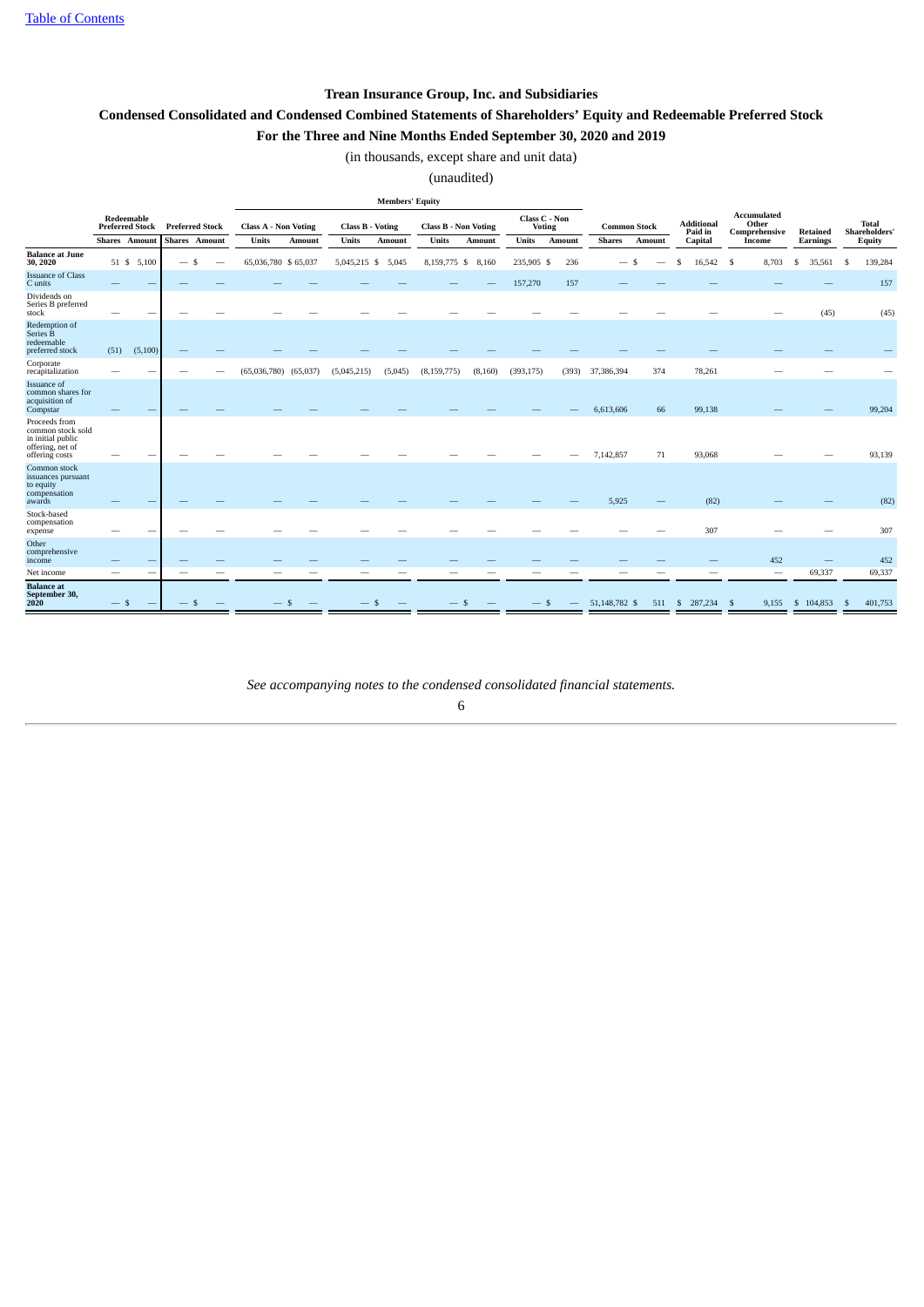# Table of [Contents](#page-0-0)

|                                             |      |                                      |     |                        |                             |        |                         | <b>Members' Equity</b> |                             |        |                                |        |                     |        |    |                              |                                       |                 |        |    |                                     |
|---------------------------------------------|------|--------------------------------------|-----|------------------------|-----------------------------|--------|-------------------------|------------------------|-----------------------------|--------|--------------------------------|--------|---------------------|--------|----|------------------------------|---------------------------------------|-----------------|--------|----|-------------------------------------|
|                                             |      | Redeemable<br><b>Preferred Stock</b> |     | <b>Preferred Stock</b> | <b>Class A - Non Voting</b> |        | <b>Class B - Voting</b> |                        | <b>Class B - Non Voting</b> |        | Class C - Non<br><b>Voting</b> |        | <b>Common Stock</b> |        |    | <b>Additional</b><br>Paid in | Accumulated<br>Other<br>Comprehensive | Retained        |        |    | <b>Total</b><br><b>Shareholders</b> |
|                                             |      | <b>Shares</b> Amount                 |     | Shares Amount          | Units                       | Amount | Units                   | Amount                 | Units                       | Amount | Units                          | Amount | <b>Shares</b>       | Amount |    | Capital                      | Income                                | <b>Earnings</b> |        |    | Equity                              |
| <b>Balance at June</b><br>30, 2019          |      | 60 S<br>6,000                        | 10S | 1,000                  | 65,036,780 \$65,037         |        | 5,045,215               | 5,045<br>-S            | 8,159,775 \$                | 8,160  | 157,270 \$                     | 157    | $-$ s               |        | £. | 17,995                       | 4,051<br>-S                           | .S              | 24,907 | -S | 126,352                             |
| <b>Issuance of Class</b><br>C units         |      |                                      |     |                        |                             |        |                         |                        |                             |        | 19,659                         | 20     |                     |        |    |                              |                                       |                 |        |    | 20                                  |
| Distributions to<br>members                 |      | _                                    |     |                        |                             |        |                         |                        |                             |        |                                |        |                     |        |    |                              |                                       |                 | (831)  |    | (831)                               |
| Dividends on<br>Series A preferred<br>stock |      |                                      |     |                        |                             |        |                         |                        |                             |        |                                |        |                     |        |    |                              |                                       |                 | (12)   |    | (12)                                |
| Dividends on<br>Series B preferred<br>stock |      |                                      |     |                        |                             |        |                         |                        |                             |        |                                |        |                     |        |    |                              |                                       |                 | (36)   |    | (36)                                |
| Other<br>comprehensive<br>income            |      |                                      |     |                        |                             |        |                         |                        |                             |        |                                |        |                     |        |    |                              | 966                                   |                 |        |    | 966                                 |
| Net income                                  |      |                                      |     |                        |                             |        |                         |                        |                             |        |                                |        |                     |        |    |                              | $\overline{\phantom{m}}$              |                 | 5,786  |    | 5,786                               |
| <b>Balance</b> at<br>September 30,<br>2019  | 60 S | 6,000                                | 10S | 1,000                  | 65,036,780 \$65,037         |        | 5,045,215 \$            | 5,045                  | 8,159,775 \$                | 8,160  | 176,929 \$                     | 177    | — 1                 |        |    | 17,995                       | 5,017<br>- S                          | -8              | 29,814 | -S | 132,245                             |

|                                                                                               |                          |                                      |                          | <b>Members' Equity</b> |                             |        |                         |         |                             |         |                                |                                 |                          |                          |                              |                                              |                 |                               |
|-----------------------------------------------------------------------------------------------|--------------------------|--------------------------------------|--------------------------|------------------------|-----------------------------|--------|-------------------------|---------|-----------------------------|---------|--------------------------------|---------------------------------|--------------------------|--------------------------|------------------------------|----------------------------------------------|-----------------|-------------------------------|
|                                                                                               |                          | Redeemable<br><b>Preferred Stock</b> |                          | <b>Preferred Stock</b> | <b>Class A - Non Voting</b> |        | <b>Class B - Voting</b> |         | <b>Class B - Non Voting</b> |         | Class C - Non<br><b>Voting</b> |                                 | <b>Common Stock</b>      |                          | <b>Additional</b><br>Paid in | <b>Accumulated</b><br>Other<br>Comprehensive | <b>Retained</b> | <b>Total</b><br>Shareholders' |
|                                                                                               | Shares Amount            |                                      |                          | Shares Amount          | Units                       | Amount | Units                   | Amount  | Units                       | Amount  | Units                          | Amount                          | <b>Shares</b>            | Amount                   | Capital                      | <b>Income</b>                                | <b>Earnings</b> | Equity                        |
| <b>Balance</b> at<br>December 31,<br>2019                                                     |                          | 51 \$ 5,100                          | $\overline{\phantom{0}}$ | - \$                   | 65,036,780 \$65,037         |        | 5,045,215 \$            | 5,045   | 8,159,775 \$                | 8,160   | 196,588 \$                     | 196                             | $\overline{\phantom{0}}$ | -S                       | 17,995<br>£.                 | 4,821<br>- \$                                | 40,361<br>.S    | S<br>141,615                  |
| <b>Issuance of Class</b><br>C units                                                           |                          |                                      |                          |                        |                             |        |                         |         |                             |         | 196,587                        | 197                             |                          |                          |                              |                                              |                 | 197                           |
| Distributions to<br>members                                                                   | $\overline{\phantom{a}}$ |                                      |                          |                        |                             |        |                         |         |                             |         |                                |                                 |                          |                          | (1, 453)                     | $\hspace{0.1mm}-\hspace{0.1mm}$              | (18,043)        | (19, 496)                     |
| Dividends on<br>Series B preferred<br>stock                                                   |                          |                                      |                          |                        |                             |        |                         |         |                             |         |                                |                                 |                          |                          |                              |                                              | (128)           | (128)                         |
| Redemption of<br>Series B<br>redeemable<br>preferred stock                                    | (51)                     | (5,100)                              |                          |                        |                             |        |                         |         |                             |         |                                |                                 |                          |                          |                              |                                              |                 |                               |
| Corporate<br>recapitalization                                                                 |                          |                                      |                          |                        | $(65,036,780)$ $(65,037)$   |        | (5,045,215)             | (5,045) | (8, 159, 775)               | (8,160) | (393, 175)                     | (393)                           | 37,386,394               | 374                      | 78,261                       |                                              |                 |                               |
| Issuance of<br>common shares for<br>acquisition of<br>Compstar                                |                          |                                      |                          |                        |                             |        |                         |         |                             |         |                                |                                 | 6,613,606                | 66                       | 99,138                       |                                              |                 | 99,204                        |
| Proceeds from<br>common stock sold<br>in initial public<br>offering, net of<br>offering costs |                          |                                      |                          |                        |                             |        |                         |         |                             |         |                                |                                 | 7,142,857                | 71                       | 93,068                       |                                              |                 | 93,139                        |
| Common stock<br>issuances pursuant<br>to equity<br>compensation<br>awards                     |                          |                                      |                          |                        |                             |        |                         |         |                             |         |                                |                                 | 5,925                    | $\overline{\phantom{a}}$ | (82)                         |                                              |                 | (82)                          |
| Stock-based<br>compensation<br>expense                                                        |                          |                                      |                          |                        |                             |        |                         |         |                             |         |                                |                                 |                          |                          | 307                          |                                              |                 | 307                           |
| Other<br>comprehensive<br>income                                                              |                          |                                      |                          |                        |                             |        |                         |         |                             |         |                                |                                 |                          |                          |                              | 4,334                                        |                 | 4,334                         |
| Net income                                                                                    |                          |                                      |                          |                        |                             |        |                         |         |                             |         |                                |                                 |                          |                          |                              | $\qquad \qquad \longleftarrow$               | 82,663          | 82,663                        |
| <b>Balance</b> at<br>September 30,<br>2020                                                    | $-$ \$                   | –                                    |                          | - S                    |                             | -S     |                         | - \$    |                             | -8      | — \$                           | $\hspace{0.1mm}-\hspace{0.1mm}$ | 51,148,782 \$            | 511                      | 287,234<br>- \$              | 9,155<br>-S                                  | \$104,853       | 401,753<br>\$                 |

*See accompanying notes to the condensed consolidated financial statements.*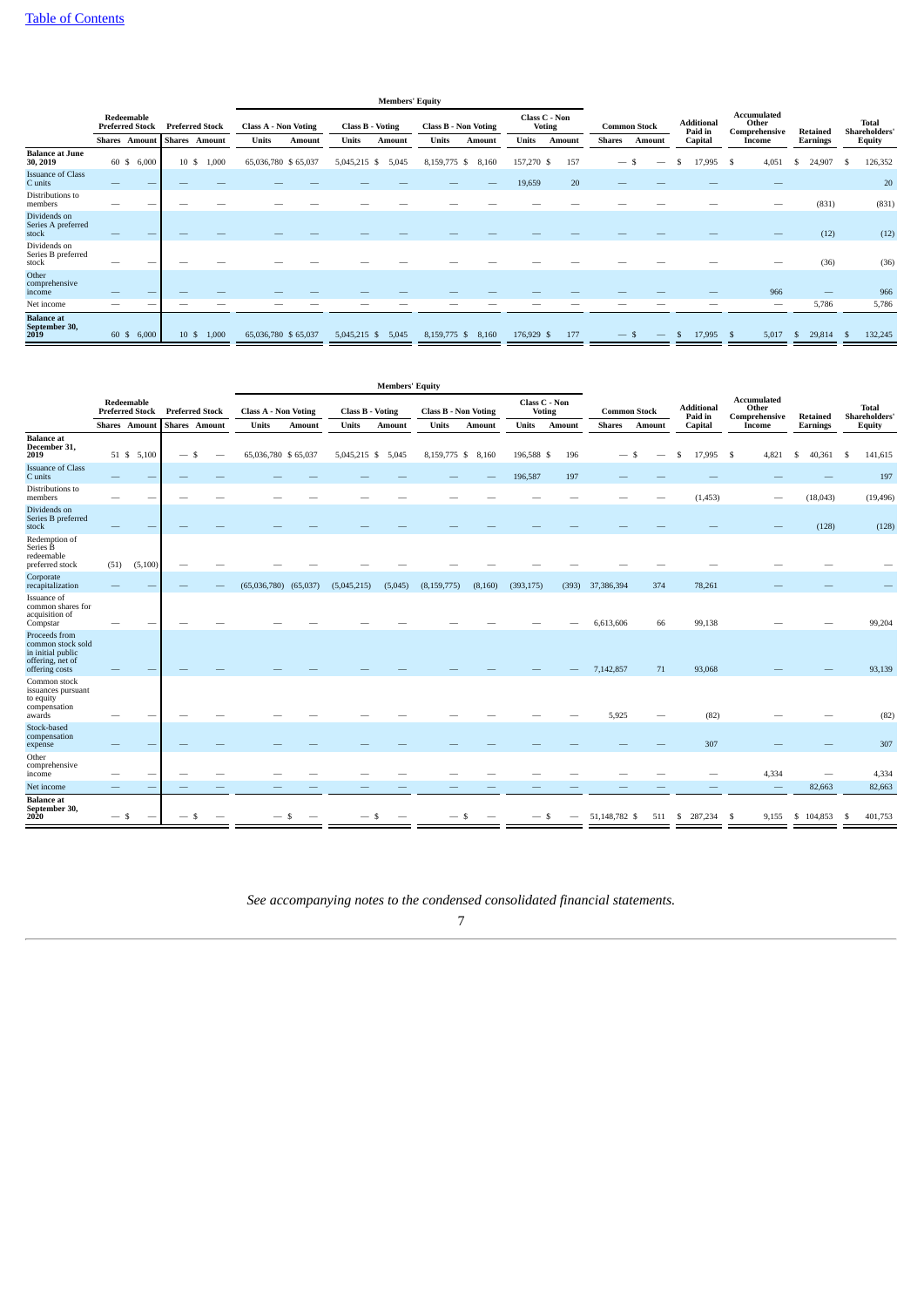|                                                   |                                      |     |                        |                             |        |                         | <b>Members' Equity</b> |                             |        |                                |        |                     |               |                              |         |                   |    |                 |    |                                       |  |                 |  |                               |
|---------------------------------------------------|--------------------------------------|-----|------------------------|-----------------------------|--------|-------------------------|------------------------|-----------------------------|--------|--------------------------------|--------|---------------------|---------------|------------------------------|---------|-------------------|----|-----------------|----|---------------------------------------|--|-----------------|--|-------------------------------|
|                                                   | Redeemable<br><b>Preferred Stock</b> |     | <b>Preferred Stock</b> | <b>Class A - Non Voting</b> |        | <b>Class B - Voting</b> |                        | <b>Class B - Non Voting</b> |        | Class C - Non<br><b>Voting</b> |        | <b>Common Stock</b> |               | <b>Additional</b><br>Paid in |         |                   |    |                 |    | Accumulated<br>Other<br>Comprehensive |  | <b>Retained</b> |  | <b>Total</b><br>Shareholders' |
|                                                   | <b>Shares</b> Amount                 |     | Shares Amount          | Units                       | Amount | Units                   | Amount                 | Units                       | Amount | Units                          | Amount | <b>Shares</b>       | <b>Amount</b> |                              | Capital | Income (Loss)     |    | <b>Earnings</b> |    | Equity                                |  |                 |  |                               |
| <b>Balance</b> at<br>December 31,<br>2018         | 60 \$ 6,000                          | 10S | 1,000                  | 65,036,780 \$65,037         |        | 5,045,215 \$            | 5,045                  | 8,159,775 \$                | 8,160  | 117,953 \$                     | 118    | $-$ \$              | -             | S                            | 17,995  | (2,003)<br>- \$   | -S | 9,779           | -S | 105,131                               |  |                 |  |                               |
| Cumulative effect<br>of adopting ASC<br>Topic 606 |                                      |     |                        |                             |        |                         |                        |                             |        |                                |        |                     |               |                              |         |                   |    | 695             |    | 695                                   |  |                 |  |                               |
| <b>Issuance of Class</b><br>C units               | –                                    |     |                        |                             |        |                         |                        |                             |        | 58,976                         | 59     |                     |               |                              |         |                   |    |                 |    | 59                                    |  |                 |  |                               |
| Distributions to<br>members                       |                                      |     |                        |                             |        |                         |                        |                             |        |                                |        |                     |               |                              |         |                   |    | (1, 144)        |    | (1, 144)                              |  |                 |  |                               |
| Dividends on<br>Series A preferred<br>stock       |                                      |     |                        |                             |        |                         |                        |                             |        |                                |        |                     |               |                              |         |                   |    | (34)            |    | (34)                                  |  |                 |  |                               |
| Dividends on<br>Series B preferred<br>stock       | _                                    |     |                        |                             |        |                         |                        |                             |        |                                |        |                     |               |                              |         | $\qquad \qquad -$ |    | (110)           |    | (110)                                 |  |                 |  |                               |
| Other<br>comprehensive<br>income                  | _                                    |     |                        |                             |        |                         |                        |                             |        |                                |        |                     |               |                              |         | 7,020             |    |                 |    | 7,020                                 |  |                 |  |                               |
| Net income                                        |                                      |     |                        |                             |        |                         |                        |                             |        |                                |        |                     |               |                              |         | $\qquad \qquad -$ |    | 20,628          |    | 20,628                                |  |                 |  |                               |
| <b>Balance</b> at<br>September 30,<br>2019        | 60 \$ 6,000                          | 10S | 1,000                  | 65,036,780 \$65,037         |        | 5,045,215 \$            | 5,045                  | 8,159,775 \$                | 8,160  | 176,929 \$                     | 177    |                     | - 75          | S                            | 17,995  | 5,017<br>- S      | -S | 29,814          | -S | 132,245                               |  |                 |  |                               |

<span id="page-7-0"></span>*See accompanying notes to the condensed consolidated financial statements.*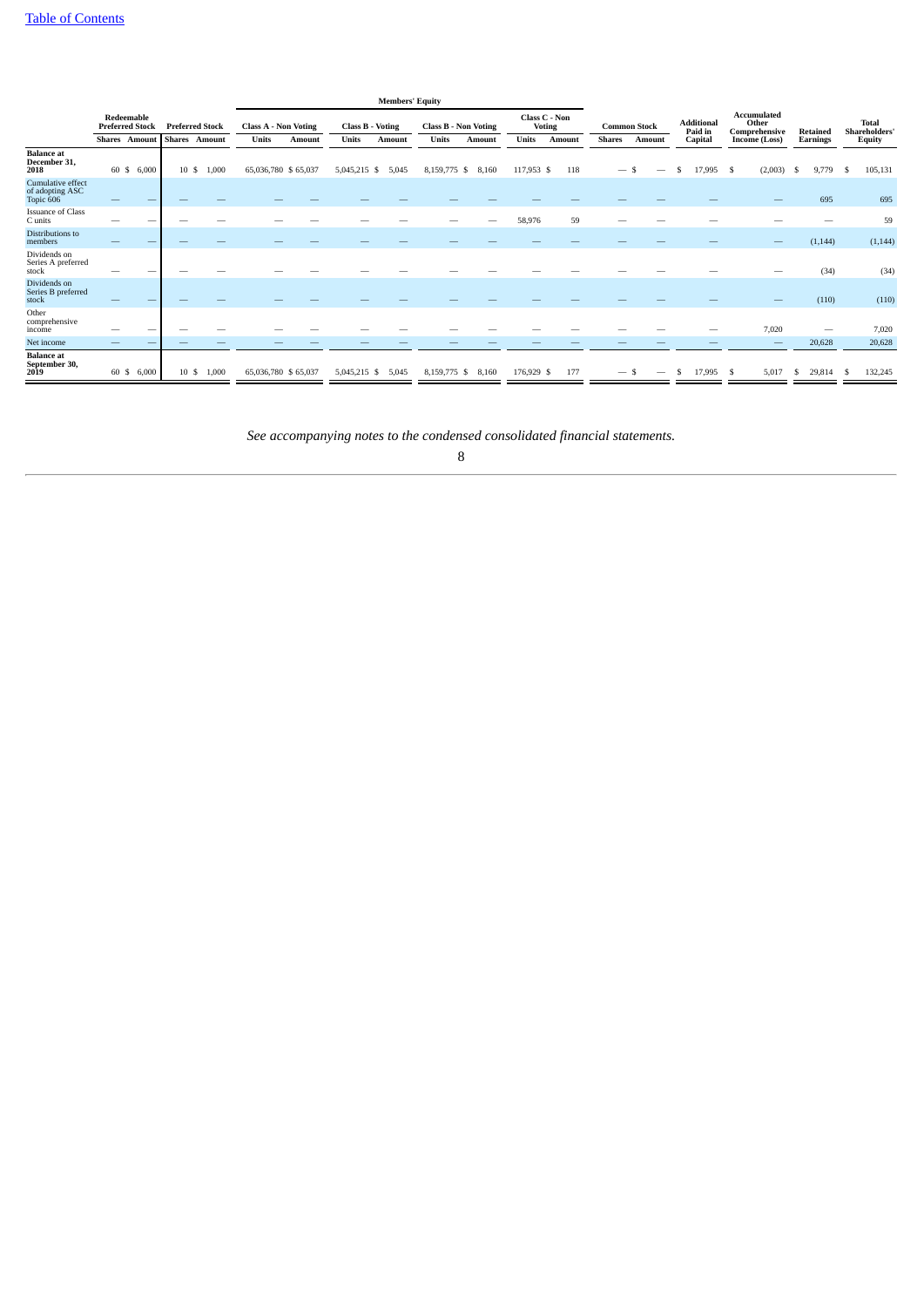# **Condensed Consolidated and Condensed Combined Statements of Cash Flows**

# (in thousands)

(unaudited)

|                                                                            | Nine Months Ended September 30, |           |              |           |  |
|----------------------------------------------------------------------------|---------------------------------|-----------|--------------|-----------|--|
|                                                                            |                                 | 2020      |              | 2019      |  |
| <b>Operating activities</b>                                                |                                 |           |              |           |  |
| Net income                                                                 | \$                              | 82,663    | \$           | 20,628    |  |
| Adjustments to reconcile net income to net cash from operating activities: |                                 |           |              |           |  |
| Depreciation and amortization                                              |                                 | 1,823     |              | 541       |  |
| Stock-based compensation                                                   |                                 | 307       |              |           |  |
| Net capital gains (losses) on investments                                  |                                 | (5,242)   |              | 333       |  |
| Gain on bargain purchase of subsidiary                                     |                                 |           |              | (634)     |  |
| Gain on revaluation of Compstar investment                                 |                                 | (69, 846) |              |           |  |
| Bond amortization and accretion                                            |                                 | 1,465     |              | 1,241     |  |
| Issuance of member units as compensation                                   |                                 | 197       |              | 59        |  |
| Equity earnings in affiliates, net of tax                                  |                                 | (2, 333)  |              | (2, 494)  |  |
| Distributions from equity method investments                               |                                 | 2,953     |              | 3,586     |  |
| Deferred income taxes                                                      |                                 | 327       |              | (737)     |  |
| Deferred financing costs                                                   |                                 | 90        |              | 76        |  |
| Changes in operating assets and liabilities:                               |                                 |           |              |           |  |
| Accrued investment income                                                  |                                 | 50        |              | (17)      |  |
| Premiums and other receivables                                             |                                 | (13, 308) |              | (19,024)  |  |
| Reinsurance recoverable on paid and unpaid losses                          |                                 | (43,087)  |              | (42, 775) |  |
| Prepaid reinsurance premiums                                               |                                 | (23, 841) |              | (16, 499) |  |
| Right of use asset                                                         |                                 | (5,538)   |              |           |  |
| Other assets                                                               |                                 | (8,729)   |              | (2,032)   |  |
| Unpaid loss and loss adjustment expenses                                   |                                 | 58,787    |              | 59,409    |  |
| Unearned premiums                                                          |                                 | 39,601    |              | 17,213    |  |
| Funds held under reinsurance agreements                                    |                                 | (5, 942)  |              | (717)     |  |
| Reinsurance premiums payable                                               |                                 | 6,136     |              | 9,971     |  |
| Accounts payable and accrued expenses                                      |                                 | 11,448    |              | 5,822     |  |
| Lease liability                                                            |                                 | 5,752     |              |           |  |
| Income taxes payable                                                       |                                 | (1,525)   |              | (1,898)   |  |
| Net cash provided by operating activities                                  |                                 | 32,208    |              | 32,052    |  |
| <b>Investing activities</b>                                                |                                 |           |              |           |  |
| Payments for capital expenditures                                          |                                 | (665)     |              | (567)     |  |
| Proceeds from sale of equity method investment                             |                                 | 3,000     |              |           |  |
| Return of capital on equity method investment                              |                                 | 115       |              |           |  |
| Purchase of investments, available for sale                                |                                 | (84, 125) |              | (74, 544) |  |
| Proceeds from investments sold, matured or repaid                          |                                 | 89,374    |              | 62,433    |  |
| Acquisition of subsidiary, net of cash received                            |                                 | (1,098)   |              | (5, 496)  |  |
| Cash received in the acquisition of Compstar                               |                                 | 11,891    |              |           |  |
| Net cash provided by (used in) investing activities                        |                                 | 18,492    |              | (18, 174) |  |
| <b>Financing activities</b>                                                |                                 |           |              |           |  |
| Shares redeemed for payroll taxes                                          |                                 | (82)      |              |           |  |
| Proceeds from initial public offering                                      |                                 | 99,643    |              |           |  |
| Deferred offering costs                                                    |                                 | (5,839)   |              |           |  |
| Proceeds from credit agreement                                             |                                 | 32,453    |              |           |  |
| Principal payments on debt                                                 |                                 | (41,789)  |              | (4, 488)  |  |
| Buyback of preferred shares                                                |                                 | (5,100)   |              |           |  |
| Distribution to members                                                    |                                 | (19, 496) |              | (1, 144)  |  |
| Dividends paid on preferred stock                                          |                                 | (128)     |              | (164)     |  |
| Net cash provided by (used in) financing activities                        |                                 | 59,662    |              | (5,796)   |  |
| Net increase in cash, cash equivalents and restricted cash                 |                                 | 110,362   |              | 8,082     |  |
| Cash, cash equivalents and restricted cash - beginning of period           |                                 | 76,068    |              | 55,962    |  |
| Cash, cash equivalents and restricted cash - end of period                 | $\boldsymbol{\mathsf{S}}$       | 186,430   | $\mathbb{S}$ | 64,044    |  |

*See accompanying notes to the condensed consolidated financial statements.*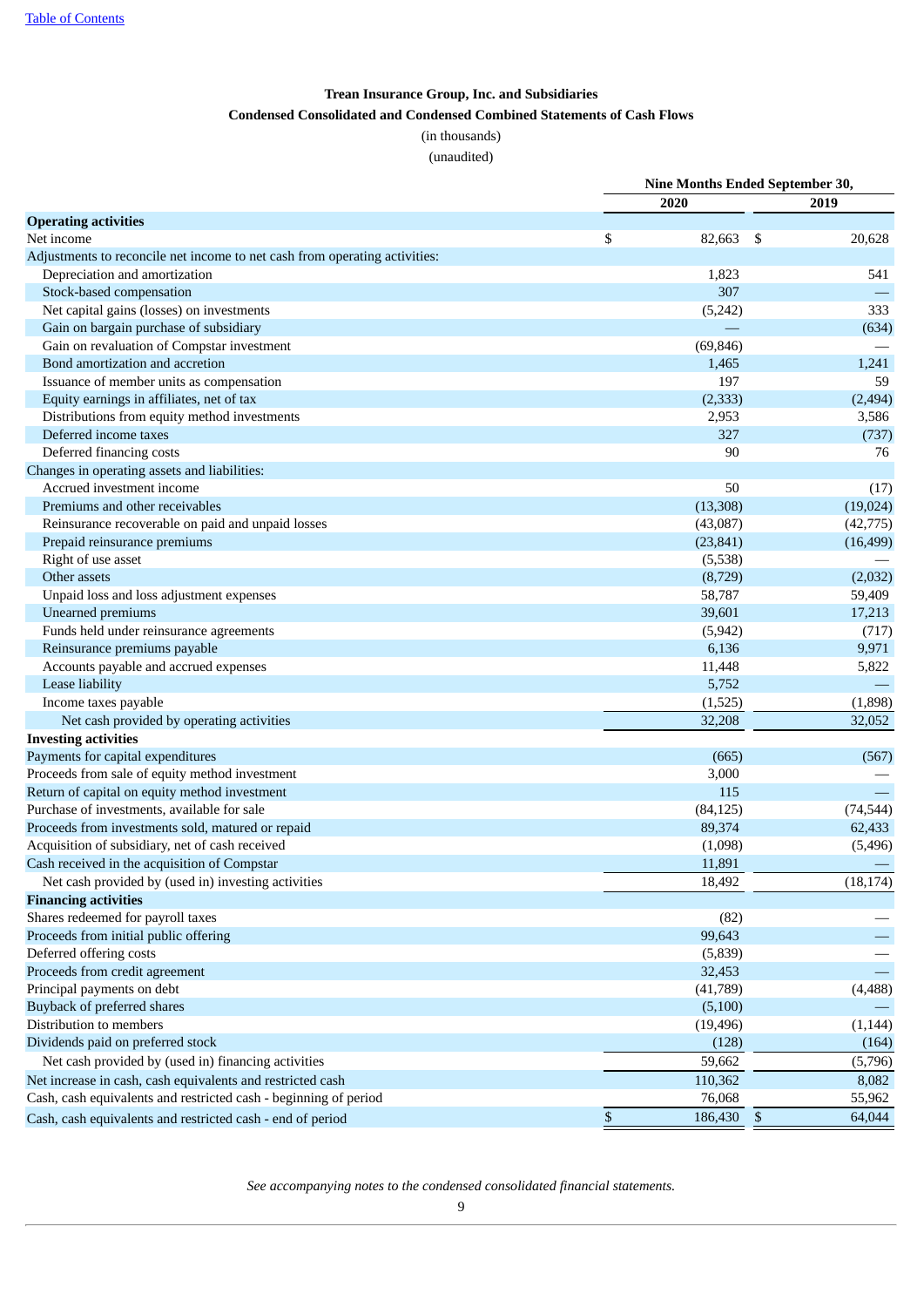# **Condensed Consolidated and Condensed Combined Statements of Cash Flows**

(in thousands)

(unaudited)

| Disaggregation of cash and restricted cash:                                  | As of September 30,<br>2020     |      | As of September 30,<br>2019 |
|------------------------------------------------------------------------------|---------------------------------|------|-----------------------------|
| Cash and cash equivalents                                                    | 165,255                         | - \$ | 62,250                      |
| Restricted cash                                                              | 21,175                          |      | 1,794                       |
| Total cash, cash equivalents and restricted cash                             | \$<br>186,430                   | -S   | 64.044                      |
|                                                                              | Nine Months Ended September 30, |      |                             |
| Supplemental disclosure of cash flow information:                            | 2020                            |      | 2019                        |
| Cash paid during the year for:                                               |                                 |      |                             |
| Interest                                                                     | \$<br>$1,391$ \$                |      | 2,053                       |
| Income taxes                                                                 | 5,809                           |      | 6,864                       |
| Non-cash investing and financing activity:                                   |                                 |      |                             |
| Right-of-use assets obtained in exchange for new operating lease liabilities | 8,245                           |      |                             |
| Shares issued for the acquisition of subsidiary                              | 99,204                          |      |                             |
| Cash paid for amounts included in the measurement of lease liabilities:      |                                 |      |                             |
| Operating cash flows from operating leases                                   | 1,484                           |      |                             |

<span id="page-9-0"></span>*See accompanying notes to the condensed consolidated financial statements.*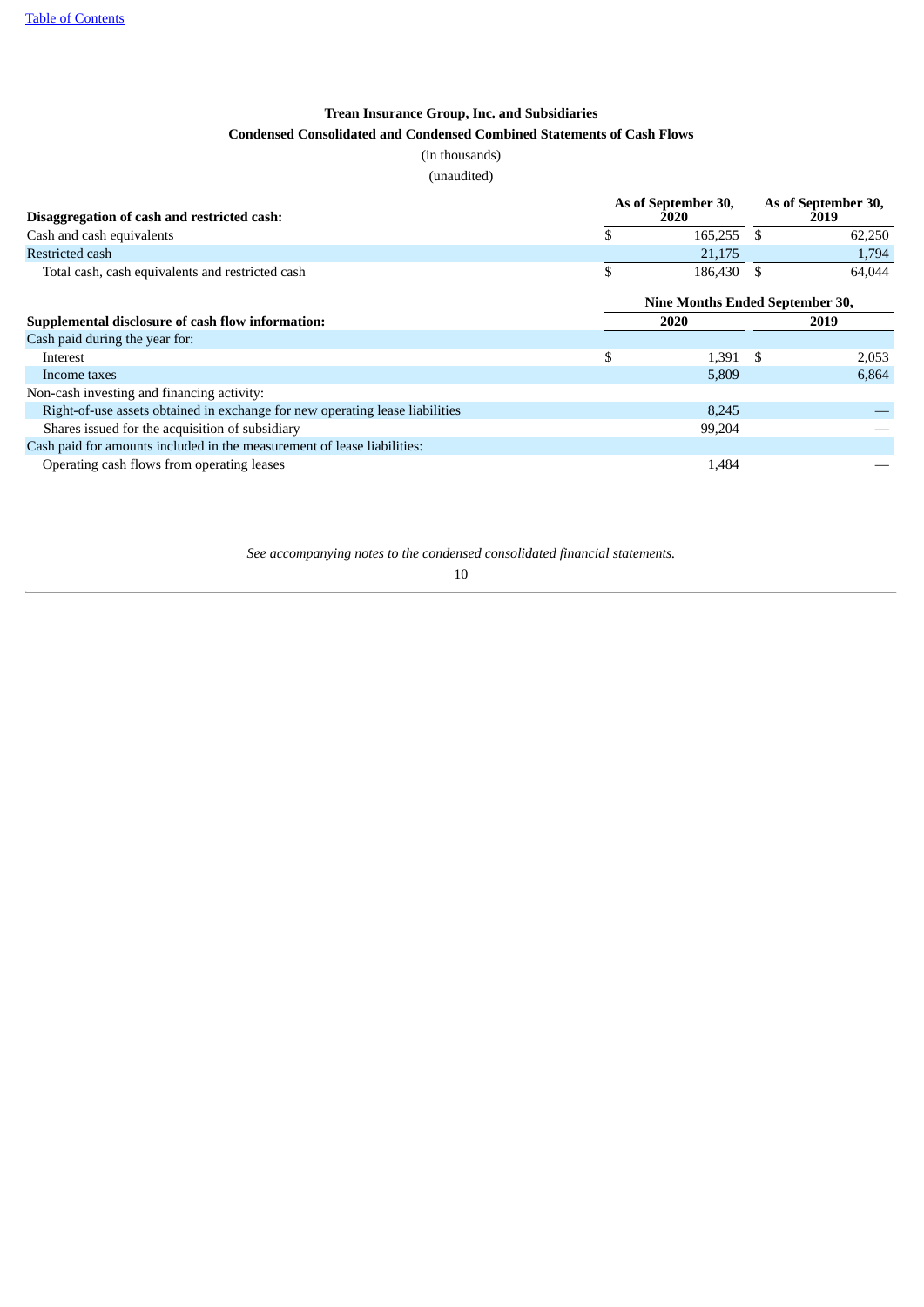### **Notes to the Condensed Consolidated and Condensed Combined Financial Statements**

### **Note 1. Business and Basis of Presentation**

In July 2020, Trean Insurance Group, Inc. (together with its wholly owned subsidiaries, the Company) completed its initial public offering (IPO) of common stock. Prior to the completion of the IPO, the Company effected the following reorganization transactions: (i) each of Trean Holdings LLC (Trean), an insurance services company, and BIC Holdings LLC (BIC), a property and casualty insurance holding company, contributed all of their respective assets and liabilities to Trean Insurance Group, Inc., a newly formed direct subsidiary of BIC, in exchange for shares of common stock in Trean Insurance Group, Inc. and (ii) upon the completion of the transfers by Trean and BIC, Trean and BIC were dissolved and distributed in-kind common shares to the pre-IPO unitholders.

For the purpose of financial statement disclosures, references to the condensed consolidated financial statements for all post-IPO periods include the accounts of Trean Insurance Group, Inc., along with its wholly owned subsidiaries, after elimination of intercompany accounts and transactions. References to the condensed consolidated financial statements for all pre-IPO periods include the condensed combined financial statements of BIC and Trean, along with their wholly owned subsidiaries, after elimination of intercompany accounts and transactions. All dollar amounts are shown in thousands, except share and per share amounts.

The Company provides products and services to the specialty insurance market. Historically, the Company has focused on specialty casualty markets that are believed to be under served and where the Company's expertise allows the Company to achieve higher rates, such as niche workers' compensation markets and small- to medium-sized specialty casualty insurance programs. The Company underwrites specialty-casualty insurance products both through programs where the Company partners with other organizations (Program Partners), and also through the Company's own managing general agencies (Owned MGAs). The Company also provides Program Partners with a variety of services, including issuing carrier services, claims administration, and reinsurance brokerage from which the Company generates fee-based revenues.

The Company's wholly owned subsidiaries include (a) Benchmark Holding Company, a property and casualty insurance holding company, which owns Benchmark Insurance Company (Benchmark), a property and casualty insurance company domiciled in the state of Kansas, and American Liberty Insurance Company (ALIC), a property and casualty insurance company domiciled in the state of Utah; (b) Trean Compstar Holdings, LLC, a limited liability company created originally for the purchase of an interest in Compstar Insurance Services LLC, a California-based general agency; and (c) Trean Corporation (Trean Corp), a reinsurance intermediary manager and a managing general agent, which consists of the following wholly owned subsidiaries: Trean Reinsurance Services, LLC (TRS), a reinsurance intermediary broker; Benchmark Administrators LLC (BIC Admin), a claims third-party administrator; and Westcap Insurance Services, LLC (Westcap), a managing general agent based in California.

The accompanying condensed consolidated financial statements are prepared in conformity with accounting principles generally accepted in the United States of America (GAAP) for interim financial information and with the instructions to Form 10-Q under the Securities Exchange Act of 1934. Accordingly, they do not contain all of the information included in the Company's annual consolidated financial statements and notes. In the opinion of management, all adjustments (consisting of normal, recurring adjustments) necessary for a fair presentation of the Company's condensed consolidated financial position and results of operations for the periods presented have been included. Although management believes the disclosures and information presented are adequate, these interim condensed consolidated financial statements should be read in conjunction with the Company's most recent audited combined financial statements and notes thereto for the year ended December 31, 2019, filed with the Securities and Exchange Commission (SEC) on Form S-1 (File No. 333-239291), which was declared effective by the SEC on July 15, 2020. Operating results for the three and nine months ended September 30, 2020 are not necessarily indicative of the results that may be expected for the year ending December 31, 2020.

### **Use of estimates**

While preparing the condensed consolidated financial statements, the Company has made certain estimates and assumptions that affect the reported amounts of assets and liabilities at the date of the condensed consolidated financial statements, as well as reported amounts of revenue and expenses during the reporting period. Accordingly, actual results could differ from those estimates. Reported amounts that require extensive use of estimates include the reserves for unpaid losses and loss adjustment expenses (LAE), reinsurance recoveries, investments and goodwill and other intangible assets. Except for the captions on the

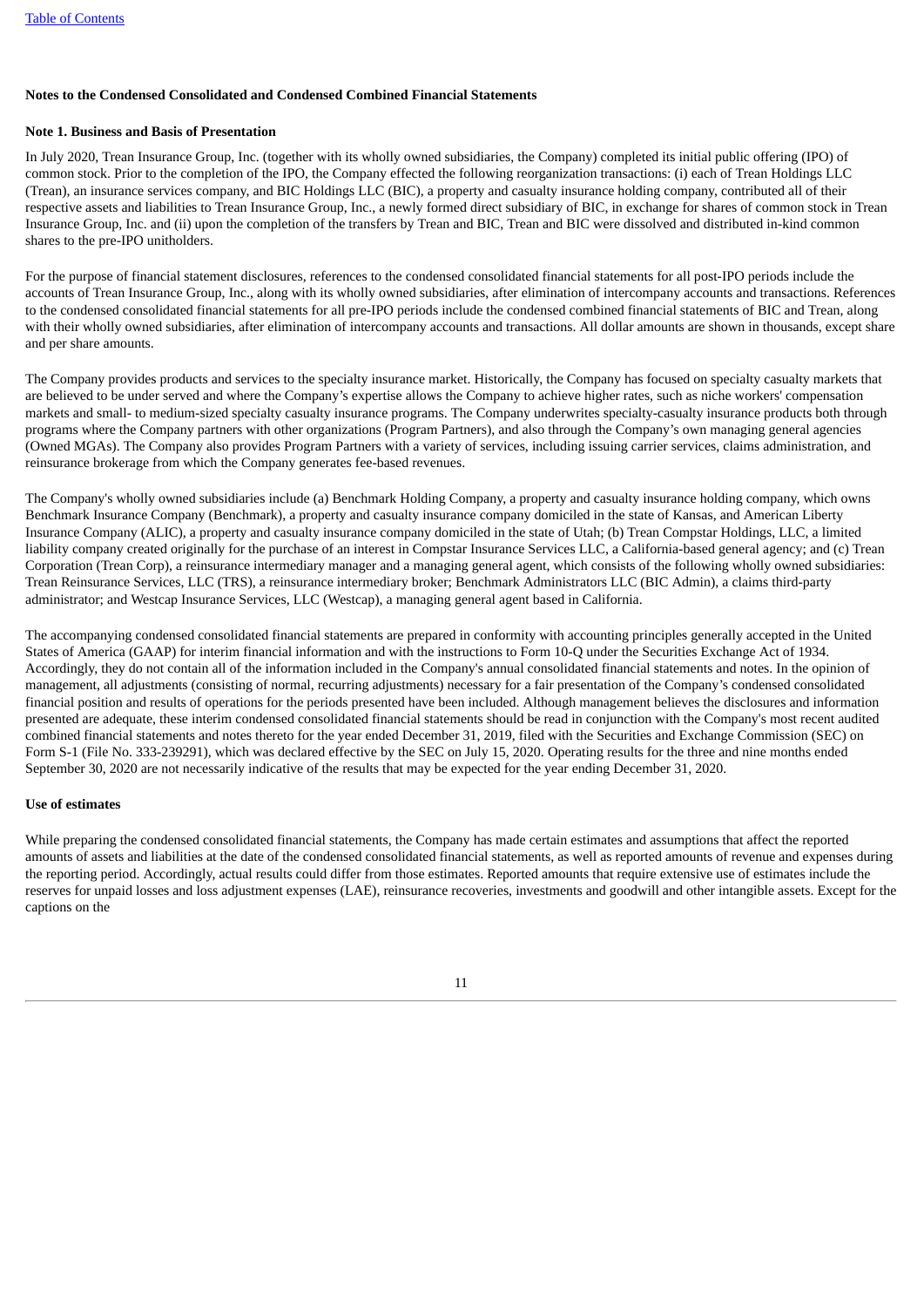condensed consolidated balance sheets and condensed consolidated statements of comprehensive income, generally, the term loss(es) is used to collectively refer to both loss and LAE.

#### **Accounting pronouncements**

### *Recently adopted policies*

In March 2020, the Financial Accounting Standards Board (FASB) issued Accounting Standards Update (ASU) No. 2020-04, *Reference Rate Reform* (Topic 848): Facilitation of the Effects of Reference Rate Reform on Financial Reporting (ASU 2020-04). This update provides optional expedients and exceptions for applying GAAP to contracts, hedging relationships, and other transactions affected by reference rate reform if certain criteria are met. This standard is effective for the period between March 12, 2020 and December 31, 2022. The adoption of this standard did not have a material impact on the condensed consolidated financial statements.

In August 2018, the FASB issued ASU No. 2018-13, *Fair Value Measurement (Topic 820): Disclosure Framework - Changes to the Disclosure Requirements for Fair Value Measurement* (ASU 2018-13). This update modifies the existing disclosure requirements on fair value measurements in Topic 820 by changing requirements regarding Level 1, Level 2 and Level 3 investments. The Company adopted this standard effective January 1, 2020 on a prospective basis. The adoption of this standard did not have a material impact on the condensed consolidated financial statements.

In January 2017, the FASB issued ASU No. 2017-04. Intangibles - Goodwill and Other (Topic 350): Simplifying the Test for Goodwill Impairment (ASU 2017-04). This update simplifies the manner in which an entity is required to test goodwill for impairment. ASU 2017-04 is effective for annual periods beginning after December 15, 2021, including interim periods thereafter, with early adoption permitted. The Company has elected to early adopt this standard effective January 1, 2020. Adoption of this standard did not have a material impact on the condensed consolidated financial statements and related disclosures.

In February 2016, the FASB issued ASU No. 2016‑02, *Leases (Topic 842)* (ASU 2016-02), which provides guidance for accounting for leases. The new guidance requires companies to recognize the assets and liabilities for the rights and obligations created by leased assets, initially measured at the present value of lease payments. Management adopted this standard effective January 1, 2020 under the modified retrospective approach. Adoption of this standard resulted in the Company recognizing initial right-of-use assets of \$5,946 and initial lease liabilities of \$5,946 and did not result in a cumulative effect adjustment on retained earnings. The adoption of this standard did not have a material impact on the condensed consolidated statements of operations or condensed consolidated statements of cash flows.

### *Pending policies*

The Company completed its IPO in July 2020, and is an emerging growth company as defined under federal securities laws. As such, the Company has elected to adopt pending accounting policies under the dates required for private companies. Therefore, the dates included within this section reflect the effective dates for the adoption of new accounting policies required by private companies.

In March 2020, the FASB issued ASU No. 2020-03, *Codification Improvements to Financial Instruments* (ASU 2020-03). This update represents changes to clarify and improve the codification to allow for easier application by eliminating inconsistencies and providing clarification on items such as (i) the application of fair value option disclosures; (ii) the accounting for fees related to modifications of debt; and (iii) aligning the contractual term of a net investment in a lease in accordance with ASC Topic 326, *Financial Instruments - Credit Losses*, and the lease term determined in accordance with ASC Topic 842, *Leases*. Certain issues addressed in this update are effective for annual periods beginning after December 15, 2020 and others are effective for annual periods beginning after December 15, 2022. The Company will adopt each standard upon their respective effective dates of January 1, 2021 and January 1, 2023. Adoption of this standard is not expected to have a material impact on the condensed consolidated financial statements.

In January 2020, the FASB issued ASU No. 2020-01, Investments - Equity Securities (Topic 321), Investments - Equity Method and Joint Ventures (Topic 323), and Derivative and Hedging (Topic 815) - Clarifying the Interactions between Topic 321, Topic 323 and Topic 815 (ASU 2020-01). This update addresses the accounting for certain equity securities upon the application or discontinuation of the equity method of accounting. Further, the update addresses scope considerations for forward contracts and purchased options on certain securities. ASU 2020-01 is effective for annual periods beginning after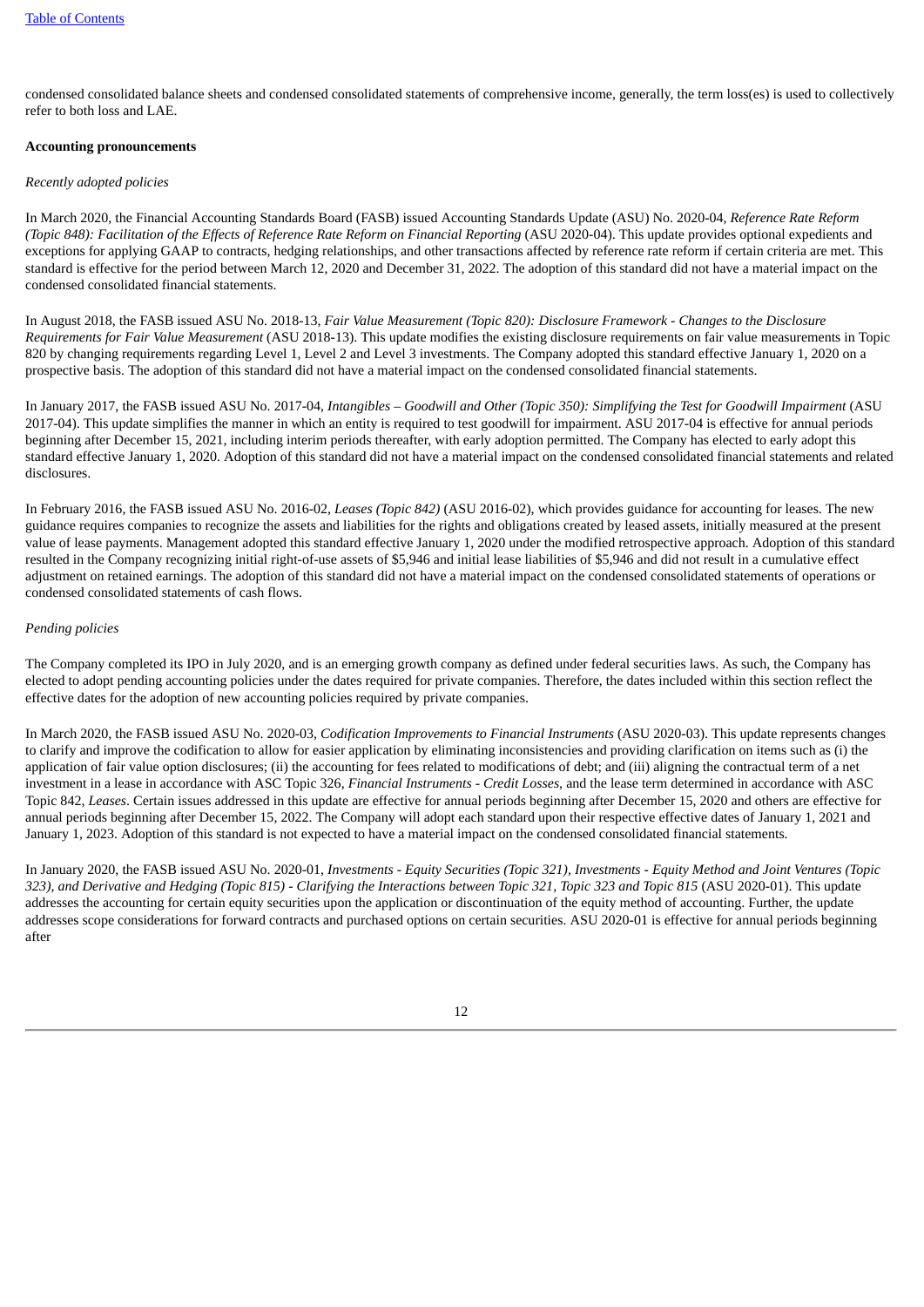December 15, 2021, including interim periods thereafter. The Company will adopt this standard effective January 1, 2022. Adoption of this standard is not expected to have a material impact on the condensed consolidated financial statements.

In June 2016, the FASB issued ASU No. 2016-13, Financial Instruments - Credit Losses (Topic 326), Measurement of Credit Losses on Financial *Instruments* (ASU 2016-13). This update requires financial assets measured at amortized cost to be presented at the net amount expected to be collected by means of an allowance for credit losses that runs through net income. Additionally, credit losses relating to available-for-sale debt securities will also be recorded through an allowance for credit losses, with the amount of the allowance limited to the amount by which the fair value is below the amortized cost. ASU 2016-13 is effective for annual periods beginning after December 15, 2022, including interim periods within those fiscal years. The Company will adopt this standard effective January 1, 2023. The Company is currently evaluating the impact of this standard on the condensed consolidated financial statements.

### **Note 2. Acquisitions**

#### *Compstar Holding Company LLC*

Effective July 15, 2020, Trean Compstar Holdings LLC purchased the remaining 55% ownership interest in Compstar Holding Company LLC (Compstar), a holding company along with its wholly owned subsidiary Compstar Insurance Services, a managing general agent, by issuing 6,613,606 shares of the Company's common stock with a market price of \$15 per share on the date of acquisition. Prior to the acquisition date, the Company held a 45% ownership interest in Compstar and accounted for its investment under the equity method. As of the acquisition date, the fair value attributable to the Company's previous equity interest was \$81,167 and the carrying value was \$11,321. As a result, the Company recorded a gain of \$69,846 from the remeasurement of its previous equity interest, which is included in gain on revaluation of Compstar investment on the condensed consolidated statement of operations. The acquisition-date fair value of the Company's previous equity interest was revalued using the market price of the shares issued as consideration for the acquisition.

The following table summarizes the consideration paid and the amounts of estimated fair value of the net assets acquired and liabilities assumed at the acquisition date. The assessment of fair value and the determination of deferred tax assets acquired is preliminary and is based on the information that was available at the time the condensed consolidated financial statements were prepared. Accordingly, the allocation of purchase price to intangible assets and to deferred tax assets and liabilities is preliminary and, therefore, subject to adjustment in future periods.

| \$<br>Fair value of total consideration transferred                         | 99,204    |
|-----------------------------------------------------------------------------|-----------|
| Previous investment in subsidiary                                           | 11,321    |
| Fair value adjustment to prior investment                                   | 69,846    |
| Fair value of assets acquired and liabilities assumed                       | 180,371   |
| Recognized amounts of identifiable assets acquired and liabilities assumed: |           |
| Cash and cash equivalents                                                   | 11,891    |
| Premiums and other receivables                                              | 1,624     |
| Property and equipment                                                      | 444       |
| Right of use asset                                                          | 1,020     |
| Goodwill                                                                    | 136,236   |
| Intangible assets, net                                                      | 73,954    |
| Other assets                                                                | 184       |
| Accounts payable and accrued expenses                                       | (11, 128) |
| Lease liability                                                             | (1,302)   |
| Deferred tax liabilities                                                    | (12, 487) |
| <b>Debt</b>                                                                 | (20,065)  |
| Net assets acquired                                                         | 180,371   |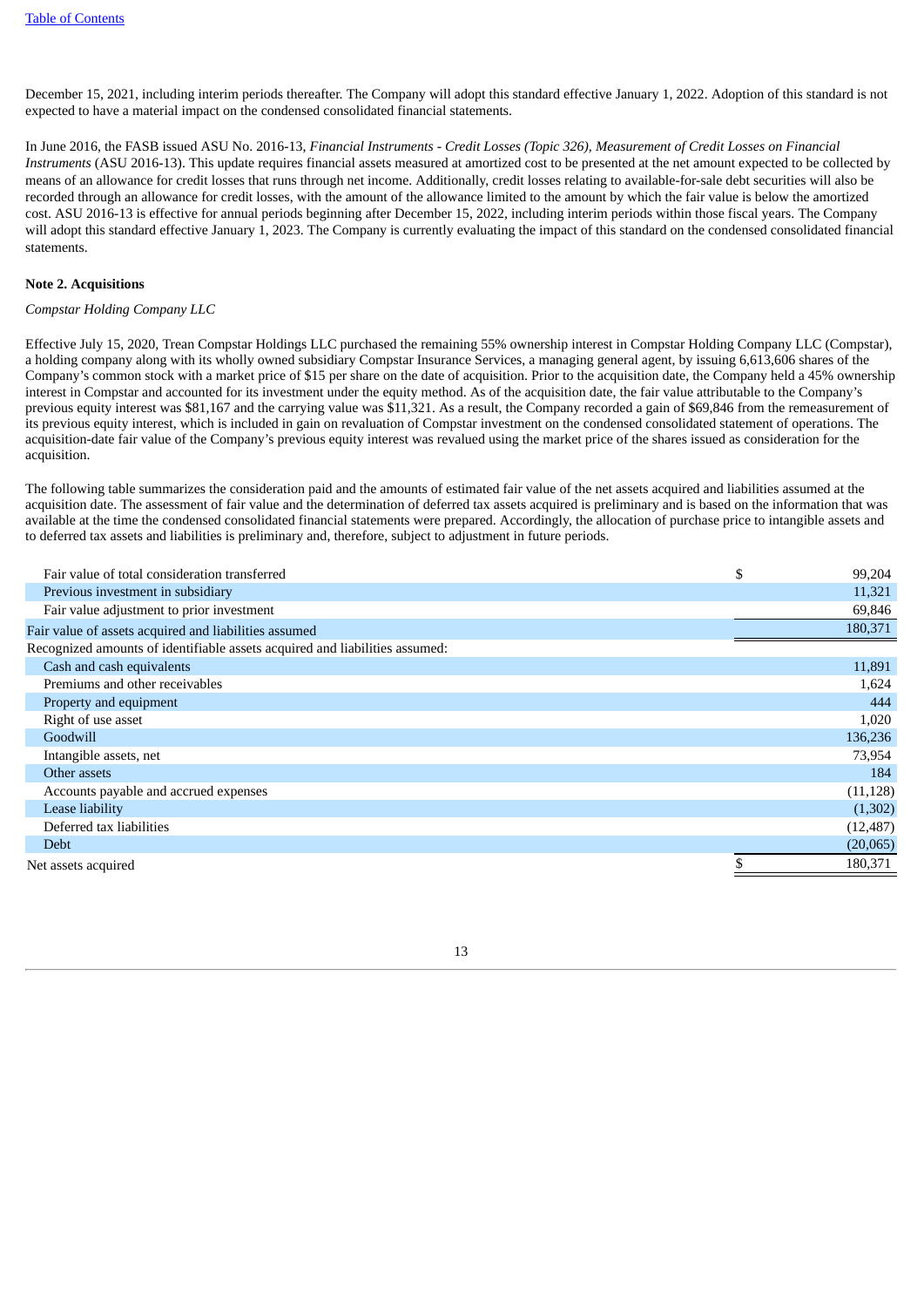The Company recorded \$136,236 of goodwill associated with the business combination. The goodwill recognized is attributable to the assembled workforce, the expected growth resulting from the acquisition and synergies gained to assist in the reduction of operating expenses.

The Company also recorded intangible assets totaling \$73,954 and are included in other assets on the condensed consolidated balance sheet. Intangible assets are comprised of the following:

| (in thousands)          | <b>Useful Life</b> | <b>Balance</b> |
|-------------------------|--------------------|----------------|
| Trade name              | 15 years           | 3,157          |
| Customer relationships  | 14 years           | 70.797         |
| Total intangible assets |                    | 73,954         |

Subsequent to the acquisition date, Compstar recorded total revenue of \$3,320, of which \$3,313 is intercompany related and is eliminated in consolidation, and contributed net income totaling \$1,222 to consolidated net income on the condensed consolidated statement of operations.

### *LCTA Risk Services, Inc.*

Effective April 1, 2020, Trean Corp purchased 100% of the operating assets and assumed the liabilities of LCTA Risk Services, Inc. The total purchase price was \$1,400. The following table summarizes the consideration paid and the amounts of estimated fair value of the net assets acquired and liabilities assumed at the acquisition date (in thousands):

| Fair value of total consideration transferred                               | 1,400 |
|-----------------------------------------------------------------------------|-------|
| Recognized amounts of identifiable assets acquired and liabilities assumed: |       |
| Cash and cash equivalents                                                   | 302   |
| Premiums and other receivables                                              | 55    |
| Property and equipment                                                      | 63    |
| Goodwill                                                                    | 517   |
| Intangible assets, net                                                      | 482   |
| Other assets                                                                | 12    |
| Accounts payable                                                            | (17)  |
| Income taxes payable                                                        | (14)  |
| Net assets acquired                                                         | 1,400 |

The Company recorded \$517 of goodwill associated with the business combination. The goodwill recognized is attributable to the expected growth resulting from the acquisition and the synergies gained to assist in reducing operating expenses.

#### *American Liberty Insurance Company*

Effective March 31, 2019, Benchmark Holdings Company purchased the remaining 25% of outstanding voting shares in ALIC for \$1,155. The purchase price was determined based on the statutory surplus of ALIC.

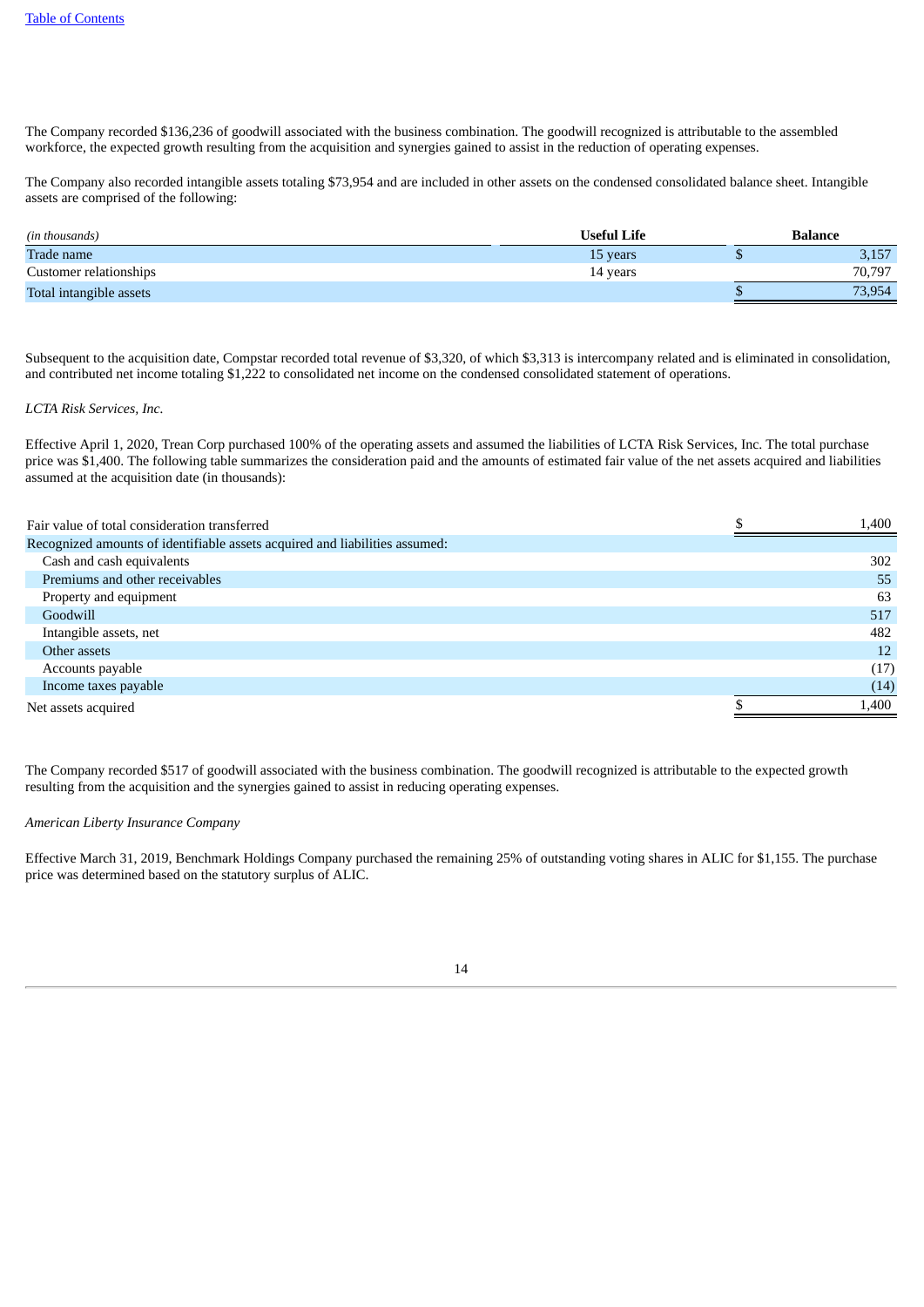# *First Choice Casualty Insurance Company*

Effective February 19, 2019, Benchmark purchased 100% of the operating assets and assumed the liabilities of First Choice Casualty Insurance Company (FCCIC). The total purchase price was \$5,314. As part of the acquisition, the Company recorded a bargain purchase gain of \$634 which is included in net realized capital gains (losses) on the condensed consolidated statements of operations. The Company was able to realize a bargain purchase gain as the seller was looking to exit the workers' compensation market with the sale of their management agreement to a new manager. With the new manager, the seller had a lack of interest and expertise in maintaining workers' compensation policies, which had historically been underwritten and managed by Trean Corp.

The following table summarizes the consideration paid and the amounts of estimated fair value of the assets acquired and liabilities assumed at the acquisition date (in thousands):

| Fair value of total consideration transferred                               | 5,314   |
|-----------------------------------------------------------------------------|---------|
| Recognized amounts of identifiable assets acquired and liabilities assumed: |         |
| Cash                                                                        | 973     |
| Investments                                                                 | 4,252   |
| Accrued investment income                                                   | 40      |
| Premiums and other receivables                                              | 1,571   |
| Deferred tax asset                                                          | 242     |
| Other assets                                                                | 10      |
| Unpaid loss and loss adjustment expenses                                    | (6,426) |
| Unearned premiums                                                           | (1,003) |
| Funds held under reinsurance agreements                                     | 7,980   |
| Reinsurance premiums payable                                                | (1,037) |
| Accounts payable and accrued expenses                                       | (316)   |
| Income taxes payable                                                        | (338)   |
| Net assets acquired                                                         | 5,948   |
| Gain on bargain purchase                                                    | 634     |

# **Note 3. Fair Value Measurements**

The Company's financial instruments include assets and liabilities carried at fair value. The inputs to valuation techniques used to measure fair value are prioritized into a three level hierarchy. The fair value hierarchy is as follows:

**Level 1**: Fair values primarily based on unadjusted quoted prices in active markets for identical assets or liabilities that the Company has the ability to access at the measurement date.

**Level 2**: Fair values primarily based on observable inputs, other than quoted prices included in Level 1, or based on prices for similar assets and liabilities.

**Level 3**: Fair values primarily based on valuations derived when one or more of the significant inputs are unobservable. With little or no observable market, the determination of fair value uses considerable judgment and represents the Company's best estimate of an amount that could be realized in a market exchange for the asset or liability.

The Company classifies the financial asset or liability by level based upon the lowest level input that is significant to the determination of the fair value. The following tables present the estimated fair value of the Company's significant financial instruments.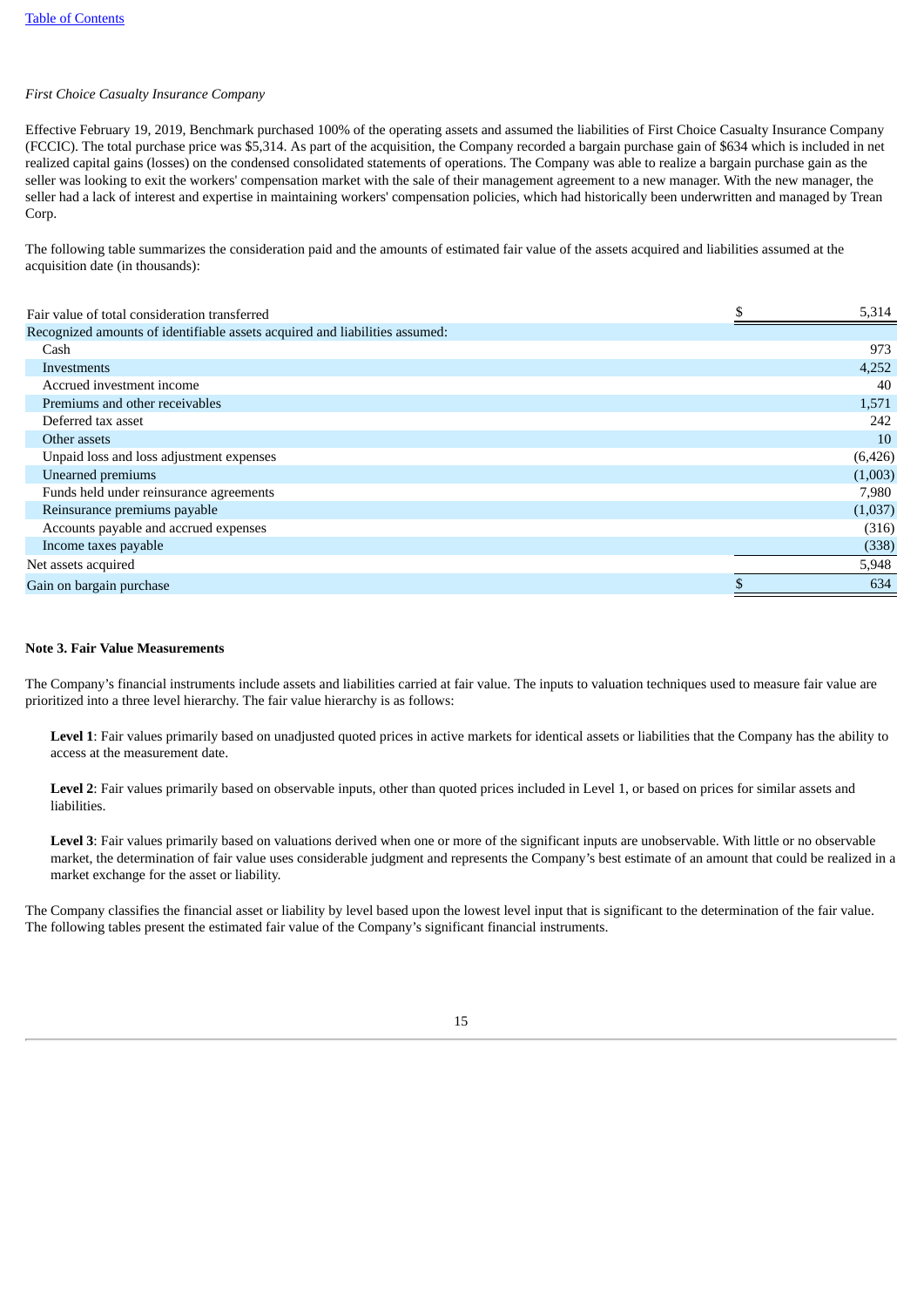|                                                              | September 30, 2020 |         |    |         |                |         |    |         |  |  |  |
|--------------------------------------------------------------|--------------------|---------|----|---------|----------------|---------|----|---------|--|--|--|
| (in thousands)                                               |                    | Level 1 |    | Level 2 |                | Level 3 |    | Total   |  |  |  |
| <b>Fixed maturities:</b>                                     |                    |         |    |         |                |         |    |         |  |  |  |
| U.S. government and government securities                    | \$                 | 12,932  | \$ | 175     | -\$            |         | \$ | 13,107  |  |  |  |
| Foreign governments                                          |                    |         |    | 304     |                |         |    | 304     |  |  |  |
| States, territories and possessions                          |                    |         |    | 7,804   |                |         |    | 7,804   |  |  |  |
| Political subdivisions of states territories and possessions |                    |         |    | 30,869  |                |         |    | 30,869  |  |  |  |
| Special revenue and special assessment obligations           |                    |         |    | 76,494  |                |         |    | 76,494  |  |  |  |
| Industrial and public utilities                              |                    |         |    | 116,138 |                |         |    | 116,138 |  |  |  |
| Commercial mortgage-backed securities                        |                    |         |    | 18,107  |                |         |    | 18,107  |  |  |  |
| Residential mortgage-backed securities                       |                    |         |    | 70,384  |                |         |    | 70,384  |  |  |  |
| Other loan-backed securities                                 |                    |         |    | 41,724  |                |         |    | 41,724  |  |  |  |
| <b>Hybrid securities</b>                                     |                    |         |    | 355     |                |         |    | 355     |  |  |  |
| Total fixed maturities                                       |                    | 12,932  |    | 362,354 |                |         |    | 375,286 |  |  |  |
| Equity securities:                                           |                    |         |    |         |                |         |    |         |  |  |  |
| Preferred stock                                              |                    |         |    | 240     |                |         |    | 240     |  |  |  |
| Common stock                                                 |                    | 882     |    | 576     |                | 2,000   |    | 3,458   |  |  |  |
| Total equity securities                                      |                    | 882     |    | 816     |                | 2,000   |    | 3,698   |  |  |  |
| <b>Total investments</b>                                     | \$                 | 13,814  | \$ | 363,170 | -\$            | 2,000   | \$ | 378,984 |  |  |  |
| Funds held under reinsurance agreements                      |                    |         |    | 160,614 |                |         |    | 160,614 |  |  |  |
| Debt:                                                        |                    |         |    |         |                |         |    |         |  |  |  |
| Junior subordinated debt                                     |                    |         |    | 7,732   |                |         |    | 7,732   |  |  |  |
| Secured credit facility                                      |                    |         |    | 32,588  |                |         |    | 32,588  |  |  |  |
| PPP Loan                                                     |                    |         |    | 325     |                |         |    | 325     |  |  |  |
| <b>Total debt</b>                                            | \$                 |         | \$ | 40,645  | $\mathfrak{s}$ |         | \$ | 40,645  |  |  |  |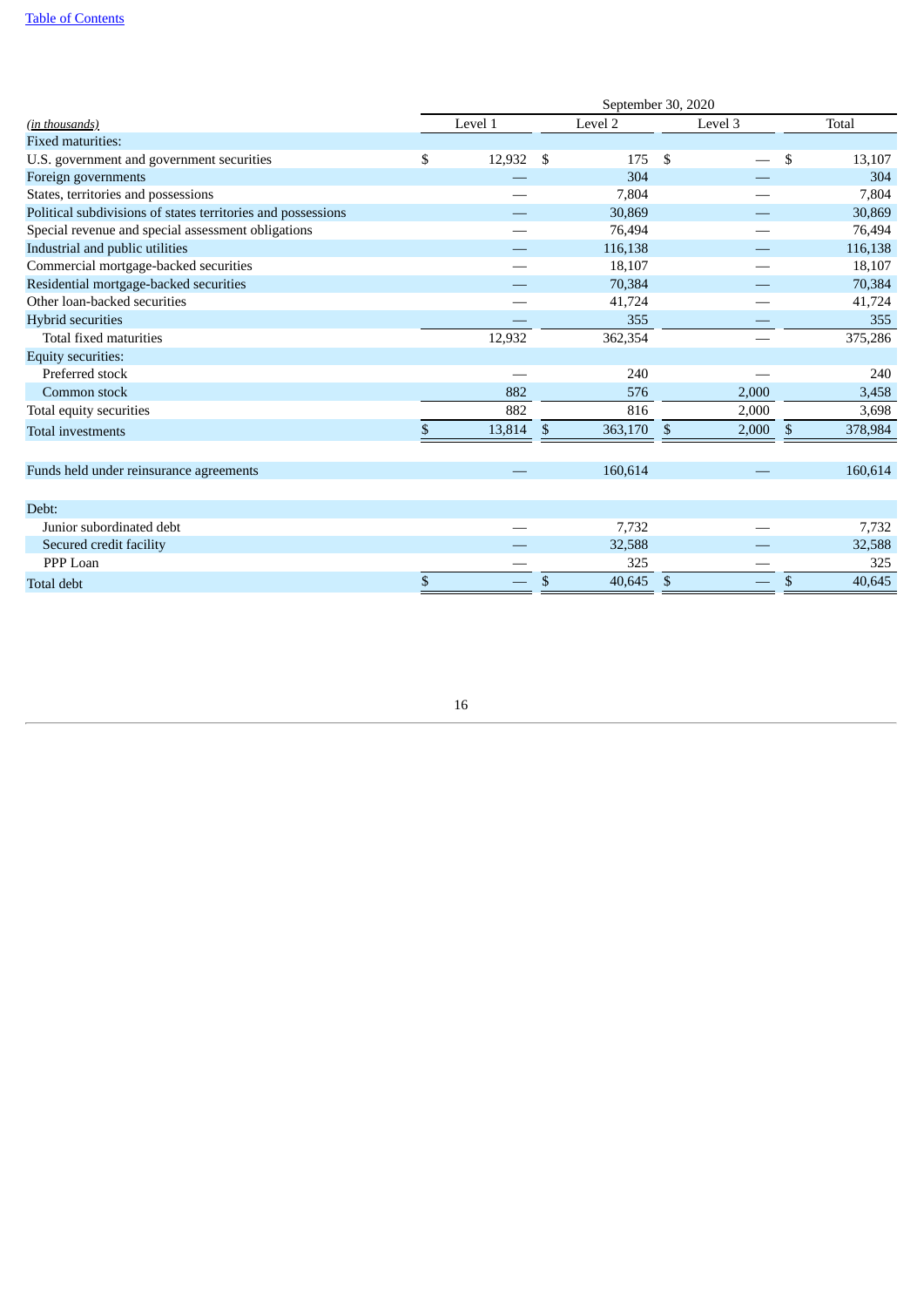|                                                               | December 31, 2019 |           |    |         |    |         |    |         |  |
|---------------------------------------------------------------|-------------------|-----------|----|---------|----|---------|----|---------|--|
| (in thousands)                                                |                   | Level 1   |    | Level 2 |    | Level 3 |    | Total   |  |
| <b>Fixed maturities:</b>                                      |                   |           |    |         |    |         |    |         |  |
| U.S. government and government securities                     | \$                | 16,129 \$ |    |         | \$ |         | \$ | 16,129  |  |
| Foreign governments                                           |                   |           |    | 302     |    |         |    | 302     |  |
| States, territories and possessions                           |                   |           |    | 4,923   |    |         |    | 4,923   |  |
| Political subdivisions of states, territories and possessions |                   |           |    | 25,104  |    |         |    | 25,104  |  |
| Special revenue and special assessment obligations            |                   |           |    | 61,405  |    |         |    | 61,405  |  |
| Industrial and public utilities                               |                   |           |    | 123,207 |    |         |    | 123,207 |  |
| Commercial mortgage-backed securities                         |                   |           |    | 16,312  |    |         |    | 16,312  |  |
| Residential mortgage-backed securities                        |                   |           |    | 54,109  |    |         |    | 54,109  |  |
| Other loan-backed securities                                  |                   |           |    | 36,011  |    |         |    | 36,011  |  |
| <b>Hybrid securities</b>                                      |                   |           |    | 363     |    |         |    | 363     |  |
| <b>Total fixed maturities</b>                                 |                   | 16,129    |    | 321,736 |    |         |    | 337,865 |  |
| <b>Equity securities:</b>                                     |                   |           |    |         |    |         |    |         |  |
| Preferred stock                                               |                   |           |    | 343     |    |         |    | 343     |  |
| Common stock                                                  |                   |           |    | 492     |    |         |    | 492     |  |
| Total equity securities                                       |                   |           |    | 835     |    |         |    | 835     |  |
| <b>Total investments</b>                                      | \$                | 16,129    | -S | 322,571 | \$ |         | \$ | 338,700 |  |
|                                                               |                   |           |    |         |    |         |    |         |  |
| Funds held under reinsurance agreements                       |                   |           |    | 163,445 |    |         |    | 163,445 |  |
|                                                               |                   |           |    |         |    |         |    |         |  |
| Debt:                                                         |                   |           |    |         |    |         |    |         |  |
| Junior subordinated debt                                      |                   |           |    | 7,732   |    |         |    | 7,732   |  |
| Secured credit facility                                       |                   |           |    | 21,637  |    |         |    | 21,637  |  |
| <b>Total debt</b>                                             | \$                |           |    | 29,369  | \$ |         | \$ | 29,369  |  |

**Bonds and preferred stocks:** The Company, in conjunction with its third-party pricing service provider, uses a variety of sources such as Reuters, Iboxx, PricingDirect, ICE BofAML Index, ICE Data Services, and for equities, Bloomberg. Equity securities are valued at the closing price on the exchange on which they are primarily traded as provided by a third-party pricing service. Fixed income securities are generally valued at an evaluated bid as provided by a third-party pricing service. Securities and other assets generally valued using third-party pricing services may also be valued at broker/dealer bid quotations. Values obtained from third-party pricing services can utilize several data sources for inputs such as transaction data, yield, quality, coupon rate, maturity, issue type, trading characteristics and market activity. To validate the reasonableness of the quoted prices, the Company performs various qualitative and quantitative procedures such as analysis of recent trading activity, analytical review of fair values and an evaluation of the underlying pricing methodologies. Based on these procedures, the Company did not adjust the prices or quotes from the third-party pricing service.

**Funds held under reinsurance agreements:** The Company holds certain investments as collateral under reinsurance contracts and values these investments consistent with its other investments using third-party pricing services. To validate the reasonableness of the quoted prices, the Company performs various qualitative and quantitative procedures such as analysis of recent activity, analytical review of fair values and an evaluation of the underlying pricing methodologies. Based on these procedures, the Company did not adjust the prices or quotes from the third-party pricing service.

**Debt:** The Company holds debt related to multiple credit agreements. The Company has determined that the remaining balance of the debt reflected its fair value as this would represent the total amount to repay the debt.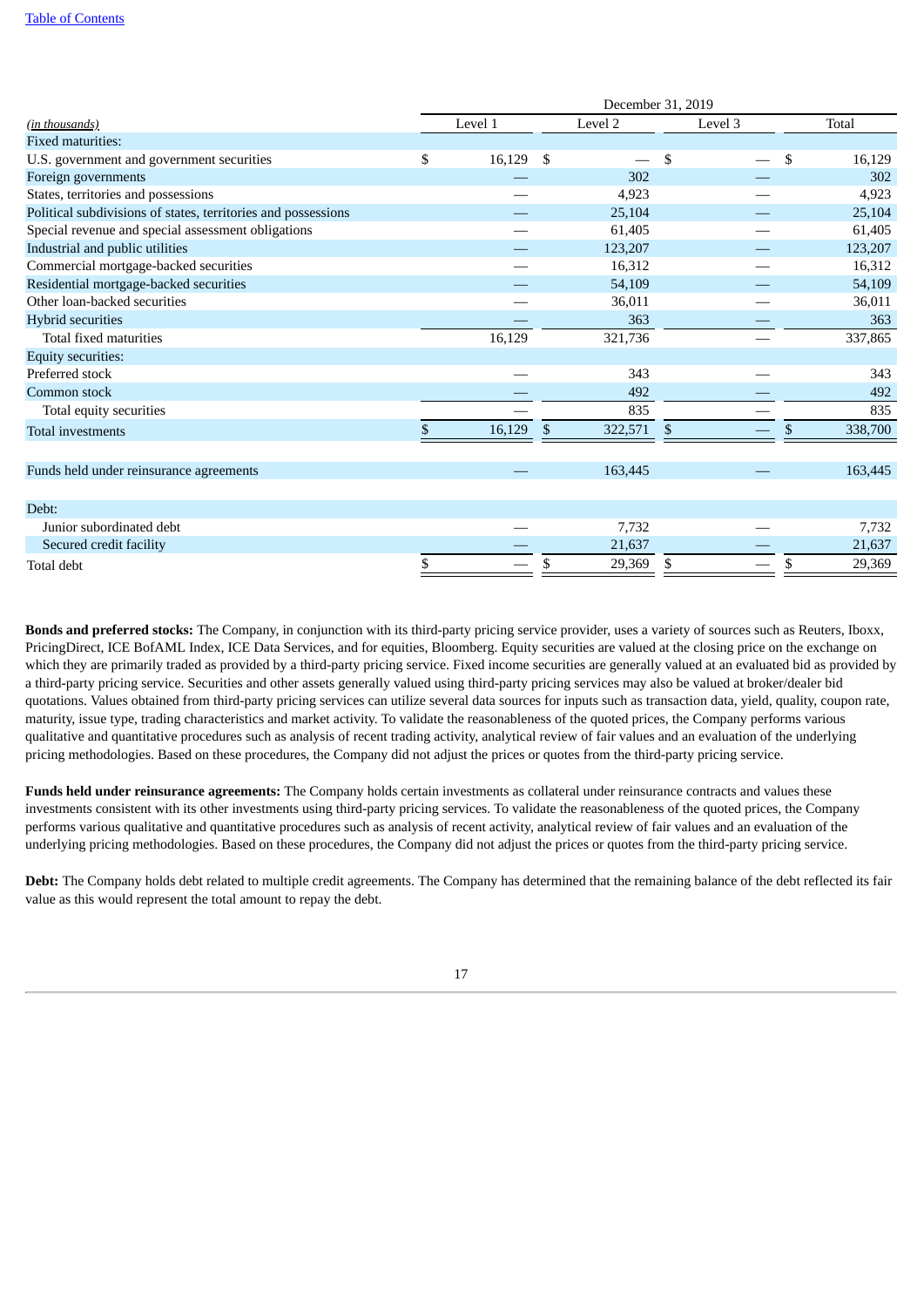# **Note 4. Investments**

The cost or amortized cost, gross unrealized gains, gross unrealized losses, and estimated fair value of the investments in securities classified as available for sale are as follows:

|                                                               | September 30, 2020 |                                                              |  |        |     |                               |     |            |  |
|---------------------------------------------------------------|--------------------|--------------------------------------------------------------|--|--------|-----|-------------------------------|-----|------------|--|
| (in thousands)                                                |                    | Cost or<br>Gross<br>Unrealized<br>Amortized<br>Gains<br>Cost |  |        |     | Gross<br>Unrealized<br>Losses |     | Fair Value |  |
| <b>Fixed maturities:</b>                                      |                    |                                                              |  |        |     |                               |     |            |  |
| U.S. government and government securities                     | \$                 | 12,701 \$                                                    |  | 406    | -\$ |                               | -\$ | 13,107     |  |
| Foreign governments                                           |                    | 300                                                          |  | 4      |     |                               |     | 304        |  |
| States, territories and possessions                           |                    | 7,537                                                        |  | 267    |     |                               |     | 7,804      |  |
| Political subdivisions of states, territories and possessions |                    | 29,514                                                       |  | 1,356  |     | (1)                           |     | 30,869     |  |
| Special revenue and special assessment obligations            |                    | 72,495                                                       |  | 4,041  |     | (42)                          |     | 76,494     |  |
| Industrial and public utilities                               |                    | 109,330                                                      |  | 6,972  |     | (164)                         |     | 116,138    |  |
| Commercial mortgage-backed securities                         |                    | 16,342                                                       |  | 1,790  |     | (25)                          |     | 18,107     |  |
| Residential mortgage-backed securities                        |                    | 68,864                                                       |  | 1,630  |     | (110)                         |     | 70,384     |  |
| Other loan-backed securities                                  |                    | 41,067                                                       |  | 811    |     | (154)                         |     | 41,724     |  |
| Hybrid securities                                             |                    | 356                                                          |  |        |     | (2)                           |     | 355        |  |
| Total fixed maturities available for sale                     |                    | 358,506                                                      |  | 17,278 |     | (498)                         |     | 375,286    |  |

|                                                               | December 31, 2019 |                              |  |                              |                               |       |      |            |  |
|---------------------------------------------------------------|-------------------|------------------------------|--|------------------------------|-------------------------------|-------|------|------------|--|
| (in thousands)                                                |                   | Cost or<br>Amortized<br>Cost |  | Gross<br>Unrealized<br>Gains | Gross<br>Unrealized<br>Losses |       |      | Fair Value |  |
| <b>Fixed maturities:</b>                                      |                   |                              |  |                              |                               |       |      |            |  |
| U.S. government and government securities                     | \$                | 15,965 \$                    |  | 167                          | \$                            | (3)   | - \$ | 16,129     |  |
| Foreign governments                                           |                   | 299                          |  | 3                            |                               |       |      | 302        |  |
| States, territories and possessions                           |                   | 4,789                        |  | 134                          |                               |       |      | 4,923      |  |
| Political subdivisions of states, territories and possessions |                   | 24,444                       |  | 670                          |                               | (10)  |      | 25,104     |  |
| Special revenue and special assessment obligations            |                   | 59,149                       |  | 2,298                        |                               | (42)  |      | 61,405     |  |
| Industrial and public utilities                               |                   | 119,735                      |  | 3,490                        |                               | (18)  |      | 123,207    |  |
| Commercial mortgage-backed securities                         |                   | 15,586                       |  | 757                          |                               | (31)  |      | 16,312     |  |
| Residential mortgage-backed securities                        |                   | 53,467                       |  | 679                          |                               | (37)  |      | 54,109     |  |
| Other loan-backed securities                                  |                   | 35,849                       |  | 281                          |                               | (119) |      | 36,011     |  |
| Hybrid securities                                             |                   | 357                          |  | 6                            |                               |       |      | 363        |  |
| Total fixed maturities available for sale                     |                   | 329,640                      |  | 8,485                        |                               | (260) |      | 337,865    |  |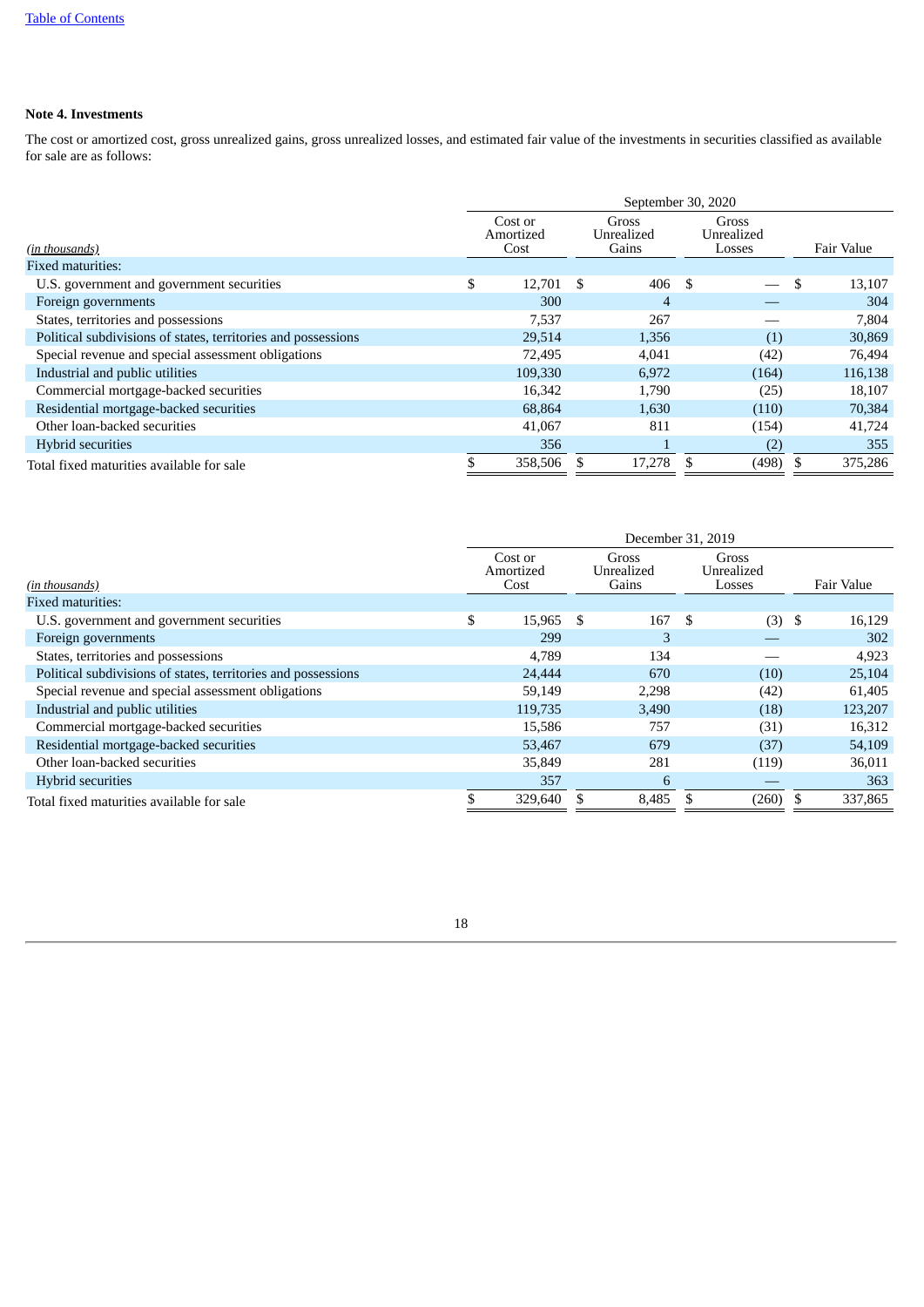The following table illustrates the Company's gross unrealized losses and fair value, aggregated by investment category and length of time that individual securities have been in a continuous unrealized loss position:

|                                                                  | September 30, 2020 |                     |        |                    |            |                    |  |  |  |  |
|------------------------------------------------------------------|--------------------|---------------------|--------|--------------------|------------|--------------------|--|--|--|--|
|                                                                  |                    | Less Than 12 Months |        | 12 Months or More  | Total      |                    |  |  |  |  |
| (in thousands)                                                   | Fair Value         | Unrealized<br>Loss  |        | Unrealized<br>Loss | Fair Value | Unrealized<br>Loss |  |  |  |  |
| <b>Fixed maturities:</b>                                         |                    |                     |        |                    |            |                    |  |  |  |  |
| U.S. government and government securities                        | \$<br>100          | -\$                 |        | \$                 | \$<br>100  | - \$               |  |  |  |  |
| Foreign governments                                              |                    |                     |        |                    |            |                    |  |  |  |  |
| States, territories and possessions                              |                    |                     |        |                    |            |                    |  |  |  |  |
| Political subdivisions of states, territories and<br>possessions | 299                | $\left( 1\right)$   |        |                    | 299        | (1)                |  |  |  |  |
| Special revenue and special assessment obligations               | 2,347              | (42)                |        |                    | 2,347      | (42)               |  |  |  |  |
| Industrial and public utilities                                  | 2,172              | (164)               |        |                    | 2,172      | (164)              |  |  |  |  |
| Commercial mortgage-backed securities                            | 1,000              | (25)                |        |                    | 1,000      | (25)               |  |  |  |  |
| Residential mortgage-backed securities                           | 13,931             | (95)                | 280    | (15)               | 14,211     | (110)              |  |  |  |  |
| Other loan-backed securities                                     | 4,033              | (28)                | 10,466 | (126)              | 14,499     | (154)              |  |  |  |  |
| Hybrid securities                                                | 248                | $\left( 2\right)$   |        |                    | 248        | (2)                |  |  |  |  |
| <b>Total bonds</b>                                               | 24,130             | (357)               | 10,746 | (141)              | 34,876     | (498)              |  |  |  |  |

|                                                                  | December 31, 2019 |                     |   |                    |                |                   |                    |       |            |            |      |                    |
|------------------------------------------------------------------|-------------------|---------------------|---|--------------------|----------------|-------------------|--------------------|-------|------------|------------|------|--------------------|
|                                                                  |                   | Less Than 12 Months |   |                    |                | 12 Months or More |                    |       | Total      |            |      |                    |
| (in thousands)                                                   |                   | Fair Value          |   | Unrealized<br>Loss |                | Fair Value        | Unrealized<br>Loss |       | Fair Value |            |      | Unrealized<br>Loss |
| <b>Fixed maturities:</b>                                         |                   |                     |   |                    |                |                   |                    |       |            |            |      |                    |
| U.S. government and government securities                        | \$                | 293                 | S | (2)                | $\mathfrak{S}$ | 1,349             | -S                 | (1)   | - \$       | $1,642$ \$ |      | (3)                |
| Foreign governments                                              |                   |                     |   |                    |                |                   |                    |       |            |            |      |                    |
| States, territories and possessions                              |                   |                     |   |                    |                |                   |                    |       |            |            |      |                    |
| Political subdivisions of states, territories and<br>possessions |                   | 1,500               |   | (9)                |                | 690               |                    | (1)   |            | 2,190      |      | (10)               |
| Special revenue and special assessment obligations               |                   | 3,206               |   | (42)               |                | 181               |                    |       |            | 3,387      |      | (42)               |
| Industrial and public utilities                                  |                   | 5,939               |   | (16)               |                | 1,094             |                    | (2)   |            | 7,033      |      | (18)               |
| Commercial mortgage-backed securities                            |                   | 2,138               |   | (30)               |                | 129               |                    | (1)   |            | 2,267      |      | (31)               |
| Residential mortgage-backed securities                           |                   | 6,936               |   | (13)               |                | 1,917             |                    | (24)  |            | 8,853      |      | (37)               |
| Other loan-backed securities                                     |                   | 2,189               |   | (11)               |                | 13,885            |                    | (108) |            | 16,074     |      | (119)              |
| Hybrid securities                                                |                   |                     |   |                    |                |                   |                    |       |            |            |      |                    |
| Total bonds                                                      |                   | 22,201              |   | (123)              | S              | 19,245            | \$.                | (137) | - \$       | 41,446     | - \$ | (260)              |

The unrealized losses on the Company's available for sale securities as of September 30, 2020 and December 31, 2019 were primarily caused by widening in corporate and tax exempt spreads, rather than credit-related problems.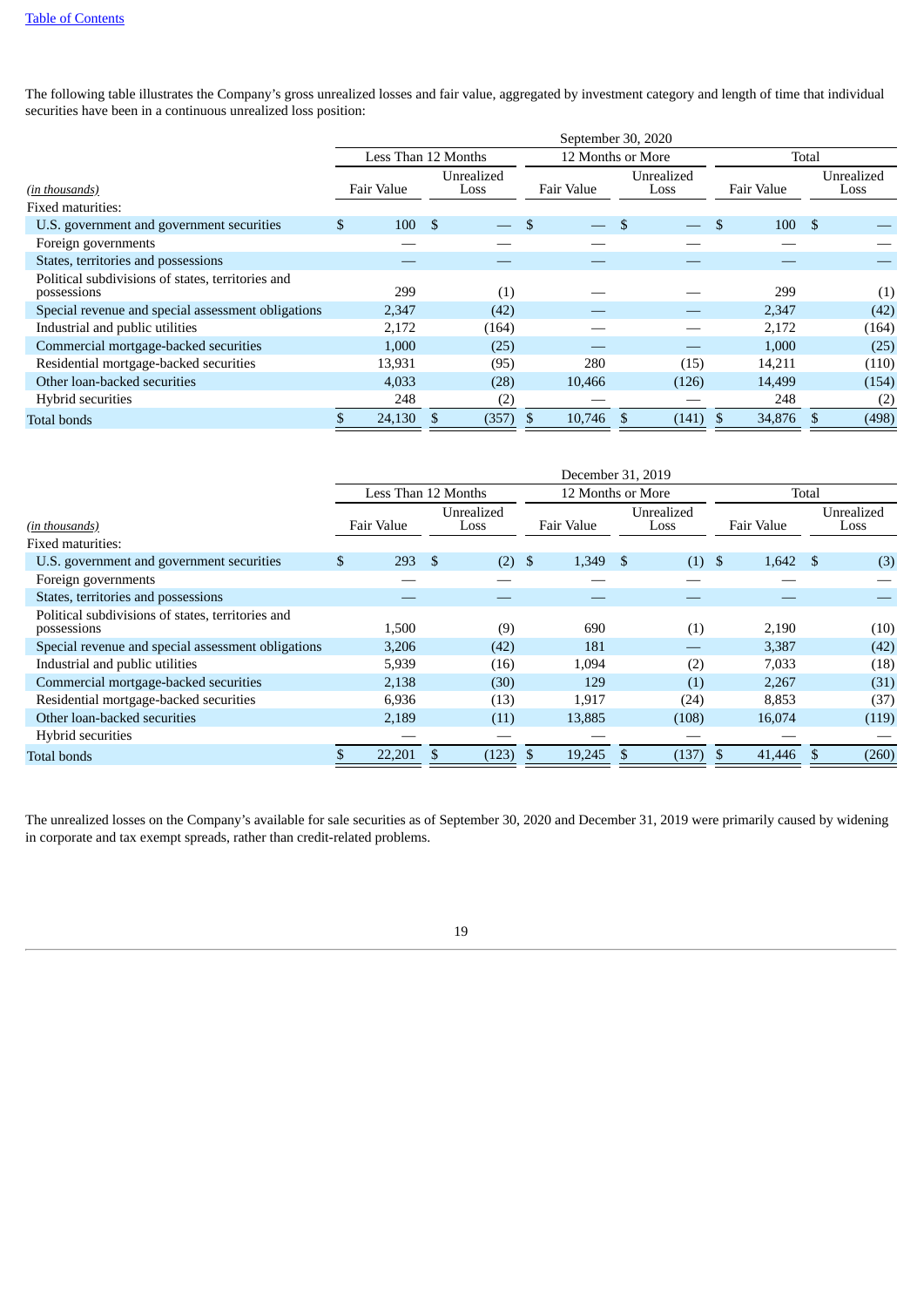The amortized cost and estimated fair value of fixed maturities as of September 30, 2020, by contractual maturity, are as follows:

| (in thousands)                            | <b>Cost or Amortized Cost</b> |     | Fair Value |
|-------------------------------------------|-------------------------------|-----|------------|
| Available for sale:                       |                               |     |            |
| Due in one year or less                   | 19,595                        | - S | 19,818     |
| Due after one year but before five years  | 104,832                       |     | 110,134    |
| Due after five years but before ten years | 59,166                        |     | 64,122     |
| Due after ten years                       | 48.640                        |     | 50,997     |
| Commercial mortgage-backed securities     | 16,342                        |     | 18,107     |
| Residential mortgage-backed securities    | 68,864                        |     | 70,384     |
| Other loan-backed securities              | 41,067                        |     | 41,724     |
| Total                                     | 358,506                       |     | 375,286    |

Actual maturities may differ from contractual maturities as issuers may have the right to call or prepay obligations with or without call or prepayment penalties.

Realized gains and losses on investments included in the condensed consolidated statements of operations for the three and nine months ended September 30, 2020 and 2019 are as follows:

|                                              |   | Three Months Ended September 30, |      |           | Nine Months Ended September 30, |      |      |  |  |
|----------------------------------------------|---|----------------------------------|------|-----------|---------------------------------|------|------|--|--|
| (in thousands)                               |   | 2020                             |      | 2019      | 2020                            |      | 2019 |  |  |
| <b>Fixed maturities:</b>                     |   |                                  |      |           |                                 |      |      |  |  |
| Gains                                        | ¢ | 120                              | - \$ | $(42)$ \$ | 239                             | - \$ | 78   |  |  |
| Losses                                       |   | (6)                              |      | 8         | (7)                             |      | (23) |  |  |
| Total fixed maturities                       |   | 114                              |      | (34)      | 232                             |      | 55   |  |  |
| Equity securities:                           |   |                                  |      |           |                                 |      |      |  |  |
| Equity method investments:                   |   |                                  |      |           |                                 |      |      |  |  |
| Gains                                        |   |                                  |      |           | 3,115                           |      |      |  |  |
| Total equity securities                      |   |                                  |      |           | 3,115                           |      |      |  |  |
| Total net investment realized gains (losses) |   | 114                              |      | (34)      | 3,347                           |      | 55   |  |  |

Net investment income consists of the following for the three and nine months ended September 30, 2020 and 2019:

|                                                    |      | Three Months Ended September 30, |  |       | Nine Months Ended September 30, |       |  |       |  |  |
|----------------------------------------------------|------|----------------------------------|--|-------|---------------------------------|-------|--|-------|--|--|
| (in thousands)                                     | 2020 |                                  |  | 2019  | 2020                            |       |  | 2019  |  |  |
| <b>Fixed maturities</b>                            |      | 1,804                            |  | 1.677 |                                 | 4,684 |  | 4,504 |  |  |
| Preferred stock                                    |      | 19                               |  | 10    |                                 | 39    |  | (13)  |  |  |
| Common stock                                       |      | 30                               |  |       |                                 | 1.904 |  |       |  |  |
| Interest earned on cash and short-term investments |      | $\overline{4}$                   |  | 34    |                                 | 26    |  | 87    |  |  |
| Net investment income                              |      | 1,857                            |  | 1.721 |                                 | 6.653 |  | 4.578 |  |  |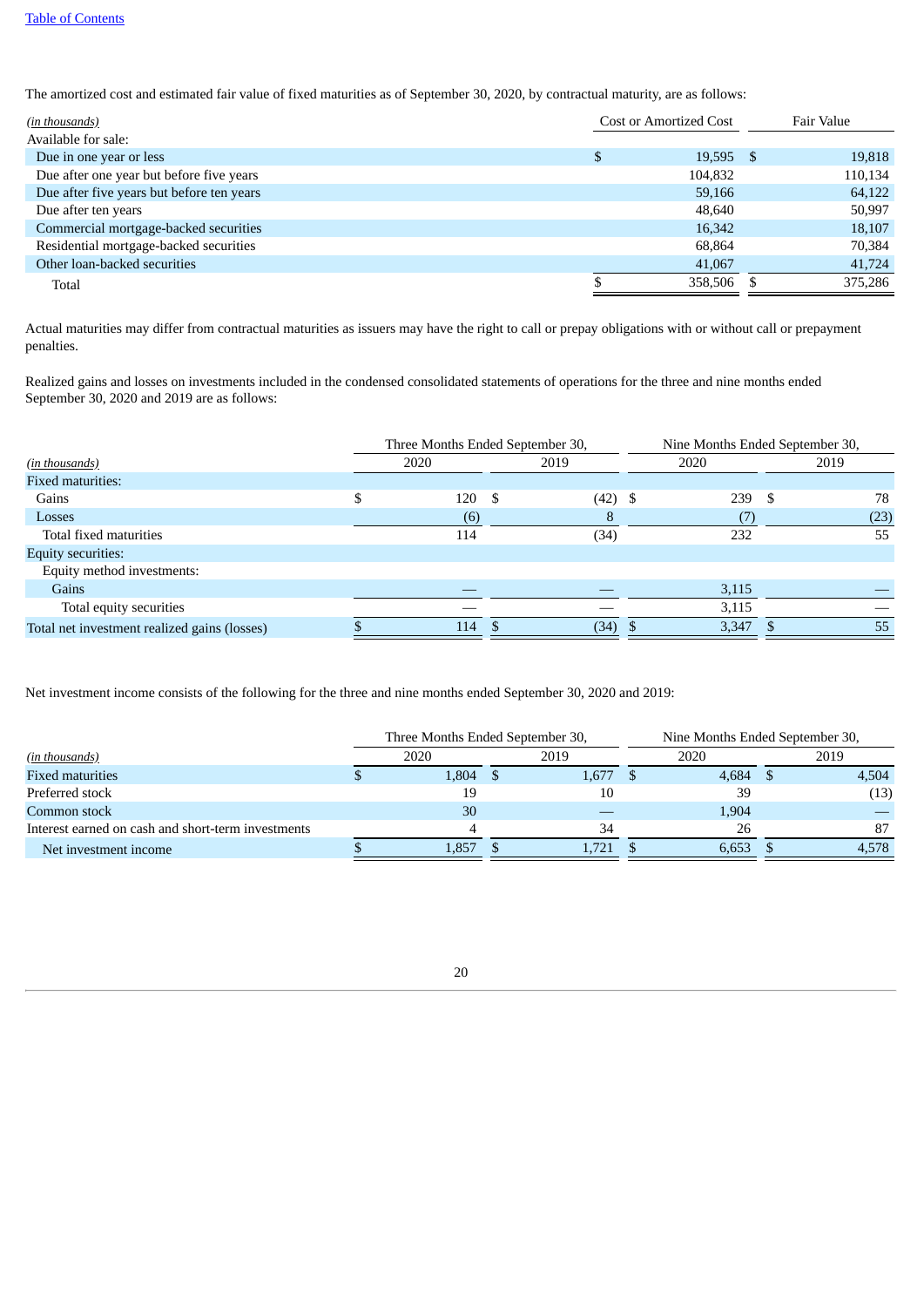### **Note 5. Equity Method Investments**

The Company had investments in Compstar and Trean Intermediaries (TRI). Equity earnings and losses are reported in equity earnings in affiliates, net of tax on the condensed consolidated statements of operations.

On July 15, 2020, the Company purchased the remaining 55% ownership interest in Compstar (See Note 2). Prior to the acquisition, the Company owned 45% of Compstar which had a carrying value of approximately \$11,831 as of December 31, 2019. The Company recorded earnings for the three months ended September 30, 2020 and 2019 of \$401 and \$919, respectively. Distributions received from Compstar for the three months ended September 30, 2020 and 2019 were \$540 and \$1,458, respectively. The Company recorded earnings for the nine months ended September 30, 2020 and 2019 of \$2,333 and \$2,053, respectively. Distributions received from Compstar for the nine months ended September 30, 2020 and 2019 were \$2,842 and \$2,995, respectively.

On January 3, 2020, the Company sold 15% of its previous 25% ownership in TRI for cash proceeds of \$3,000. The Company currently maintains a 10% ownership interest in TRI. As a result of its significant ownership reduction and its lack of significant influence over the operations and policies of TRI, the Company reclassified its TRI investment, at fair value, to investments in common stock in the first quarter of 2020. The Company realized a gain on the sale of \$3,115, which is included in net realized capital gains on the condensed consolidated statements of operations. The Company subsequently remeasured its TRI investment shares resulting in an unrealized gain of \$2,000 which is recorded in net investment income on the condensed consolidated statement of operations. The carrying value of TRI as of December 31, 2019 was approximately \$110. The Company received distributions totaling \$225 for the nine months ended September 30, 2020. The Company recorded earnings of \$104 and \$445 for the three and nine months ended September 30, 2019, respectively. The Company received no distributions for the three months ended September 30, 2019, and \$591 for the nine months ended September 30, 2019.

### **Note 6. Debt**

Debt consisted of the following:

| (in thousands)                             | September 30, 2020 |          |  | December 31, 2019 |
|--------------------------------------------|--------------------|----------|--|-------------------|
| Junior subordinated debt                   |                    | 7,732 \$ |  | 7,732             |
| Secured credit facility                    |                    | 32,588   |  | 21,637            |
| PPP Loan                                   |                    | 325      |  |                   |
| Total debt                                 |                    | 40,645   |  | 29,369            |
| Less: unamortized deferred financing costs |                    | (787)    |  | (329)             |
| Net debt                                   |                    | 39,858   |  | 29,040            |

#### *Junior Subordinated Debt*

In June 2006, Trean Capital Trust I (the Trust) issued 7,500 shares of preferred capital securities to qualified institutional buyers and 232 common securities to Trean Corp. The proceeds of such issuances were invested by the Trust in \$7,732 aggregate principal amount of Trean Corp's Junior Subordinated Debt due 2036 (the Subordinated Notes). The Subordinated Notes represent the sole assets of the Trust. The Subordinated Notes mature on July 7, 2036. The interest rate was a fixed rate of 9.167% until July 7, 2011, after which a variable interest rate of LIBOR (0.28% and 1.99% as of September 30, 2020 and December 31, 2019, respectively) plus 3.50% was in effect. The interest rate totaled 3.78% and 5.49% as of September 30, 2020 and December 31, 2019, respectively. There are optional dates for redemption of the Subordinated Notes, at the option of the Company, on any January 7, April 7, July 7, or October 7 following July 7, 2011. There are no funding requirements for Trean Corp to the Trust except for the necessary quarterly interest payments. Trean Corp is the guarantor of the Subordinated Notes.

The preferred capital securities issued by the Trust in turn pay quarterly cash distributions at an annual rate of 9.167% per annum of the liquidation amount of \$1 per security until July 7, 2011 and thereafter at a variable rate per annum, reset quarterly, equal to LIBOR plus 3.50%. These preferred securities were guaranteed by the Company and were paid off in full on October 7, 2020.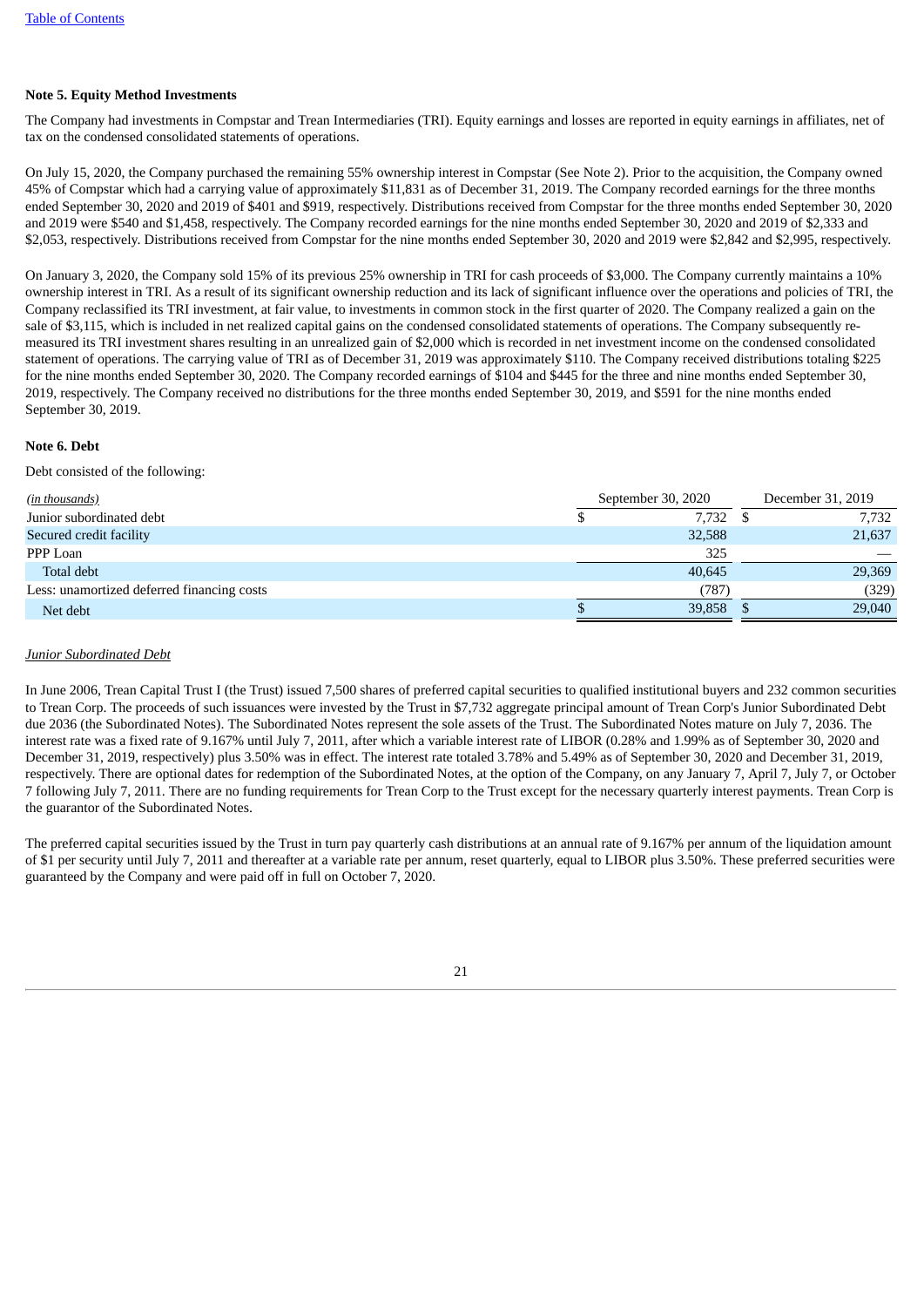The Company recorded \$69 and \$115 of interest expense associated with the Subordinated Notes during the three months ended September 30, 2020 and 2019, respectively. During the nine months ended September 30, 2020 and 2019, the Company recorded \$265 and \$356 of interest expense, respectively, associated with the Subordinated Notes.

The terms of the Subordinated Notes require the Company to maintain certain general and financial covenants and ratios. The Company was in compliance with all covenants and ratios as of September 30, 2020 and December 31, 2019. The Subordinated Notes were redeemed in full on October 7, 2020.

#### *Secured Credit Facility*

In April 2018, Trean Corp entered into a credit agreement with a bank which includes a term loan facility totaling \$27,500 and a revolving credit facility of \$3,000. Borrowings are secured by substantially all of the assets of Trean and its subsidiaries.

On May 26, 2020, the Company entered into a new Amended and Restated Credit Agreement which, among other things, extended the Company's credit facility for a period of five years through May 26, 2025 and increased its term loan facility by \$11,707 resulting in a total term loan debt amount of \$33,000 at the time of closing. The loan has a variable interest rate of LIBOR plus 3.50% and 3.00%, which was 4.81% and 6.33% as of September 30, 2020 and December 31, 2019, respectively. The outstanding principal balance of the loan is to be repaid in quarterly installments which escalate from \$206 to \$825. All equity securities of the subsidiaries of Trean Insurance Group, Inc. (other than Benchmark Holding Company and its subsidiaries) have been pledged as collateral.

The Company recorded \$403 and \$369 of interest expense associated with its credit facility during the three months ended September 30, 2020 and 2019, respectively. During the nine months ended September 30, 2020 and 2019, the Company recorded \$1,125 and \$1,261 of interest expense, respectively, associated with its credit facility.

The terms of the credit facility require the Company to maintain certain financial covenants and ratios. The Company was in compliance with all covenants and ratios as of September 30, 2020 and December 31, 2019.

#### *PPP Loan*

In conjunction with the acquisition of Compstar (See Note 2), the Company acquired a Federal Paycheck Protection Program Loan (PPP Loan) with a principal balance of \$325. The PPP Loan has a fixed interest rate of 1.00%. The Company recorded \$1 of interest expense for the three and nine months ended September 30, 2020.

#### *Oak Street Loan*

In conjunction with the acquisition of Compstar (See Note 2), the Company acquired a loan from Oak Street Funding with a total principle of \$19,740. In July 2020, upon completion of the acquisition, the Company paid this loan off in full.

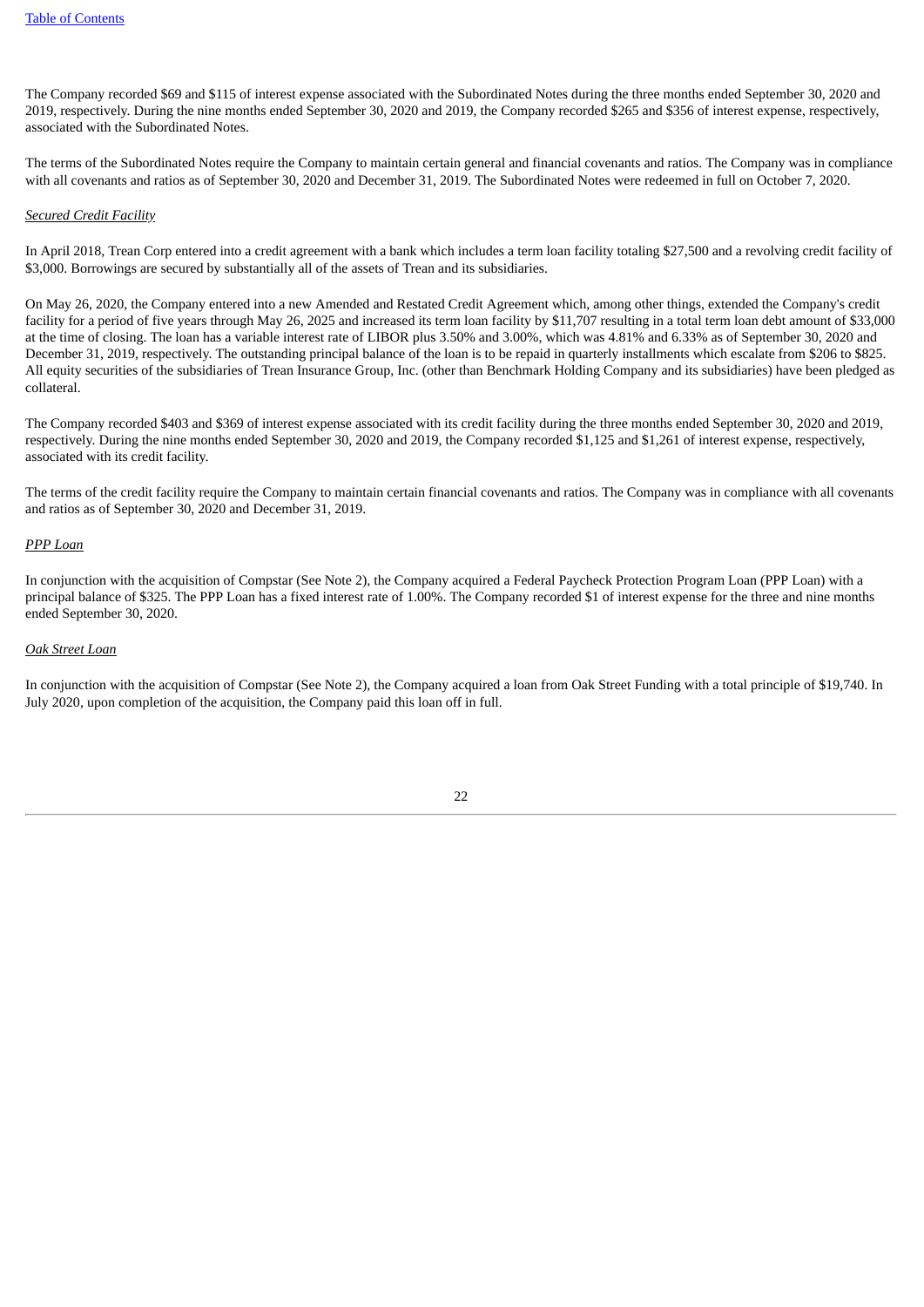# **Note 7. Revenue from Contracts with Customers**

Revenue from contracts with customers, included in other revenue, includes brokerage, management, third-party administrative and consulting fees. Revenue from contracts with customers was \$5,401 and \$11,323 for the three and nine months ended September 30, 2020, respectively, compared to \$2,561 and \$8,049 for the three and nine months ended September 30, 2019, respectively.

The following table presents the revenues recognized from contracts with customers included in the condensed consolidated statements of operations.

|                                             | Three Months Ended September 30, |       |          | Nine Months Ended September 30, |       |  |
|---------------------------------------------|----------------------------------|-------|----------|---------------------------------|-------|--|
| <u>(in thousands)</u>                       | 2020                             | 2019  | 2020     |                                 | 2019  |  |
| <b>Brokerage</b>                            | 4,422                            | 1.820 | 8.870 \$ |                                 | 5,435 |  |
| Managing general agent fees                 | 312                              | 144   | 720      |                                 | 711   |  |
| Third-party administrator fees              | 562                              | 432   | 1,329    |                                 | 1,405 |  |
| Consulting fees                             | 105                              | 165   | 404      |                                 | 498   |  |
| Total revenue from contracts with customers | 5.401                            | 2.561 | 11.323   |                                 | 8,049 |  |

The Company did not have any contract liabilities as of September 30, 2020 or December 31, 2019. The following table provides information related to the contract assets from contracts with customers. Contract assets are included within other assets on the condensed consolidated balance sheets.

| (in thousands)                   | 30<br>2020<br>enten.<br>nher. | <b>D</b><br>201<br>December  <br>40 L |
|----------------------------------|-------------------------------|---------------------------------------|
| $\sqrt{2}$<br>Contract<br>assets | AOF                           | 102<br>1,10J                          |

# **Note 8. Income Taxes**

Income tax expense for interim periods is measured using an estimated effective income tax rate for the annual period. The Company's effective tax rate was 1.1% and 5.5% for the three and nine months ended September 30, 2020, respectively. The effective tax rate differed from the statutory rate primarily due to the non-tax impact of the gain recorded on the revaluation of the Company's original 45% investment in Compstar, offset by certain IPO-related expenses not deductible for tax purposes.

The Company's effective tax rate was 22.6% for the three months ended September 30, 2019. The effective tax rate differed from the statutory rate of 21% due to the impact of state taxes. The Company's effective tax rate was 19.5% for the nine months ended September 30, 2019. The effective tax rate differed from the statutory rate primarily due to book and tax basis differences resulting from the acquisition of FCCIC.

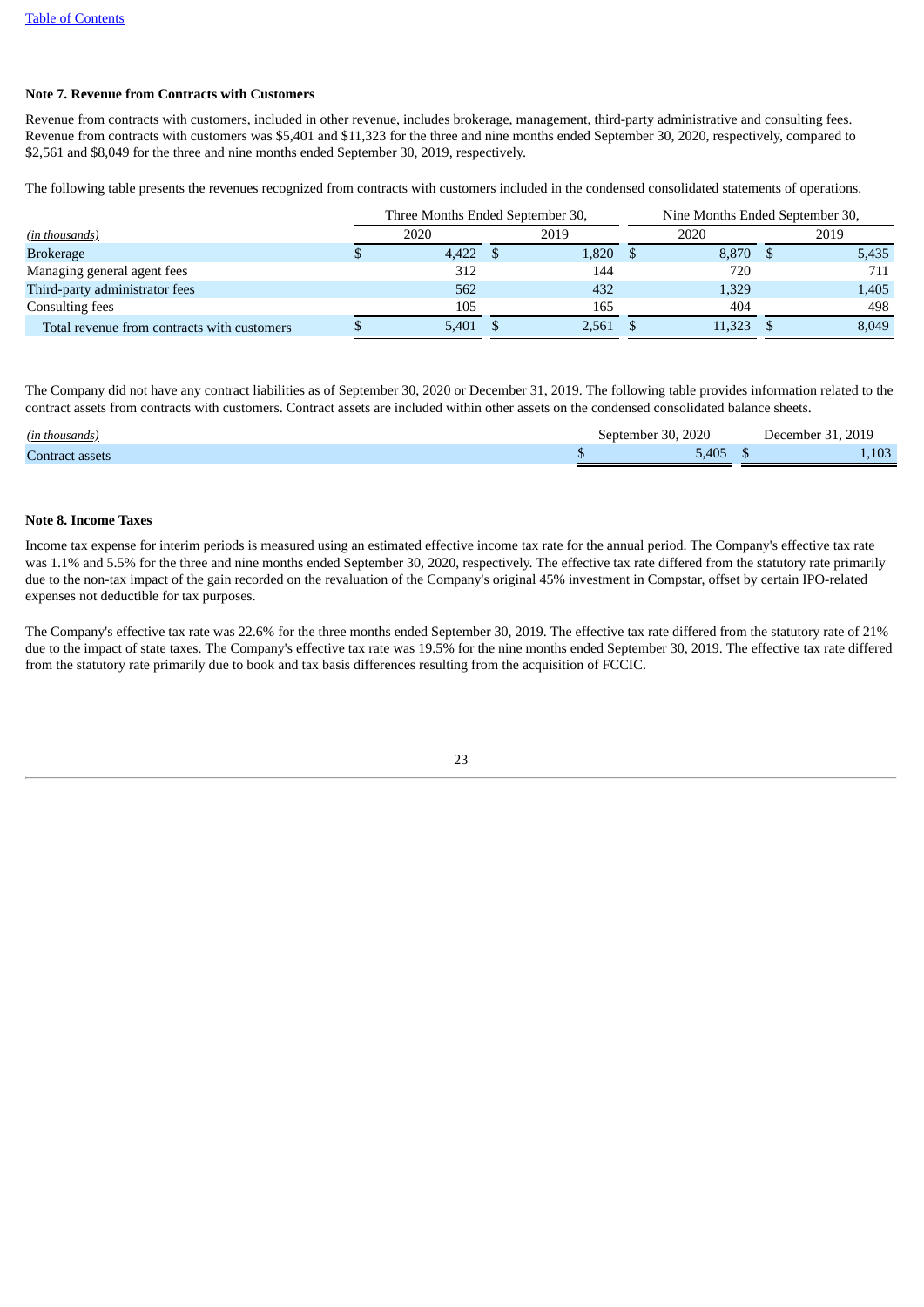## **Note 9. Liability for Unpaid Losses and Loss Adjustment Expense**

The following table represents a reconciliation of changes in the liability for unpaid losses and LAE.

|                                                        |      | Three Months Ended September 30, |    |           |      |            | Nine Months Ended September 30, |            |  |  |
|--------------------------------------------------------|------|----------------------------------|----|-----------|------|------------|---------------------------------|------------|--|--|
| (in thousands)                                         | 2020 |                                  |    | 2019      | 2020 |            |                                 | 2019       |  |  |
| Unpaid losses and LAE reserves at beginning of period  |      | 442,500                          | \$ | 382,473   | \$   | 406,716    | <sup>\$</sup>                   | 340,415    |  |  |
| Less losses ceded through reinsurance                  |      | (332,765)                        |    | (283,974) |      | (304, 005) |                                 | (257, 421) |  |  |
| Net unpaid losses and LAE at beginning of period       |      | 109,735                          |    | 98,499    |      | 102,711    |                                 | 82,994     |  |  |
| Acquisition of First Choice Casualty Insurance Company |      |                                  |    |           |      |            |                                 | 6,366      |  |  |
| Incurred losses and LAE related to:                    |      |                                  |    |           |      |            |                                 |            |  |  |
| Current period                                         |      | 15,864                           |    | 14,358    |      | 43,053     |                                 | 41,637     |  |  |
| Prior period                                           |      | (300)                            |    | (382)     |      | (2, 372)   |                                 | (3,191)    |  |  |
| Total incurred losses and LAE                          |      | 15,564                           |    | 13,976    |      | 40,681     |                                 | 38,446     |  |  |
| Paid losses and LAE, net of reinsurance, related to:   |      |                                  |    |           |      |            |                                 |            |  |  |
| Current period                                         |      | 4,196                            |    | 4,076     |      | 8,786      |                                 | 6,404      |  |  |
| Prior period                                           |      | 4,771                            |    | 2,107     |      | 18,274     |                                 | 15,110     |  |  |
| Total paid losses and LAE                              |      | 8,967                            |    | 6,183     |      | 27,060     |                                 | 21,514     |  |  |
| Net unpaid losses and LAE at end of period             |      | 116,332                          |    | 106,292   |      | 116,332    |                                 | 106,292    |  |  |
| Plus losses ceded through reinsurance                  |      | 349,170                          |    | 299,959   |      | 349,170    |                                 | 299,959    |  |  |
| Unpaid losses and LAE reserves at end of period        |      | 465,502                          |    | 406,251   |      | 465,502    |                                 | 406,251    |  |  |

As a result of changes in estimates of insured events in prior years, the provision for unpaid losses and LAE decreased by approximately \$300 for the three months ended September 30, 2020 and \$382 for the three months ended September 30, 2019. The provision for unpaid losses and LAE decreased by approximately \$2,372 and \$3,191 for the nine months ended September 30, 2020 and 2019, respectively, primarily attributable to the development in the Company's workers' compensation book of business.

### **Note 10. Reinsurance**

The Company utilizes reinsurance contracts to reduce its exposure to losses in all aspects of its insurance business. Such reinsurance permits recovery of a portion of losses from reinsurers, although it does not relieve the Company from its primary liability to policyholders. Failure of reinsurers to honor their obligations could result in losses to the Company. The Company evaluates the financial strength of potential reinsurers and continually monitors the financial condition of its reinsurers.

A summary of the impact of ceded reinsurance on premiums written and premiums earned is as follows:

| 2020 |         |  |       |         |              |  |        | 2019 |         |  |                                  |         |              |  |        |  |
|------|---------|--|-------|---------|--------------|--|--------|------|---------|--|----------------------------------|---------|--------------|--|--------|--|
|      | Gross   |  |       |         | <b>Ceded</b> |  | Net    |      | Gross   |  |                                  |         | <b>Ceded</b> |  | Net    |  |
|      | 129.927 |  | 2,357 |         | (94.083)     |  | 38,201 |      | 105.947 |  | 1,587                            |         | (85,073)     |  | 22,461 |  |
|      | 107,314 |  | 2,007 |         | (81, 465)    |  | 27,856 |      | 100,297 |  | 1,625                            |         | (79,761)     |  | 22,161 |  |
|      |         |  |       | Assumed |              |  |        |      |         |  | Three Months Ended September 30, | Assumed |              |  |        |  |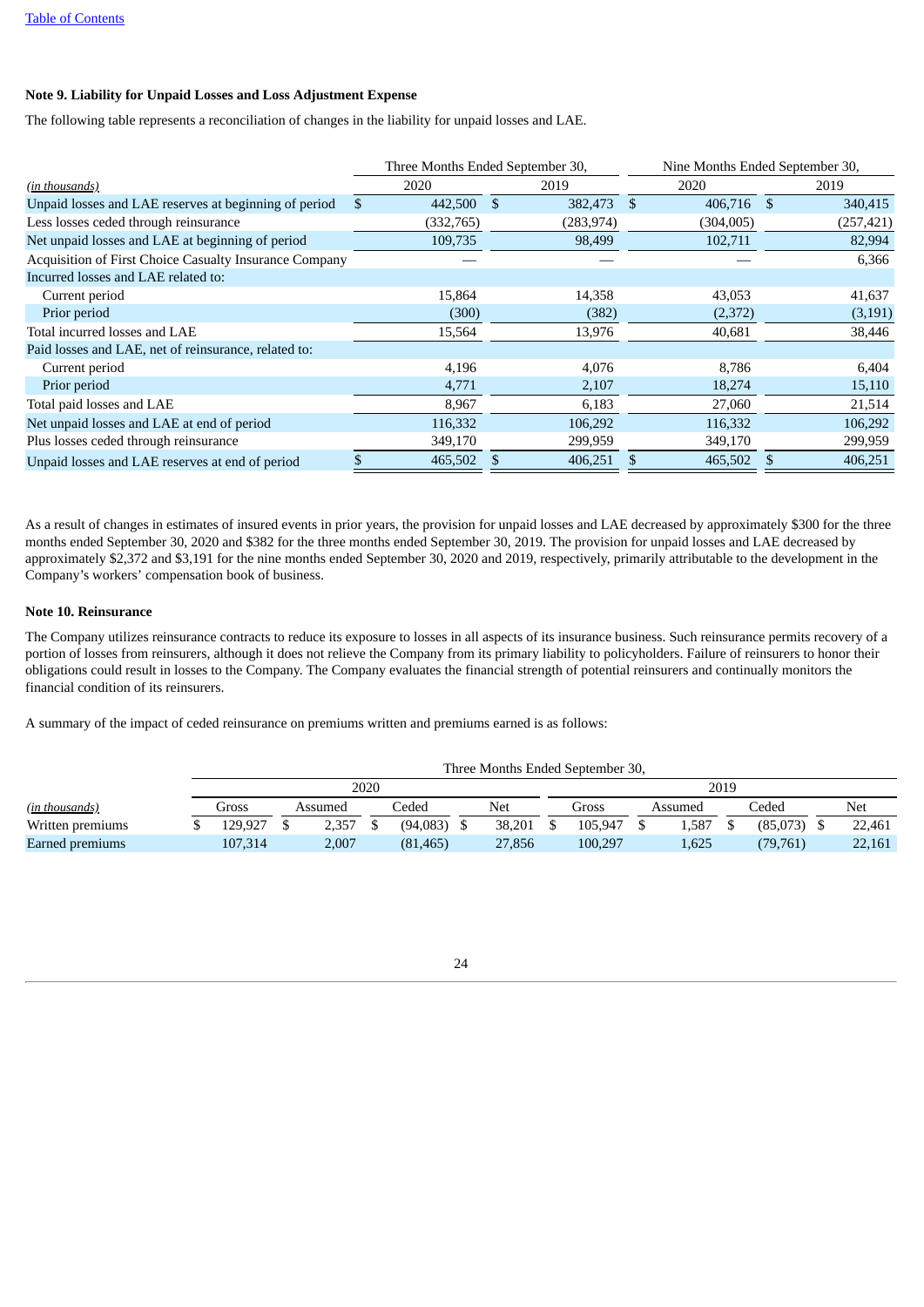|                  |         |         |      |            |        | Nine Months Ended September 30, |         |      |              |        |
|------------------|---------|---------|------|------------|--------|---------------------------------|---------|------|--------------|--------|
|                  |         |         | 2020 |            |        |                                 |         | 2019 |              |        |
| (in thousands)   | Gross   | Assumed |      | Ceded      | Net    | Gross                           | Assumed |      | <b>Ceded</b> | Net    |
| Written premiums | 343,500 | 6,255   |      | (262, 301) | 87.454 | 308,267                         | 5.221   |      | (247,705)    | 65,783 |
| Earned premiums  | 304,194 | 5,960   |      | (238, 460) | 71,694 | 289,947                         | 5.442   |      | (230, 227)   | 65,162 |

### **Note 11. Leases**

### *Adoption of Leases, Topic 842*

On January 1, 2020, the Company adopted ASU No. 2016-02, *Leases (Topic 842)*, and all related amendments under the modified retrospective approach. Under this transition approach, comparative prior periods, including disclosures, were not restated. The Company elected the transition package of practical expedients which, among other things, allowed the Company to carry forward historical lease classification. The Company chose not to elect the hindsight practical expedient. The Company has elected, as a practical expedient, to account for lease components and any non-lease components within a contract as a single lease component, and therefore allocates all of the expected lease payments to the lease component. The adoption of the standard did not have an impact on the Company's condensed consolidated statements of operations and there was no adjustment to its retained earnings opening balance sheet as of January 1, 2020. The Company does not expect the adoption of the new standard to have a material impact on the Company's operating results on an ongoing basis. The most significant impact of the new lease standard was the recognition of right-of-use assets and lease liabilities for operating leases. On January 1, 2020, the adoption of the new standard resulted in the recognition of a right-of-use asset and total lease liability of \$5,946.

The Company's leases consist of operating leases for office space and equipment. The Company determines if an arrangement is a lease at inception. Leases with an initial term of 12 months or less are not recorded on the balance sheet. Right-of-use assets represent the Company's right to use an underlying asset for the lease term and lease liabilities represent the Company's obligation to make lease payments arising from the lease. Operating lease right-of-use assets are recognized at commencement date based on the present value of lease payments over the lease term. As the Company's leases do not provide an implicit rate, the Company uses its incremental borrowing rate based on the information available at commencement date in determining the present value of lease payments. Some of the Company's leases include options to extend the term, which is only included in the lease liability and right-ofuse assets calculation when it is reasonably certain the Company will exercise that option. Our leases have remaining terms ranging from one month to 93 months, some of which have options to extend the lease for up to 5 years. As of September 30, 2020, the lease liability and right-of-use assets did not include the impact of any lease extension options as it is not reasonably certain that the Company will exercise the extension options.

Total lease expense for the three months ended September 30, 2020 was \$641, inclusive of \$72 in variable lease expense. The Company also sublets some of its leased office space and recorded \$11 of sublease income for the three months ended September 30, 2020, which is included in other income on the condensed consolidated statements of operations. Total rent expense was \$382 and sublease income was \$30 for the three months ended September 30, 2019, which were recorded prior to the adoption of ASU 2016-02.

Total lease expense for the nine months ended September 30, 2020 was \$1,755, inclusive of \$214 in variable lease expense. The Company also sublets some of its leased office space and recorded \$59 of sublease income for the nine months ended September 30, 2020, which is included in other income on the condensed consolidated statement of operations. Total rent expense was \$1,119 and sublease income was \$90 for the nine months ended September 30, 2019, which were recorded prior to the adoption of ASU 2016-02.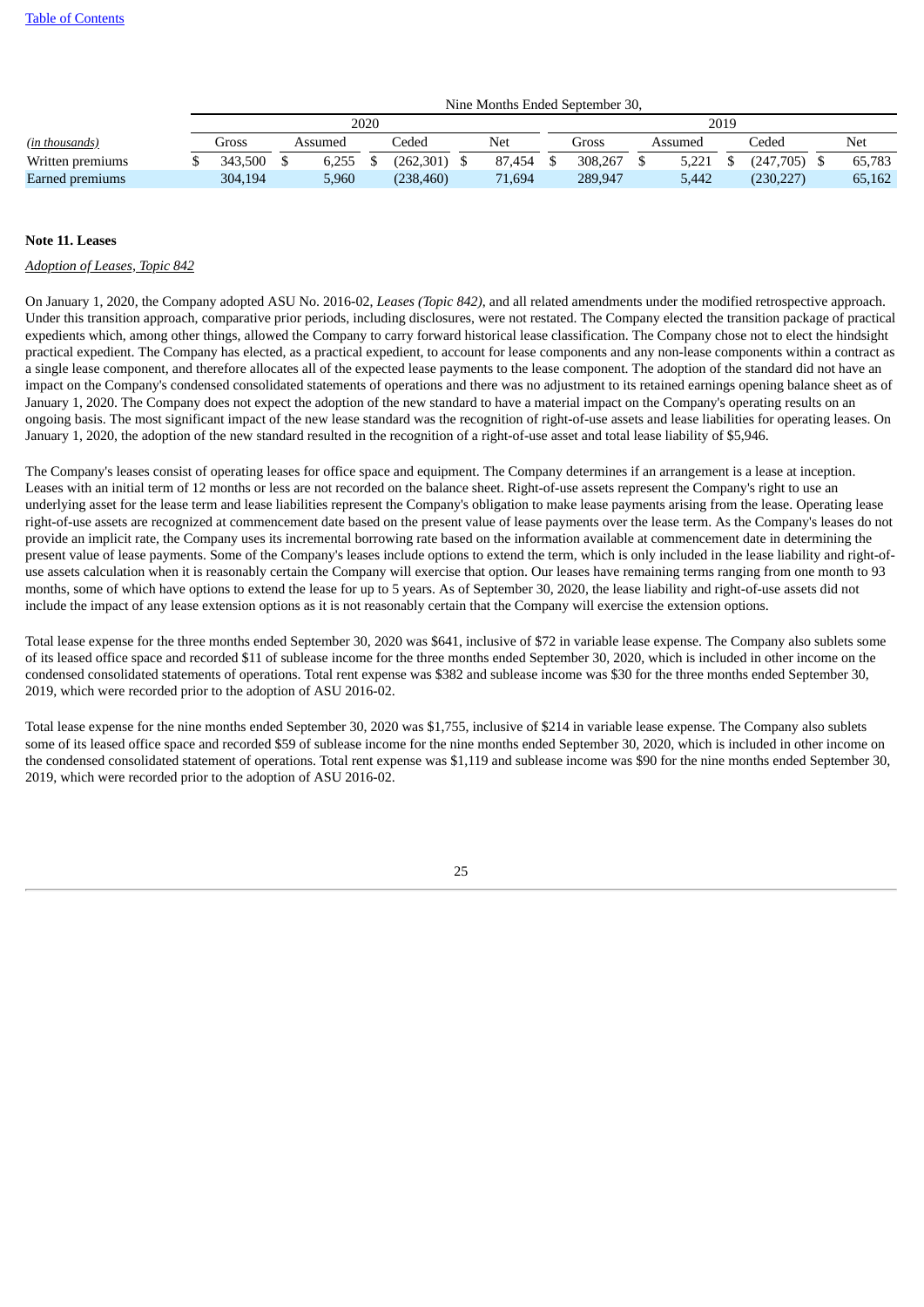Supplemental balance sheet information, the weighted average remaining lease term and weighted average discount rate related to leases were as follows:

| (dollars in thousands)                | September 30, 2020 |
|---------------------------------------|--------------------|
| Right of use asset                    | 6,558              |
| Lease liability                       | 7,054              |
| Weighted average remaining lease term | 3.49 years         |
| Weighted average discount rate        | 6.41 %             |

Future maturities of lease liabilities as of September 30, 2020 are as follows:

| (in thousands)          | <b>Operating Leases</b> |
|-------------------------|-------------------------|
| 2020                    | 595                     |
| 2021                    | 2,324                   |
| 2022                    | 2,266                   |
| 2023                    | 1,686                   |
| 2024                    | 922                     |
| Thereafter              | 78                      |
| Total lease payments    | 7,871                   |
| Less: imputed interest  | (817)                   |
| Total lease liabilities | 7,054                   |

The Company had the following minimum annual commitments for payment of leases as of December 31, 2019:

| (in thousands)       | <b>Rent Expense</b> |
|----------------------|---------------------|
| 2020                 | 1,718               |
| 2021                 | 1,614               |
| 2022                 | 1,594               |
| 2023                 | 1,191               |
| 2024                 | 669                 |
| Thereafter           | 46                  |
| Total lease payments | 6,832               |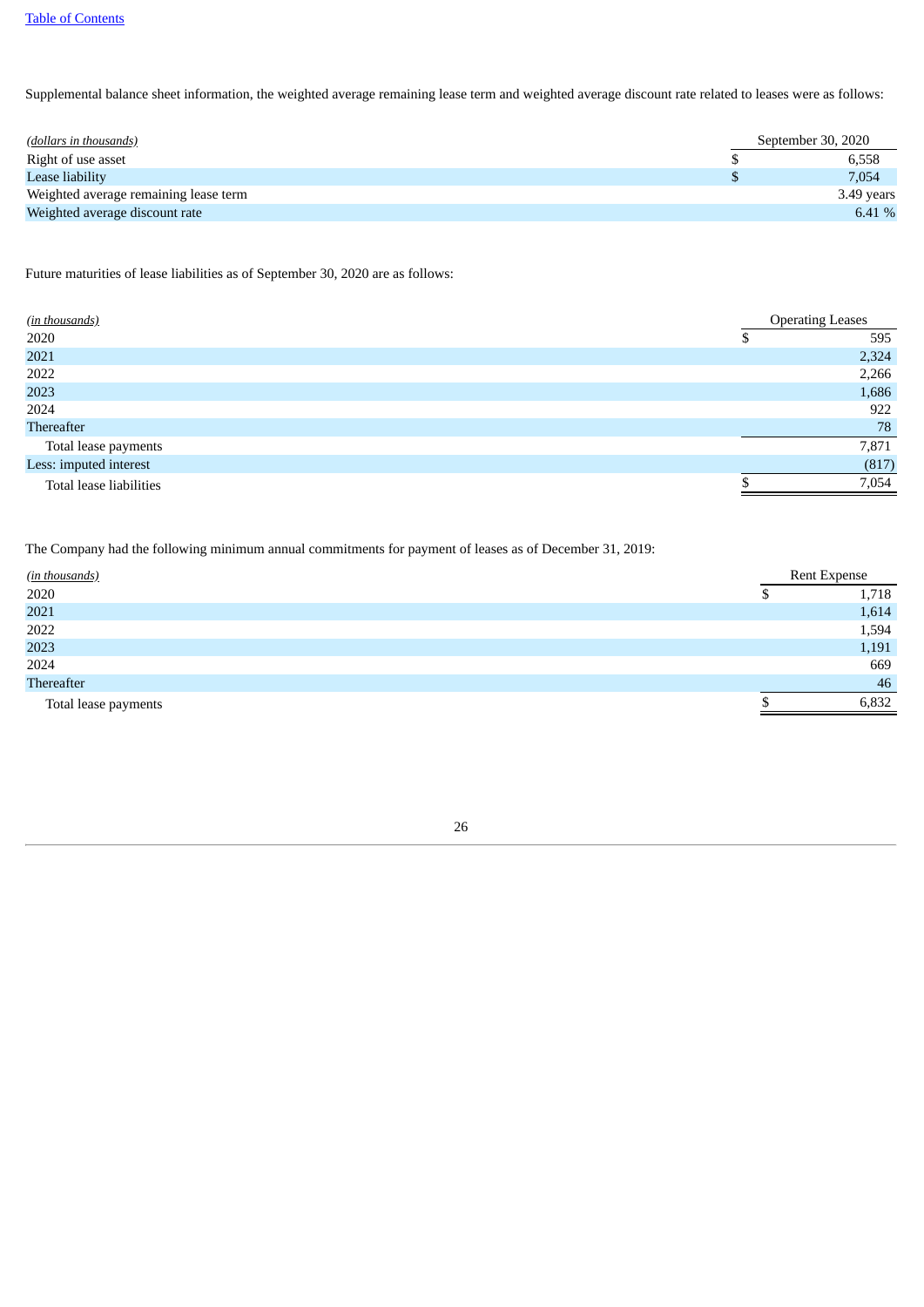### **Note 12. Equity**

### *Initial Public Offering and Reorganization*

On July 20, 2020, Trean Insurance Group, Inc. closed the sale of 10,714,286 shares of its common stock in its IPO, comprised of 7,142,857 shares issued and sold by Trean Insurance Group, Inc. and 3,571,429 shares sold by selling shareholders. On July 22, 2020, Trean Insurance Group, Inc. closed the sale of an additional 1,207,142 shares by certain selling shareholders in the IPO pursuant to the exercise of the underwriters' option to purchase additional shares to cover over-allotments. The IPO price per share was \$15.00. The aggregate IPO price for all shares sold in the IPO was approximately \$107,142 and the aggregate initial public offering price for all shares sold by the selling shareholders in the IPO was approximately \$71,678. The shares began trading on the Nasdaq Global Select Market on July 16, 2020 under the symbol "TIG". The offer and sale was pursuant to a registration statement on Form S-1 (File No. 333-239291), which was declared effective by the SEC on July 15, 2020.

Trean Insurance Group, Inc. received net proceeds from the sale of shares in the IPO of approximately \$94,906 after deducting underwriting discounts and commissions of \$7,500 and estimated offering expenses of \$4,737. Trean Insurance Group, Inc. did not receive any proceeds from the sale of shares by the selling shareholders. In addition, and in conjunction with its IPO, Trean Insurance Group, Inc. issued 6,613,606 shares of common stock, with a purchase price value of \$99,204, to acquire the remaining 55% ownership in Compstar Holding Company LLC. See Part II, Item 2, "Unregistered Sales of Equity Securities and Use of Proceeds" for a detailed discussion of use of proceeds associated with the IPO.

Prior to the completion of the above offering, the Company effected the following reorganization transactions: (i) each of Trean and BIC contributed all of their respective assets and liabilities to Trean Insurance Group, Inc., a newly formed direct subsidiary of BIC, in exchange for shares of common stock in Trean Insurance Group, Inc. and (ii) upon the completion of the transfers by Trean and BIC, Trean and BIC were dissolved and distributed in-kind common shares to the pre-IPO unitholders.

### *Common Stock*

The Company currently has authorized 600,000,000 shares of common stock with a par value of \$0.01. As of September 30, 2020, there were 51,148,782 shares of common stock issued and outstanding.

### *Members' Equity*

Prior to the IPO of Trean Insurance Group, Inc., the Company had three classes of ownership units, each with its respective rights, preferences and privileges as follows:

- 1) *Class A Units*: Receive an allocation of profits and losses incurred by the Company as well as maintain the right to receive distributions, along with Class B Units, on a pro rata basis prior to distributions made to other classes of ownership units.
- 2) *Class B Units*: Receive an allocation of profits and losses incurred by the Company as well as maintain the right to receive distributions, along with Class A Units, on a pro rata basis prior to distributions made to other classes of ownership units. Class B maintains both voting and nonvoting units. Each Class B Voting Unit is entitled to one vote per Class B Voting Unit on each matter to which the members are entitled to vote. Class B Non-Voting Units maintain all rights, preferences and privileges allowed to Class B Voting Units with the exception of voting rights.
- 3) *Class C Units*: Receive an allocation of profits and losses incurred by the Company. Participating Class C Units maintain the right to receive distributions after any Class A or Class B units based on the unit holders' pro rata share.

As part of the corporate reorganization performed in conjunction with the IPO of Trean Insurance Group, all ownership units were exchanged for a total of 37,386,394 shares of the Company's common stock.

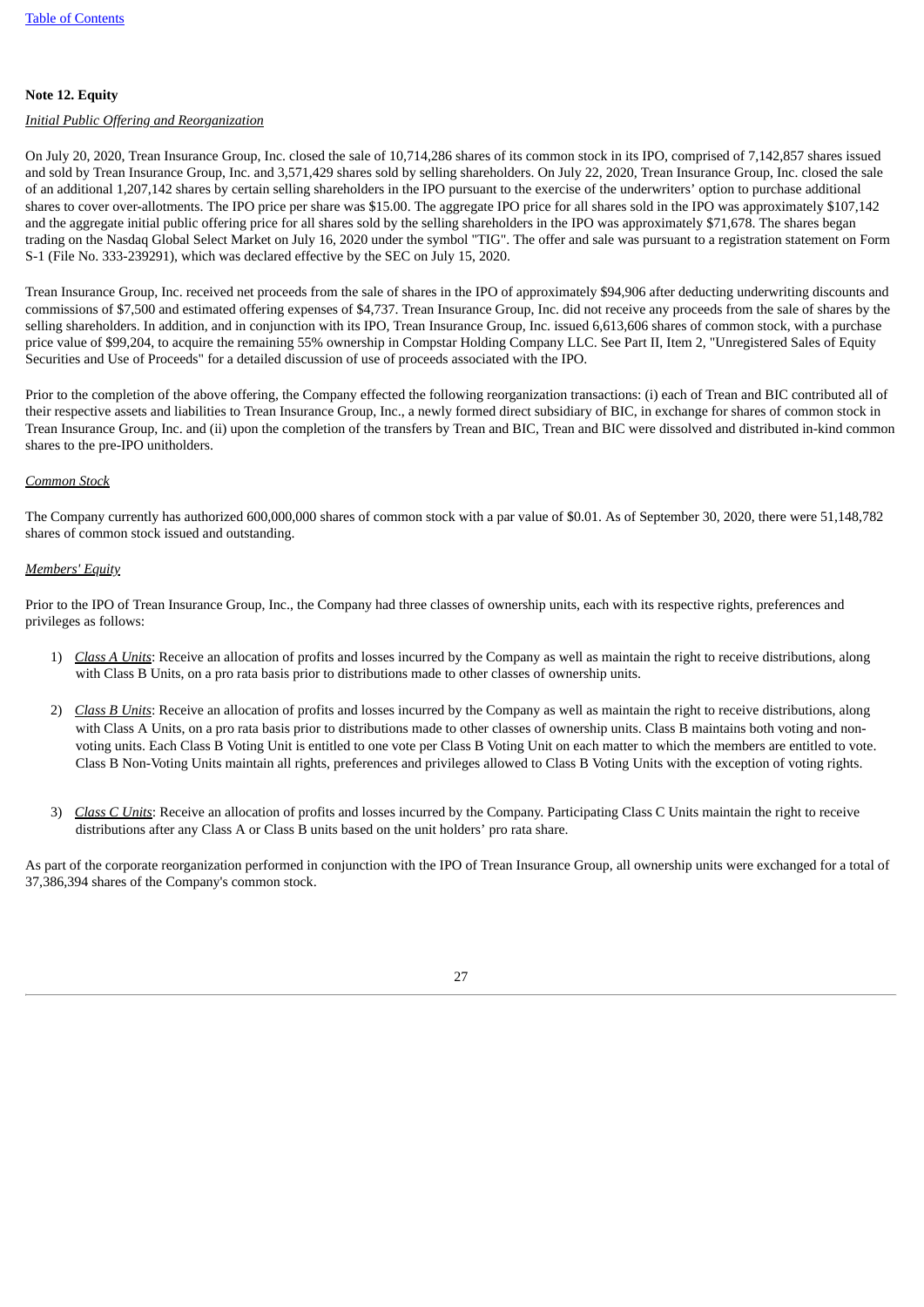### *Redeemable Preferred Stock*

Trean Corp has designated and authorized 1,000,000 shares as Series A Redeemable Preferred Stock (Series A) which have no voting rights. The holder is entitled to receive annual cumulative dividends at 4.5% of the original cost per share. In the event of liquidation, dissolution, or winding up of the affairs of Trean Corp, liquidation distributions are made to preferred shareholders before common shareholders. Series A contained no conversion features. During 2019 the Company redeemed all of its remaining shares of Series A.

Benchmark Holding Company has designated and authorized 1,000,000 shares as Series B Redeemable Preferred Stock (Series B) which have no voting rights. The holder is entitled to receive annual cumulative dividends as a percentage of the original cost per share or the actual earning on the invested funds. In the event of liquidation, dissolution, or winding up of the affairs of Benchmark Holding Company, liquidation distributions are made to preferred shareholders before common shareholders. Series B contains no conversion features. The liquidation preference and redemptive value of Series B is equivalent to its carrying value as of September 30, 2020 and December 31, 2019. The Company classified the shares of Series B within temporary equity on the condensed consolidated balance sheets as of September 30, 2020 and December 31, 2019, due to the liquidation rights associated with the termination of the shareholder customer agreement. In conjunction with the IPO of Trean Insurance Group, Inc. on July 15, 2020, the Company redeemed all of its remaining shares of Series B.

The cumulative dividends earned by Series B holders totaled approximately \$45 and \$128 for the three and nine months ended September 30, 2020, respectively, which consist of the following (in thousands, except share and per share amounts):

|                                          | Three Months Ended September 30, 2020 |                    |                            |  |  |  |  |  |
|------------------------------------------|---------------------------------------|--------------------|----------------------------|--|--|--|--|--|
|                                          | <b>Total Dividend</b>                 | Dividend per Share | Weighted<br>Average Shares |  |  |  |  |  |
| Dividends on preferred shares - Series B | $45 \quad$ \$                         | 890.85             | 51.00                      |  |  |  |  |  |
|                                          |                                       |                    |                            |  |  |  |  |  |
|                                          |                                       |                    |                            |  |  |  |  |  |
|                                          |                                       |                    |                            |  |  |  |  |  |
|                                          | Nine Months Ended September 30, 2020  |                    |                            |  |  |  |  |  |

|                                          | <b>Total Dividend</b> |  | Dividend per Share | Weighted<br><b>Average Shares</b> |  |  |
|------------------------------------------|-----------------------|--|--------------------|-----------------------------------|--|--|
| Dividends on preferred shares - Series B | 128                   |  | 2.513.76           | 51.00                             |  |  |

The cumulative dividends earned by Series A and Series B holders totaled approximately \$48 and \$144 for the three and nine months ended September 30, 2019, respectively, which consist of the following (in thousands, except share and per share amounts):

|                                          | Three Months Ended September 30, 2019 |                       |  |                    |                                   |       |  |  |  |
|------------------------------------------|---------------------------------------|-----------------------|--|--------------------|-----------------------------------|-------|--|--|--|
|                                          |                                       | <b>Total Dividend</b> |  | Dividend per Share | Weighted<br><b>Average Shares</b> |       |  |  |  |
| Dividends on preferred shares - Series A |                                       |                       |  | 1,134.15           |                                   | 10.00 |  |  |  |
| Dividends on preferred shares - Series B |                                       | 36                    |  | 605.42             |                                   | 60.00 |  |  |  |
| Total preferred share dividends          |                                       | 48                    |  |                    |                                   |       |  |  |  |

|                                          |                       | Nine Months Ended September 30, 2019 |                            |  |
|------------------------------------------|-----------------------|--------------------------------------|----------------------------|--|
|                                          | <b>Total Dividend</b> | Dividend per Share                   | Weighted<br>Average Shares |  |
| Dividends on preferred shares - Series A | 34                    | 3,365.75                             | 10.00                      |  |
| Dividends on preferred shares - Series B | 110                   | 1.845.88                             | 60.00                      |  |
| Total preferred share dividends          | 144                   |                                      |                            |  |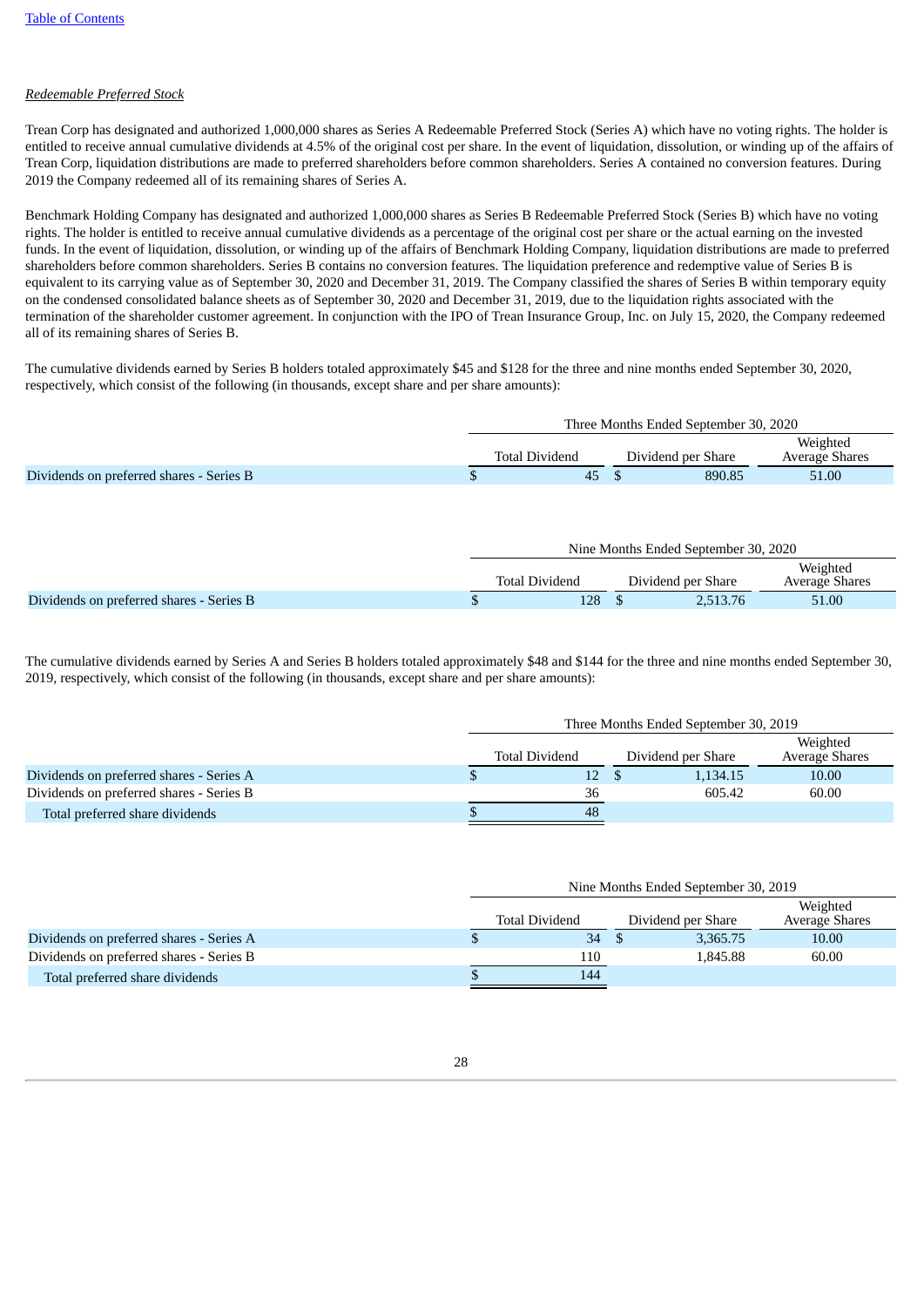## **Note 13. Earnings Per Share**

Basic earnings per share (EPS) is computed by dividing net income by the weighted average number of shares outstanding during reported periods. Diluted EPS reflects the potential dilution that could occur if securities or other contracts to issue common stock were exercised or converted into common stock of the Company during reported periods and is calculated using the treasury stock method. As a result of the Company's third quarter IPO and corporate reorganization, the number of shares used to compute earnings per share for pre-reorganization 2019 periods presented was retrospectively adjusted to reflect the recapitalization akin to a split-like situation.

The following table presents the calculation of basic and diluted EPS of common stock:

|                                                         |     | Three Months Ended September 30, |      |                 | Nine Months Ended September 30, |  |            |  |
|---------------------------------------------------------|-----|----------------------------------|------|-----------------|---------------------------------|--|------------|--|
| (in thousands, except share and per share amounts)      |     | 2020                             |      | 2019            | 2020                            |  | 2019       |  |
| Net income - basic and diluted                          |     | 69.337                           |      | 5.786           | 82.663                          |  | 20,628     |  |
|                                                         |     |                                  |      |                 |                                 |  |            |  |
| Weighted average number of shares outstanding - basic   |     | 49,054,441                       |      | 37,386,394      | 41,304,132                      |  | 37,386,394 |  |
| Effect of dilutive securities:                          |     |                                  |      |                 |                                 |  |            |  |
| <b>RSUs</b>                                             |     | 1,560                            |      |                 | 520                             |  |            |  |
| Dilutive shares                                         |     | 1,560                            |      |                 | 520                             |  |            |  |
| Weighted average number of shares outstanding - diluted |     | 49.056.001                       |      | 37,386,394      | 41,304,652                      |  | 37,386,394 |  |
|                                                         |     |                                  |      |                 |                                 |  |            |  |
| Earnings per share:                                     |     |                                  |      |                 |                                 |  |            |  |
| <b>Basic</b>                                            | \$. | 1.41                             | - \$ | $0.15 \quad$ \$ | $2.00 \quad$ \$                 |  | 0.55       |  |
| Diluted                                                 | \$  | 1.41                             | .S   | $0.15 \quad$ \$ | 2.00                            |  | 0.55       |  |

For the three and nine months ended September 30, 2020, there were no anti-dilutive shares excluded from the calculation of diluted EPS.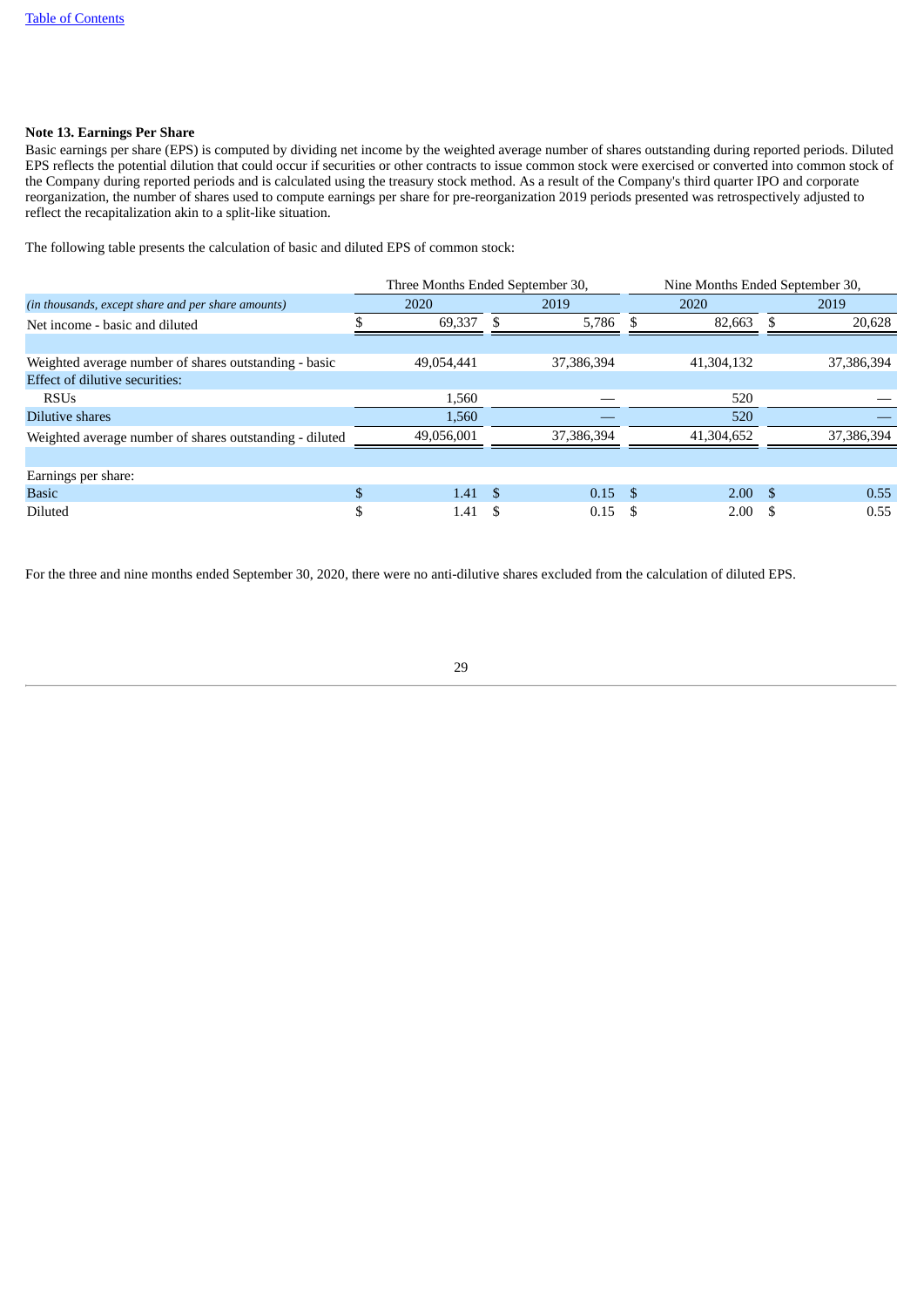# **Note 14. Accumulated Other Comprehensive Income (Loss)**

The following table presents the changes in accumulated other comprehensive income for unrealized gains and losses on available-for-sale securities:

|                                                                                           | Three Months Ended September 30, |       | Nine Months Ended September 30, |         |  |
|-------------------------------------------------------------------------------------------|----------------------------------|-------|---------------------------------|---------|--|
| (in thousands)                                                                            | 2020                             | 2019  | 2020                            | 2019    |  |
| Balance at beginning of period                                                            | 8.703                            | 4.051 | 4,821                           | (2,003) |  |
| Other comprehensive income, net of tax:                                                   |                                  |       |                                 |         |  |
| Unrealized investment gains:                                                              |                                  |       |                                 |         |  |
| Unrealized investment gains arising during the period                                     | 686                              | 1,189 | 5,715                           | 8,942   |  |
| Income tax expense                                                                        | 144                              | 249   | 1,198                           | 1,878   |  |
| Unrealized investment gains, net of tax                                                   | 542                              | 940   | 4,517                           | 7,064   |  |
| Less: reclassification adjustments to:                                                    |                                  |       |                                 |         |  |
| Net realized investment gains (losses) included in net<br>realized capital gains (losses) | 114                              | (34)  | 232                             | 55      |  |
| Income tax expense (benefit)                                                              | 24                               | (8)   | 49                              | 11      |  |
| Total reclassifications included in net income, net of tax                                | 90                               | (26)  | 183                             | 44      |  |
| Other comprehensive income                                                                | 452                              | 966   | 4,334                           | 7,020   |  |
| Balance at end of period                                                                  | 9,155                            | 5,017 | 9,155                           | 5,017   |  |
|                                                                                           |                                  |       |                                 |         |  |

# **Note 15. Stock-Based Compensation**

As of September 30, 2020, the Company has one incentive plan, the Trean Insurance Group, Inc. 2020 Omnibus Incentive Plan, (the 2020 Omnibus Plan). The purposes of the 2020 Omnibus Plan are to provide additional incentive to selected officers, employees, non-employee directors, independent contractors, and consultants of the Company whose contributions are essential to the growth and success of the business of the Company and its affiliates, in order to strengthen the commitment and motivate such individuals to faithfully and diligently perform their responsibilities and attract competent and dedicated individuals whose efforts will result in the long-term growth and profitability of the Company and its affiliates. The 2020 Omnibus Plan is administered by the Company's board of directors and provides for the issuance of up to 5,058,085 shares of the Company's common stock granted in the form of stock options, stock appreciation rights, restricted stock, restricted stock units, stock bonuses, other stock-based awards or any combination of the foregoing.

### *Stock Options*

Compensation expense is recognized for all stock-based compensation arrangements by the Company. Stock-based compensation expense related to stock option awards was \$28 for the three and nine months ended September 30, 2020.

Employee stock option awards granted set forth, among other things, the option exercise price, the option term, provisions regarding option exercisability and whether the option is intended to be an incentive stock option (ISO) or a nonqualified stock option. Stock options may be granted to employees at such exercise prices as the Company's board of directors may determine but not less than 100% of the fair market value of the underlying stock as of the date of grant. Employee options vest one third annually over a period of three years and have contractual terms of 10 years from the date of grant.

The fair value of each time-based vesting option award is estimated on the date of grant using the Black-Scholes option pricing model that uses assumptions noted in the following table. The Company's expected volatility for the period was based on a weighted average expected volatility of an industry peer group of insurance companies of similar size, life cycle and lines of business. Expected term is calculated using the simplified method taking into consideration the option's contractual life and vesting terms. The Company's stock option grants qualify as plain vanilla options and as such the Company uses the

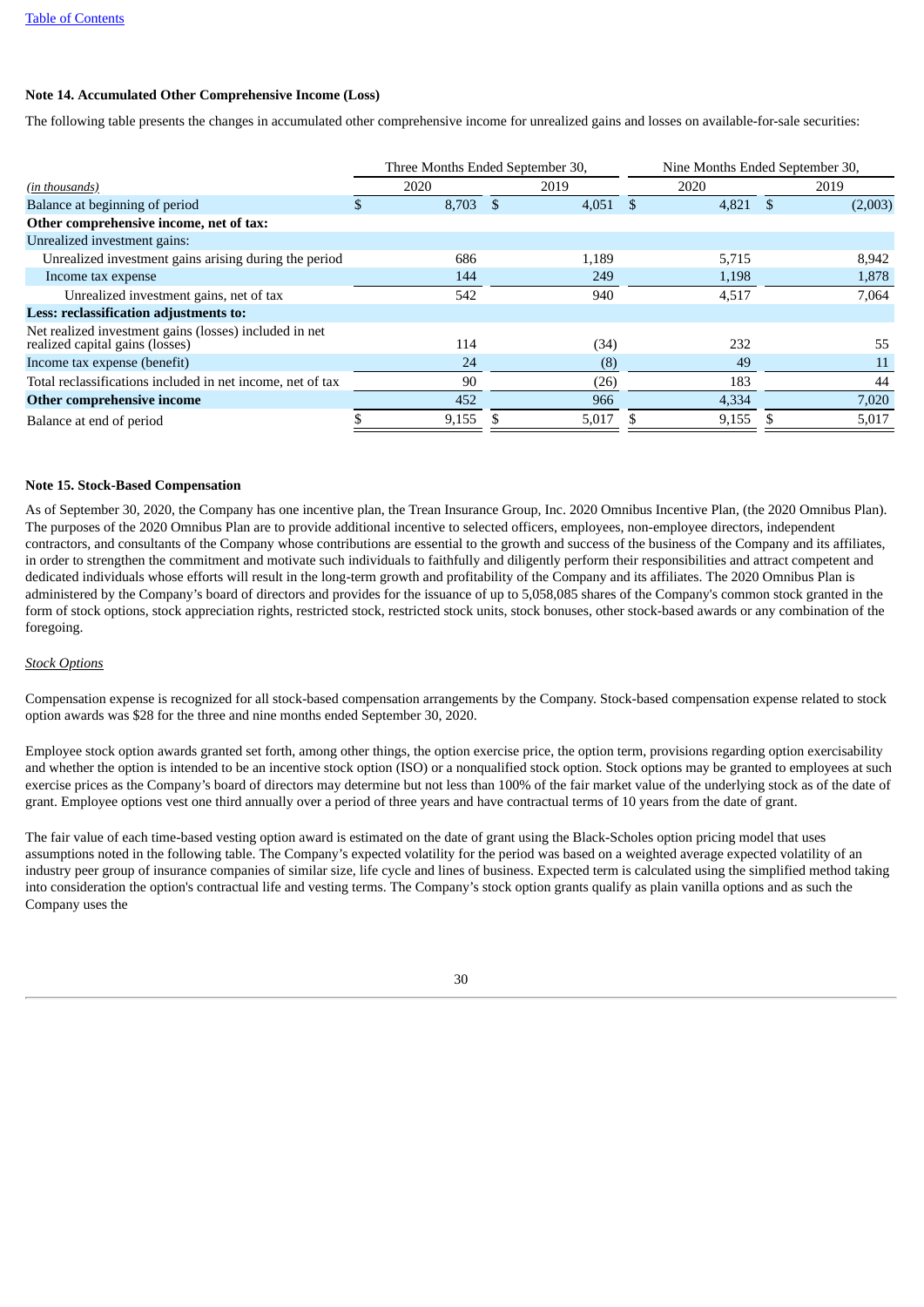simplified method in estimating its expected option term as the Company does not have sufficient historical exercise data to provide a reasonable basis upon which to estimate expected term due to the limited period of time its common shares have been publicly traded. The risk-free interest rate for periods within the contractual life of the option is based on the U.S. Treasury yield curve in effect at the time of grant. Expected dividend yields were not used in the fair value computations as the Company has never declared or paid dividends on its common stock and currently intends to retain earnings for use in operations.

|                            | <b>Fiscal 2</b> |
|----------------------------|-----------------|
| <b>Expected volatility</b> | 29.8%           |
| Expected term              | 6 vears         |
| Risk-free interest rate    | $0.47\%$        |

A summary of the status of the Company's stock option activity as of September 30, 2020 and changes during the nine months then ended are as follows:

|                                         | <b>Stock Options</b>            | <b>Weighted Average Exercise</b><br>Price |
|-----------------------------------------|---------------------------------|-------------------------------------------|
| Balance outstanding, December 31, 2019  | $\overline{\phantom{0}}$        |                                           |
| Granted                                 | 89,920                          | 15.00                                     |
| Balance outstanding, September 30, 2020 | 89,920                          | 15.00                                     |
| Options exercisable, September 30, 2020 | $\hspace{0.1mm}-\hspace{0.1mm}$ |                                           |

The following table summarizes information regarding stock options outstanding as of September 30, 2020:

|                      |                            |                                          | <b>Options Outstanding</b>                                  |                                 | <b>Options Vested or Expected to Vest</b> |  |  |                                          |                                                             |  |                                 |
|----------------------|----------------------------|------------------------------------------|-------------------------------------------------------------|---------------------------------|-------------------------------------------|--|--|------------------------------------------|-------------------------------------------------------------|--|---------------------------------|
| <b>Stock Options</b> | Number of<br><b>Shares</b> | Weighted<br>Average<br>Exercise<br>Price | Weighted<br>Average<br><b>Remaining</b><br>Contract<br>Term | Aggregate<br>Intrinsic<br>Value | Number of<br>Shares                       |  |  | Weighted<br>Average<br>Exercise<br>Price | Weighted<br>Average<br><b>Remaining</b><br>Contract<br>Term |  | Aggregate<br>Intrinsic<br>Value |
| 2020 Omnibus Plan    | 89.920                     | 15.00                                    | 9.83 years                                                  | 22,480                          | 89,920                                    |  |  | 15.00                                    | 9.83 years                                                  |  | 22,480                          |

The weighted average grant-date fair value of options granted in the nine months ended September 30, 2020 was \$4.43. As of September 30, 2020, total unrecognized compensation cost related to stock options was \$370 and is expected to be recognized over a weighted average period of approximately 1.5 years.

#### *Restricted Stock Units*

Compensation expense relating to restricted stock unit grants was \$279 for the three and nine months ended September 30, 2020. As of September 30, 2020 there was \$1,458 of total unrecognized compensation cost related to non-vested restricted stock unit grants. That cost is expected to be recognized over a weighted average expected life of 2.7 years. The total fair value of restricted stock units vested during the nine months ended September 30, 2020 was \$174. The estimated fair value of restricted stock units is based on the grant date closing price of the Company's stock for time-based vesting awards.

The Company has granted restricted stock units to certain key employees as part of the Company's long-term incentive program. The restricted stock generally vests in three equal annual installments beginning one year from the grant date and is being amortized as compensation expense over the threeyear vesting period. The Company has also granted restricted stock units to non-employee directors as part of the Company's annual director compensation program. Each restricted stock grant to non-employee directors vests on the day immediately preceding the next annual meeting of shareholders following the date of grant. The grants are amortized as director compensation expense over the twelve-month vesting period.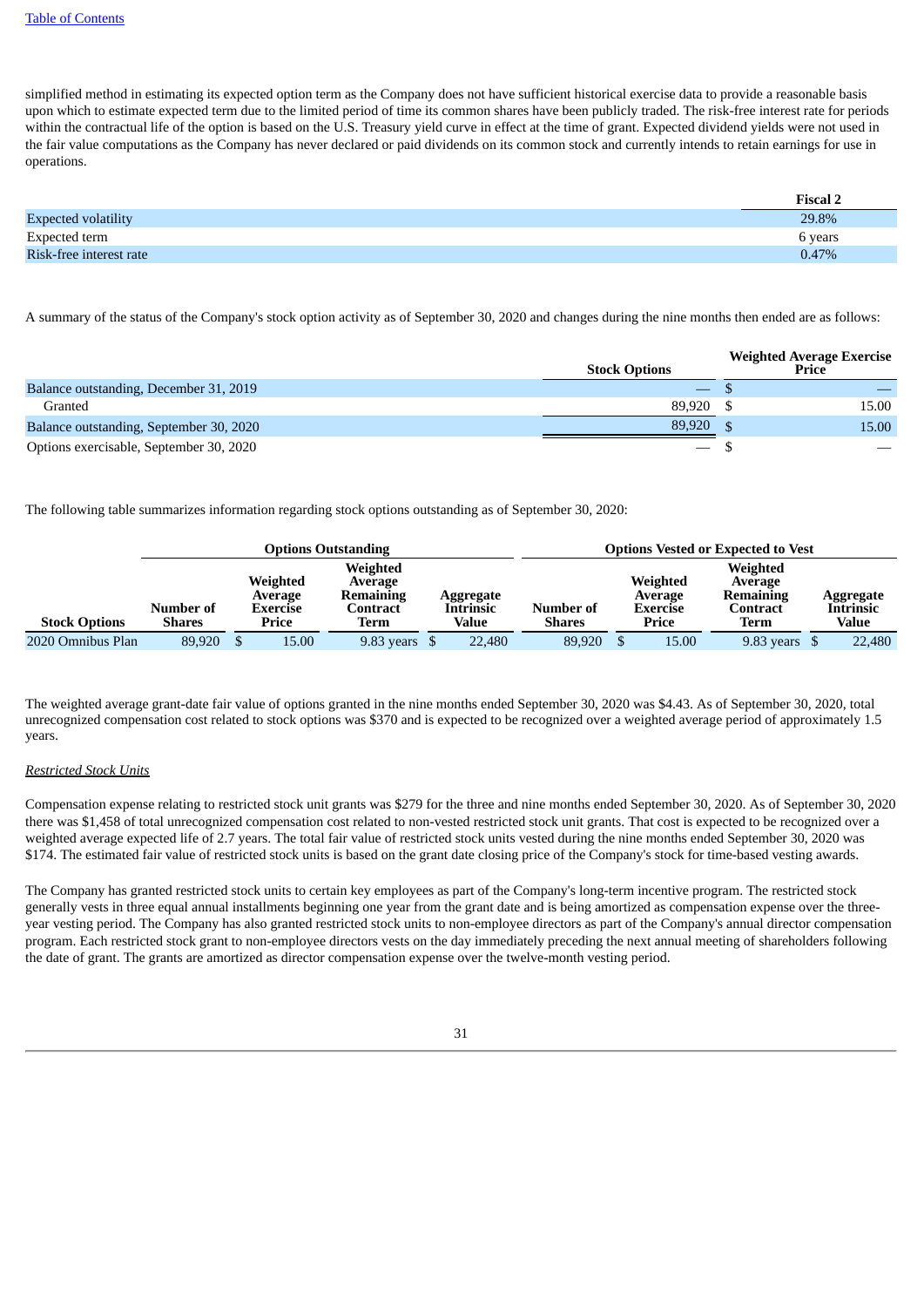A summary of the status of the Company's non-vested restricted stock unit activity as of September 30, 2020 and changes during the nine-month period then ended is as follows:

|                                            | <b>Employees</b> |  |                                                        | <b>Non-Employee Directors</b> |                                                        | Total         |                                                               |       |  |
|--------------------------------------------|------------------|--|--------------------------------------------------------|-------------------------------|--------------------------------------------------------|---------------|---------------------------------------------------------------|-------|--|
|                                            | <b>Shares</b>    |  | Weighted<br><b>Average Grant</b><br>Date Fair<br>Value | <b>Shares</b>                 | Weighted<br><b>Average Grant</b><br>Date Fair<br>Value | <b>Shares</b> | Weighted<br><b>Average Grant</b><br><b>Date Fair</b><br>Value |       |  |
| Non-vested outstanding, December 31, 2019  |                  |  |                                                        |                               |                                                        |               |                                                               |       |  |
| Granted                                    | 106.160          |  | 15.42                                                  | 6,668                         | 15.12                                                  | 112,828       |                                                               | 15.40 |  |
| Vested                                     | (11,240)         |  | 15.51                                                  |                               |                                                        | (11,240)      |                                                               | 15.51 |  |
| Non-vested outstanding, September 30, 2020 | 94,920           |  | 15.41                                                  | 6,668                         | 15.12                                                  | 101,588       |                                                               | 15.39 |  |

#### *Pre-IPO Stock-Based Compensation*

On June 15, 2017, the Company entered into a Management Incentive Unit Agreement with an individual, who is a member of the Board of Managers of the Company, to issue Class C shares as partial compensation for future services to the Company. The shares issued under this agreement are subject to terms in the agreements between the Company and the recipient. All shares granted were vested as part of the IPO of Trean Insurance Group, Inc. during the third quarter. There was no non-vested stock-based compensation related to pre-IPO grants as of September 30, 2020. The Company recognized approximately \$157 and \$197 of stock based compensation expense for the three and nine months ended September 30, 2020, respectively. The Company recognized approximately \$20 and \$59 of stock based compensation expense for the three and nine months ended September 30, 2019.

#### **Note 16. Transactions with Related Parties**

The Company owed Altaris Capital Partners, LLC, a private equity firm and significant shareholder of the Company, approximately \$83, which is included within accounts payable and accrued expenses on the condensed consolidated balance sheet as of December 31, 2019.

The Company was owed amounts from TRI of approximately \$33 and \$14 as of September 30, 2020 and December 31, 2019, respectively, which is included in related party receivables on the condensed consolidated balance sheet. The Company recorded \$50 and \$150 of revenue for consulting services provided to TRI for the three and nine months ended September 30, 2020, respectively, which is included in other revenue on the condensed consolidated statements of operations. The Company recorded \$50 and \$150 of revenue for consulting services provided to TRI for the three and nine months ended September 30, 2019, respectively.

Effective July 15, 2020, Trean Compstar Holdings LLC purchased the remaining ownership interest in Compstar (See Note 2). Prior to the acquisition, the Company owned a 45% interest in Compstar, a program manager that handles the underwriting, premium collection and servicing of insurance policies for the Company. The Company recorded \$90,199 of gross earned premiums resulting in gross commissions of \$17,709 for the nine months ended September 30, 2020. The Company recorded \$47,825 and \$127,516 of gross earned premiums resulting in gross commissions of \$9,924 and \$26,478 due to Compstar for the three and nine months ended September 30, 2019, respectively. All receivables are stated net of the commissions due under the Program Manager Agreement and totaled \$22,207 as of December 31, 2019 which is recorded in related party receivables on the condensed consolidated balance sheets.

### **Note 17. Subsequent Events**

Events or transactions that occur after the balance sheet date, but before the condensed consolidated financial statements are complete, are reviewed by the Company to determine if they are to be recognized and/or disclosed as appropriate.

The ongoing global COVID-19 pandemic and response thereto has significantly impacted financial markets, businesses, households and communities and has caused a contraction in business activity and volatility in financial markets. The Company took several actions to protect the health of the public and its employees and to comply with directives and advice

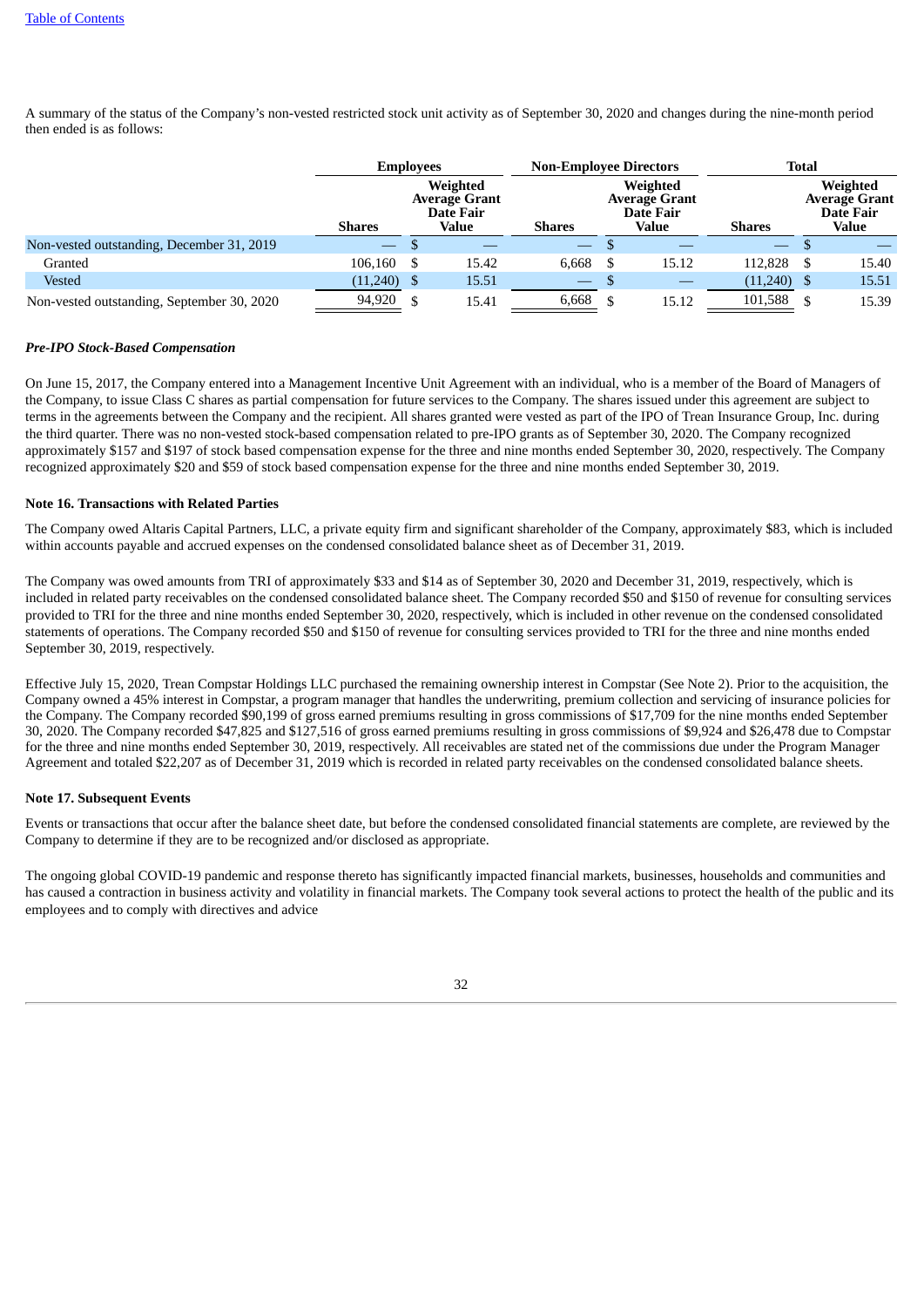of governmental authorities, including restricting business travel and transitioning from an office-based company to primarily a remote working culture. As state, city and county guidelines progress, the Company has implemented new health and safety in-office procedures to prepare for transitioning its workforce back to working in offices on a limited basis. To date, the effects of the COVID-19 pandemic have not had a significant impact on the Company's financial position, results of operations or cash flows. However, continuation of the COVID-19 pandemic could cause additional reduction in business activity and financial market instability. The extent of the impact or continuation of the COVID-19 pandemic on the Company's future operational and financial performance will depend on several factors, including the duration of the pandemic and actions taken by government and health officials in response, all of which are uncertain and cannot be predicted. The Company will continue to monitor the impact of the ongoing continuation of the COVID-19 pandemic on its business, including how it will impact premium revenue, loss experience and loss expense, liquidity, regulatory capital and surplus, and operations.

On October 1, 2020, Benchmark Holding Company acquired 7710 Holdings, LLC (7710), which includes 7710 Insurance Company as well as its associated program manager and agency, 7710 Service Company, LLC and Creekwood Insurance Agency, LLC for a purchase price of \$12,140. 7710 Insurance Company underwrites workers' compensation primarily for emergency services, including firefighters and emergency medical services (EMS). 7710 focuses on reducing costs and claims through the implementation of a propriety safety preparedness and loss control program, created and staffed by experienced firefighters and EMS professionals.

On October 7, 2020, Trean Corp redeemed all of the Subordinated Notes for a total payoff amount of \$7,807.

<span id="page-32-0"></span>All of the effects of subsequent events that provide additional evidence about conditions that existed at the condensed consolidated balance sheet date, including the estimates inherent in the process of preparing the condensed consolidated financial statements, are recognized in the condensed consolidated financial statements.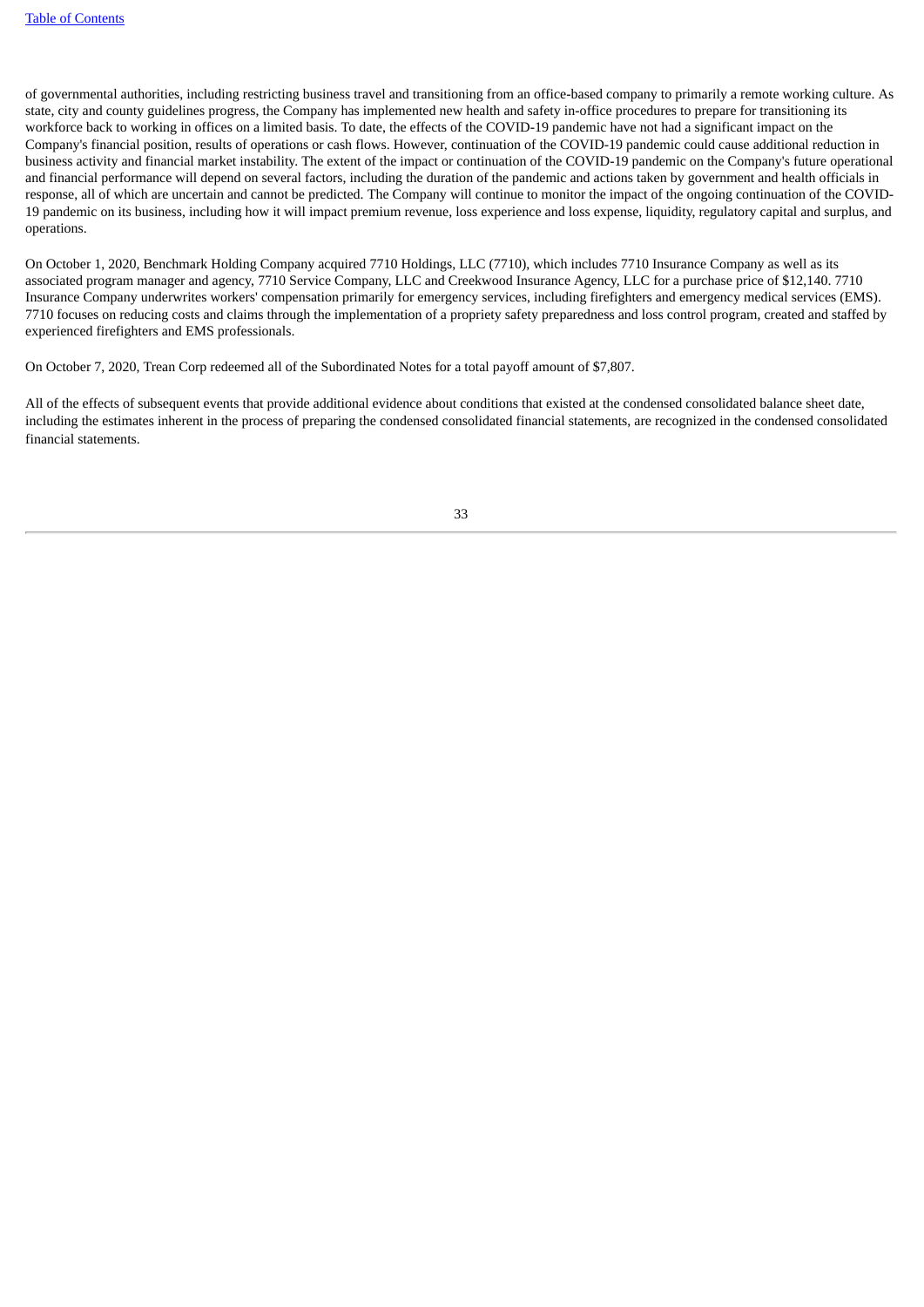# **Item 2. Management's Discussion and Analysis of Financial Condition and Results of Operations**

The following discussion and analysis of financial condition and results of operations for the three and nine months ended September 30, 2020 is qualified by reference to and should be read in conjunction with the accompanying unaudited condensed consolidated financial statements and the related notes included herein and the audited combined financial statements and notes of BIC and Trean as of December 31, 2019 and 2018 as filed on Form S-1. The discussion and analysis below are based on comparisons between our historical financial data for different periods and include certain forward-looking statements about our business, operations and financial performance. These forward-looking statements are subject to risks, uncertainties, assumptions and other factors described in the section "Risk Factors." in our Quarterly Report on Form 10-Q filed with the SEC on August 28, 2020. Our actual results may differ materially from those expressed in, or implied by, those forward-looking statements. See "Forward-Looking Statements."

All references to "we", "us", "our", "the Company", "Trean", or similar terms refer to (i) Trean, BIC and their subsidiaries before the consummation of the reorganization transactions defined in our registration statement filed with the SEC on Form S-1, and (ii) to Trean Insurance Group, Inc. and its subsidiaries after such reorganization transactions, unless the context otherwise requires. The information contained in this quarterly report is not a complete description of our business or the risks associated with an investment in our common stock.

# **Forward-Looking Statements**

The following Management's Discussion and Analysis of Financial Condition and Results of Operations contain forward-looking statements as that term is defined in the Private Securities Litigation Reform Act of 1995. Forward-looking statements include statements that are not historical or current facts. These statements may discuss, among other things, our future financial performance, our business prospects and strategy, the lines of business we target, our anticipated financial position, liquidity and capital, our dividend policy and market and industry conditions. You can identify forward-looking statements by words such as "anticipate," "estimate," "expect," "intend," "plan," "predict," "project," "believe," "seek," "outlook," "future," "will," "would," "should," "could," "may," "can have," "likely" and similar terms. Forward-looking statements are based on management's current expectations and assumptions about future events. These statements are only predictions and are not guarantees of future performance. Forward-looking statements involve risks and uncertainties, that could cause actual results to differ materially from those in the forward-looking statements if the underlying assumptions prove to be incorrect or as a result of risks, uncertainties, and other factors, including the impact of the COVID-19 pandemic on the business and operations of the Company, our program partners and other business relations. Other factors that may cause such differences include those risks described in the "Risk Factors" section in our Quarterly Report on Form 10-Q filed with the SEC on August 28, 2020. These forward-looking statements speak only as of the date on which they are made. Except as required by applicable securities laws or the rules and regulations of the SEC, we disclaim any obligation to update or revise any forward-looking statement, whether as a result of new information, future developments, changes in assumptions or otherwise. Investors are cautioned not to place undue reliance on the forward-looking statements contained herein or in other filings and public statements made by us.

### **Overview**

We are a provider of products and services to the specialty insurance market. We underwrite specialty casualty insurance products both through our Program Partners and also through our Owned MGAs. We also provide our Program Partners with a variety of services, including issuing carrier services, claims administration and reinsurance brokerage, from which we generate recurring fee-based revenues.

We have one reportable segment. We provide our insurance products and services to our Program Partners and Owned MGAs focused on specialty lines. We target a diversified portfolio of small to medium programs, typically with less than \$30 million of premiums, that focus on niche segments of the specialty casualty insurance market and that we believe have strong underwriting track records.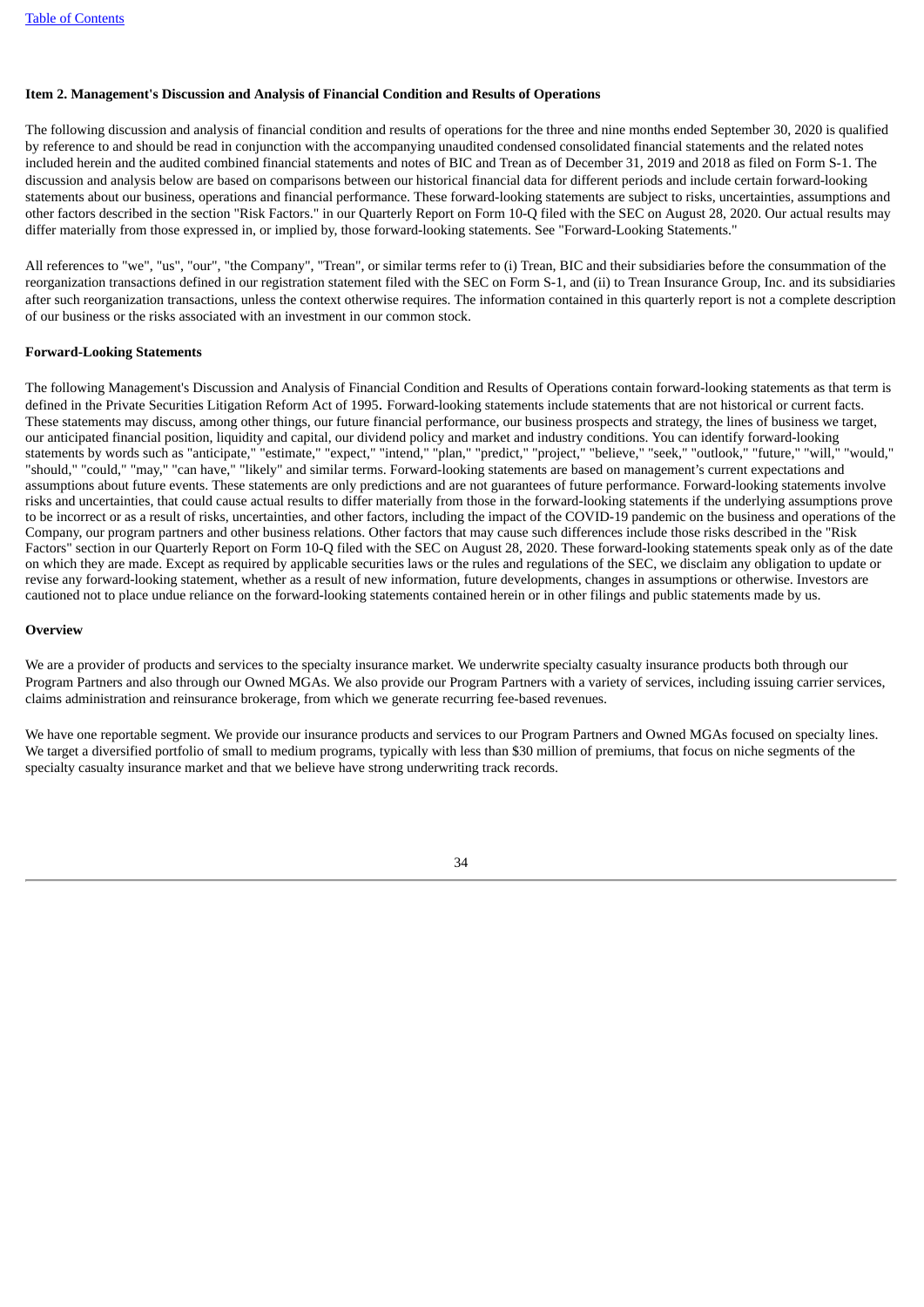# *Initial Public Offering and Reorganization*

On July 20, 2020, Trean Insurance Group, Inc. closed the sale of 10,714,286 shares of its common stock in its IPO, comprised of 7,142,857 shares issued and sold by Trean Insurance Group, Inc. and 3,571,429 shares sold by selling shareholders. On July 22, 2020, Trean Insurance Group, Inc. closed the sale of an additional 1,207,142 shares by certain selling shareholders in the IPO pursuant to the exercise of the underwriters' option to purchase additional shares to cover over-allotments. The IPO price per share was \$15.00 and the aggregate proceeds to the Company from all shares sold in the IPO were approximately \$107,142 and the aggregate IPO proceeds from all shares sold by the selling shareholders in the IPO was approximately \$71,678. The shares began trading on the Nasdaq Global Select Market on July 16, 2020 under the symbol "TIG".

Prior to the completion of the above IPO, the Company effected the following reorganization transactions: (i) each of Trean and BIC contributed all of their respective assets and liabilities to Trean Insurance Group, Inc., a newly formed direct subsidiary of BIC, in exchange for shares of common stock in Trean Insurance Group, Inc. and (ii) upon the completion of the transfers by Trean and BIC, Trean and BIC were dissolved and distributed in-kind common shares to the pre-IPO unitholders.

In conjunction with the IPO and corporate restructuring, the Company paid a one-time payment to Altaris Capital Partners, LLC in connection with the termination of the Company's consulting and advisory agreements as well as one-time bonuses to employees and pre-IPO unitholders. The aggregate onetime payments totaled \$11,054 and are included in the "IPO bonuses and contract buyout fee" line on the condensed consolidated statement of operations.

### *Acquisition of Compstar*

Effective July 15, 2020, Trean Compstar Holdings LLC purchased the remaining 55% ownership interest in Compstar, a holding company along with its wholly owned subsidiary Compstar Insurance Services, a managing general agent, by issuing 6,613,606 shares of the Company's common stock with a market price of \$15 per share on the date of acquisition. Prior to the acquisition date, the Company held a 45% ownership interest in Compstar and accounted for its investment under the equity method. As of the acquisition date, the fair value attributable to the Company's previous equity interest was \$81,167 and the carrying value was \$11,321. As a result, the Company recorded a gain of \$69,846 from the remeasurement of its previous equity interest, which is included in gain on revaluation of Compstar investment on the condensed consolidated statement of operations. The fair value of the Company's previous equity interest was revalued on the acquisition date using the market price of the shares issued as consideration for the acquisition.

### **Coronavirus (COVID-19) Impact**

We are monitoring the impact of the ongoing continuation of the COVID-19 pandemic on our business, including how it may impact our premium revenue, loss experience and loss expense, liquidity, and our regulatory capital and surplus, and operations.

#### *Workforce Operations*

We took several actions to protect the health of the public and our employees and to comply with directives and advice of governmental authorities. We responded by developing a Preparedness Plan that outlined both corporate-wide and location-specific modifications to offices. This multi-faceted plan included elements such as restricting business travel and transitioning from an office-based company to primarily a remote working culture. As most of our employees already had secure remote working connections, we took additional measures to ensure all employees who wanted or needed to work remotely were able to do so securely with limited connectivity disruption. We also provided our employees education and training with respect to cybersecurity issues that may arise relating to COVID-19 and working remotely in conjunction with the goal of serving the operational needs of a remote workforce and continuing to serve our customers. We implemented safeguards for employees who play critical roles to ensure operational reliability and established protocols for employees who interact directly with the public. As state, city and county guidelines progress, we have implemented new health and safety inoffice procedures to prepare for transitioning our workforce back to working in our offices on a limited basis.

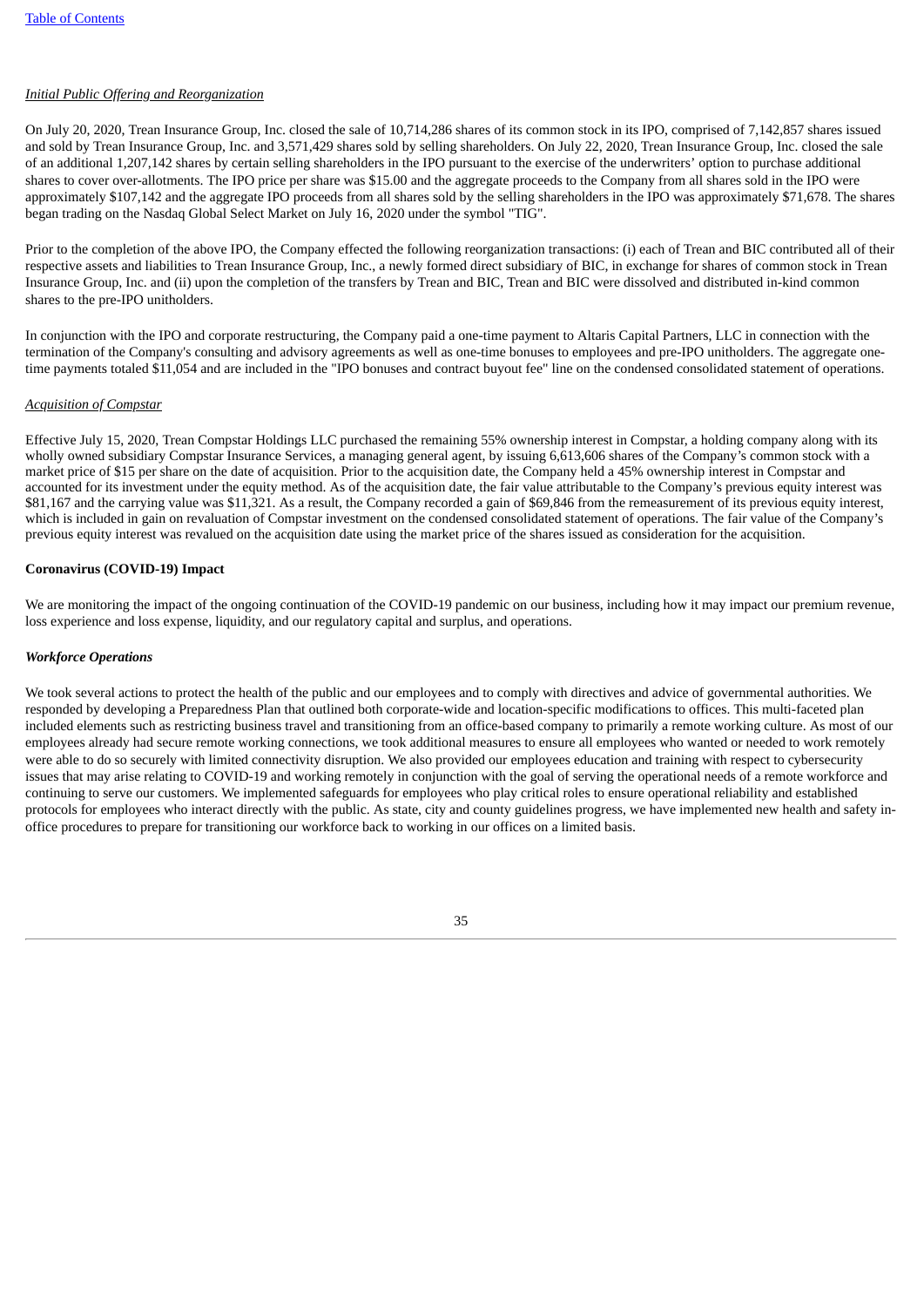#### *Premium Revenue, Claims and Losses*

We have not experienced a material impact to our premium revenue in the first nine months of 2020 as a result of the COVID-19 pandemic. Only 10.0% of our business falls under hospitality, healthcare, and education, where the majority of layoffs in response to the pandemic have occurred so far. Gross written premiums have increased by 23.0% and gross earned premiums have increased by 7.3% during the quarter ended September 30, 2020 compared to the quarter ended September 30, 2019 primarily driven by the increase in gross written premiums. On a year-to-date basis, gross written premiums have increased by 11.6% and gross earned premiums have increased by 5.0% during the nine months ended September 30, 2020 compared to the nine months ended September 30, 2019 primarily driven by the increase in gross written premiums. As over 70% of our gross written premiums are related to workers' compensation insurance, we expect that future revenue trends could be impacted by higher unemployment rates as businesses slowly restart or if unemployment levels continue to trend high over the balance of 2020 and possibly beyond. However, a significant portion of our workers' compensation premiums are pay-as-you-go programs, which reduces our downside risk from future premium audits or refunds.

We also have not experienced a material impact in our reported claims or incurred losses in the first nine months of 2020 as a result of the COVID-19 pandemic. Losses and LAE increased \$1,588, or 11.4%, to \$15,564 for the three months ended September 30, 2020, compared to \$13,976 for the three months ended September 30, 2019. On a year-to-date basis, losses and LAE increased \$2,235, or 5.8%, to \$40,681 for the nine months ended September 30, 2020, compared to \$38,446 for the nine months ended September 30, 2019, with the increase primarily attributable to the growth in earned premiums during the period. In addition, our loss ratio decreased to 55.9% and 56.7%, respectively, during the third quarter and nine-month periods ending September 30, 2020 from 63.1% and 59.0% for the comparable 2019 periods.

### *Investment Portfolio*

With respect to our investment portfolio, we seek to hold a high-quality, diversified portfolio of investments, which are primarily in fixed maturity and available-for-sale investments and as such, our investment portfolio has limited exposure to the recent equity market volatility. In addition, and as a precaution, we put a temporary freeze on further investments to accumulate cash for liquidity purposes. For the nine months ended September 30, 2020, we have experienced a net increase of \$5,715 in the fair value of our investment portfolio due to unrealized gains on the value of our fixed maturity investments and have not seen a significant increase in gross or aged unrealized losses with respect to our fixed maturity investments. We believe that any decline in the fair value of specific fixed maturity investments during 2020 is due to the recent disruption in the global financial markets associated with COVID-19 as opposed to underlying issues with our investment portfolio. While we have seen an improvement in our unrealized investment positions as of the end of September 2020, if there were to be continued equity and debt financial market volatility, which in turn could create mark-to-market investment valuation decreases, we expect there could be additional or increased unrealized losses recorded during the balance of the year. However, given the conservative nature of our investment portfolio, we expect that any adverse impact on the value of our investment portfolio, as it relates to COVID-19, will be temporary, and we do not expect a long-term negative impact on our financial condition, results of operations or cash flows.

#### *Other Concerns*

Adverse events such as health-related concerns about working in our offices, the inability to travel, the potential impact on our business partners and customers, and other matters affecting the general work and business environment could harm our business and delay the implementation of our business strategy. We cannot anticipate all the ways in which the current global health crisis and financial market conditions could adversely impact our business in the future.

# **Significant Components of Results of Operations**

*Gross written premiums*: Gross written premiums are the amounts received or to be received for insurance policies written or assumed by us during a specific period of time without reduction for general and administrative expenses (including policy acquisition costs), reinsurance costs or other deductions. The volume of our gross written premiums in any given period is generally influenced by:

- Addition and retention of Program Partners;
- New business submissions to our Program Partners;
- Binding of new business submissions into policies;

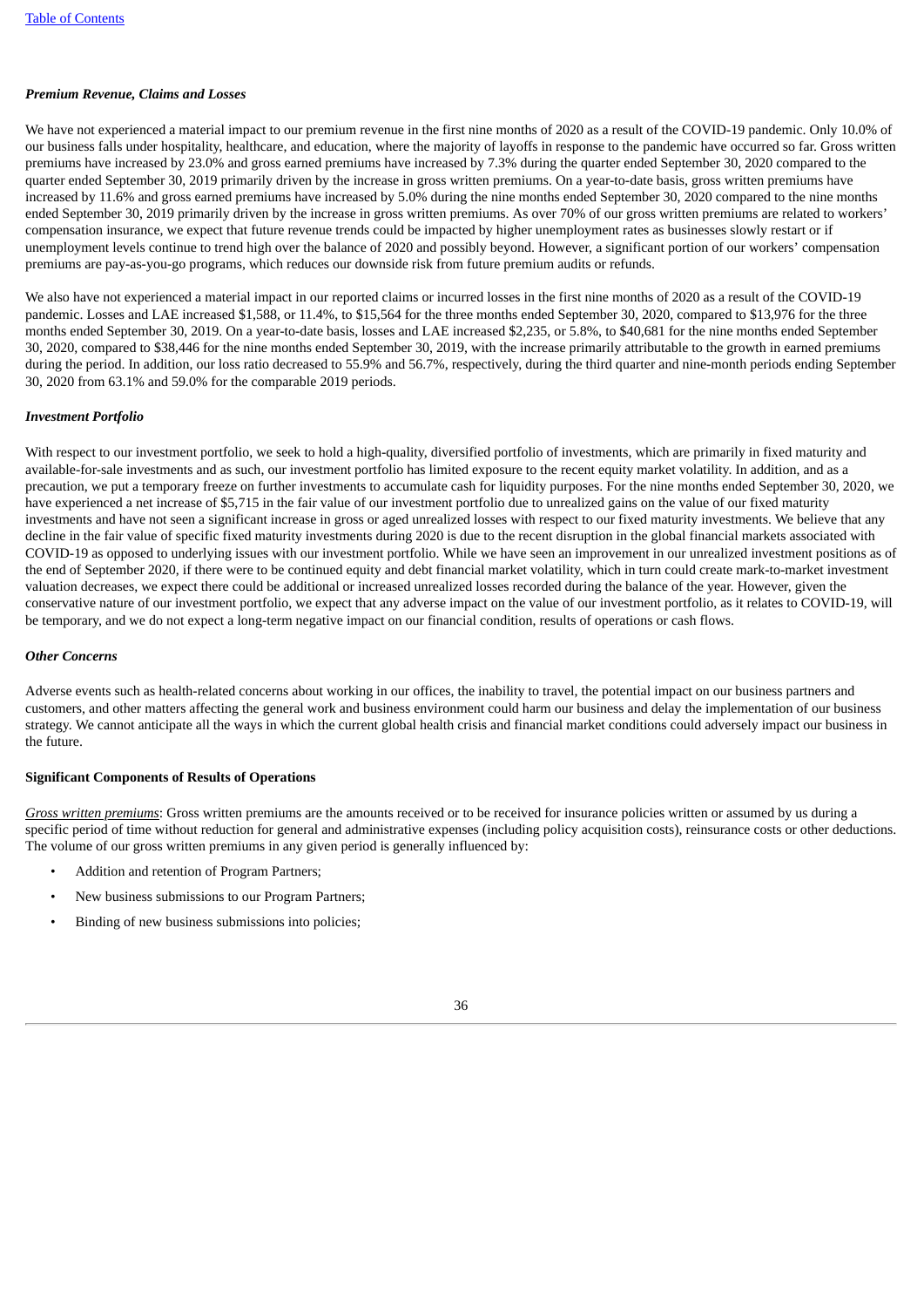- Renewals of existing policies; and
- Average size and premium rate of bound policies.

*Gross earned premiums*: Gross earned premiums are the earned portion of gross written premiums. We earn insurance premiums on a pro rata basis over the term of the policy. Our insurance policies generally have a term of one year.

*Ceded earned premiums*: Ceded earned premiums are the amount of gross earned premiums ceded to reinsurers. We enter into reinsurance contracts to limit our maximum losses and diversify our exposure and provide statutory surplus relief. The volume of our ceded earned premiums is affected by the level of our gross earned premiums and any decision we make to increase or decrease limits, retention levels and co-participations.

*Net earned premiums*: Net earned premiums represent the earned portion of our gross written premiums, less that portion of our gross written premiums that is earned and ceded to third-party reinsurers, including our Program Partners and professional reinsurers, under our reinsurance agreements.

*Net investment income*: We earn investment income on our portfolio of cash and invested assets. Our cash and invested assets are primarily comprised of fixed maturities, including other investments and short-term investments. Our net investment income includes interest income on our invested assets, which is net of the income earned on our reinsurance agreements, which are held for the benefit of our Program Partners, as well as unrealized gains and losses on our equity portfolio.

*Net realized capital gains/losses*: Net realized capital gains/losses are a function of the difference between the amount received by us on the sale of a security and the security's recorded value as well as any "other-than-temporary impairments" relating to fixed maturity investments recognized in earnings.

*Other revenue*: Other revenue includes brokerage, third-party administrative, management and consulting fees, which are commonly based on written premiums.

*Loss and loss adjustment expenses*: Losses and LAE are net of reinsurance and include claims paid, estimates of future claim payments, changes in those estimates from prior reporting periods and costs associated with investigating, defending and servicing claims. In general, our losses and LAE are affected by:

- frequency of claims associated with the particular types of insurance contacts that we write;
- trends in the average size of losses incurred on a particular type of business;
- mix of business written by us;
- changes in the legal or regulatory environment related to the business we write;
- trends in legal defense costs:
- wage inflation; and
- inflation in medical costs

Losses and LAE are based on an actuarial analysis of the estimated losses, including losses incurred during the period and changes in estimates from prior periods. Losses and LAE may be paid out over a period of years.

*General and administrative expenses*: General and administrative expenses include policy acquisition costs and other underwriting expenses. Policy acquisition costs are principally comprised of the commissions we pay our brokers and program managers, net of ceding commissions we receive on business ceded under our reinsurance contracts. Policy acquisition costs that are directly related to the successful acquisition or reinsurance of those policies are deferred. The amortization of such policy acquisition costs is charged to expense in proportion to premium earned over the policy life. Other general and administrative expenses include employee salaries and benefits, corporate insurance costs, technology costs, office rent and professional services fees such as legal, accounting and actuarial services.

*Intangible asset amortization*: Intangible asset amortization consists of expenses incurred related to the amortization of intangible assets recorded as a result of business acquisitions and consists of trade names, customer lists and relationships and non-compete agreements.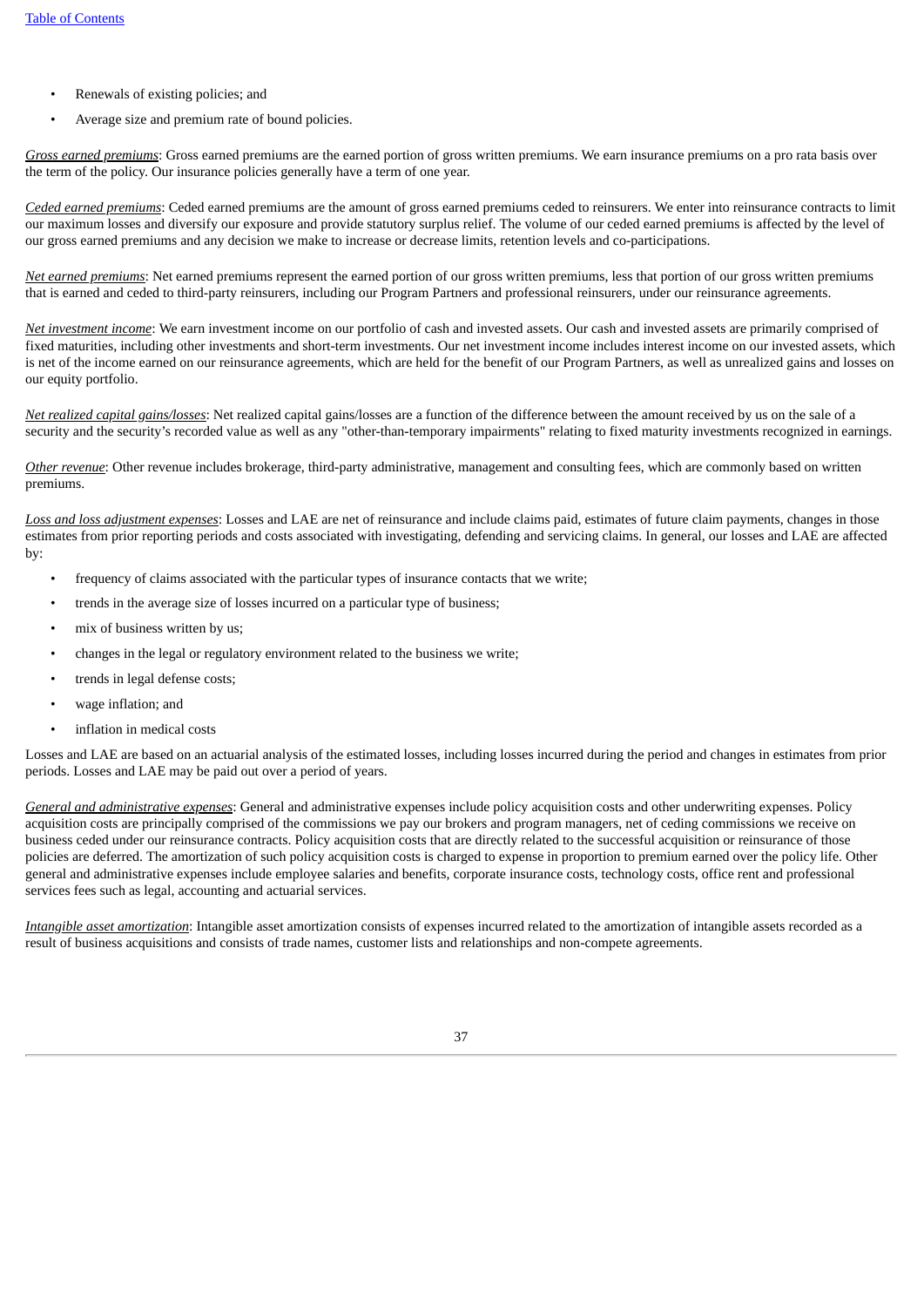*Noncash share-based compensation*: Noncash share-based compensation include expenses related to the fair value and issuance of restricted stock units and stock options.

*Interest expense*: Interest expense consists primarily of interest paid on (i) our term loan facility and (ii) the preferred capital securities issued by the Trust (See "Financial Condition, Liquidity and capital resources — Debt and Credit Agreements").

*Other income*: Other income consists primarily of sublease revenue and other miscellaneous income items.

*Equity earnings in affiliates, net of tax*: Equity earnings in affiliates, net of tax includes the Company's share of earnings from equity method investments.

#### **Key Metrics**

We discuss certain key financial and operating metrics, described below, which provide useful information about our business and the operational factors underlying our financial performance.

*Underwriting income* is a non-GAAP financial measure defined as income before taxes excluding net investment income, investment revaluation gains, net realized capital gains or losses, IPO-related expenses, intangible asset amortization, noncash share-based compensation, other revenue, interest expense and other income. See "Reconciliation of Non-GAAP Financial Measures" for a reconciliation of underwriting income to income before taxes in accordance with  $GAAP$ 

*Adjusted net income* is a non-GAAP financial measure defined as net income excluding the impact of certain items, including the consummation of the reorganization transactions in connection with our IPO, noncash intangible asset amortization and share-based compensation, or gains or losses that we believe do not reflect our core operating performance, which items may have a disproportionate effect in a given period, affecting comparability of our results across periods. See "Reconciliation of Non-GAAP Financial Measures" for a reconciliation of adjusted net income to net income in accordance with GAAP.

*Loss ratio*, expressed as a percentage, is the ratio of losses and LAE to net earned premiums.

*Expense ratio,* expressed as a percentage, is the ratio of general and administrative expenses to net earned premiums.

*Combined ratio* is the sum of the loss ratio and the expense ratio. A combined ratio under 100% generally indicates an underwriting profit. A combined ratio over 100% generally indicates an underwriting loss.

*Return on equity* is net income expressed on an annualized basis as a percentage of average beginning and ending shareholders' equity during the period.

*Adjusted return on equity* is a non-GAAP financial measured defined as adjusted net income expressed on an annualized basis as a percentage of average beginning and ending shareholders' equity during the period. See "Reconciliation of Non-GAAP Financial Measures" for a reconciliation of adjusted return on equity to return on equity in accordance with GAAP.

*Tangible shareholders' equity* is defined as shareholders' equity less goodwill and other intangible assets.

*Return on tangible equity* is a non-GAAP financial measure defined as net income expressed on an annualized basis as a percentage of average beginning and ending tangible shareholders' equity during the period.

*Adjusted return on tangible equity* is a non-GAAP financial measure defined as adjusted net income expressed on an annualized basis as a percentage of average beginning and ending tangible shareholders' equity during the period. See "Reconciliation of Non-GAAP Financial Measures" for a reconciliation of adjusted return on tangible equity to return on tangible equity in accordance with GAAP.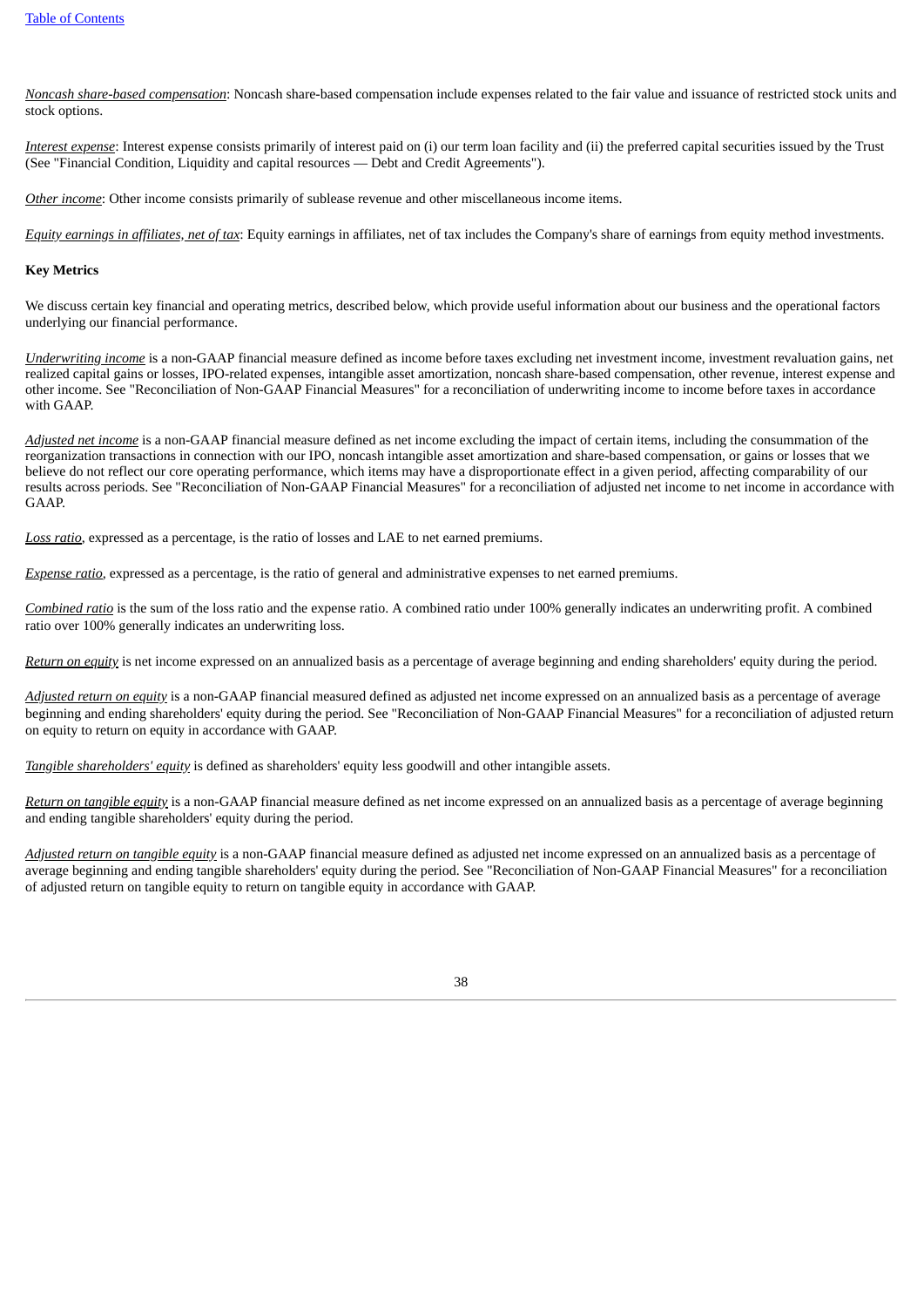# **Results of Operations**

# Consolidated Results of Operations for the Three Months Ended September 30, 2020 Compared to September 30, 2019

The following table summarizes our results of operations for the three months ended September 30, 2020 and 2019:

|                                            | Three Months Ended September 30, |             |               | Percentage<br><b>Change</b> |  |
|--------------------------------------------|----------------------------------|-------------|---------------|-----------------------------|--|
| (in thousands, except for percentages)     | 2020                             | 2019        | <b>Change</b> |                             |  |
| <b>Revenues</b>                            |                                  |             |               |                             |  |
| Gross written premiums                     | \$<br>132,284 \$                 | 107,534 \$  | 24,750        | 23.0 %                      |  |
| Increase in gross unearned premiums        | (22, 963)                        | (5,612)     | (17, 351)     | 309.2 %                     |  |
| Gross earned premiums                      | 109,321                          | 101,922     | 7,399         | 7.3 %                       |  |
| Ceded earned premiums                      | (81, 465)                        | (79, 761)   | (1,704)       | 2.1 %                       |  |
| Net earned premiums                        | 27,856                           | 22,161      | 5,695         | 25.7 %                      |  |
| Net investment income                      | 1,857                            | 1,721       | 136           | 7.9 %                       |  |
| Gain on revaluation of Compstar investment | 69,846                           |             | 69,846        | 100.0%                      |  |
| Net realized capital gains (losses)        | 115                              | (34)        | 149           | $(438.2)\%$                 |  |
| Other revenue                              | 5,401                            | 2,561       | 2,840         | 110.9%                      |  |
| Total revenue                              | 105,075                          | 26,409      | 78,666        | 297.9 %                     |  |
| <b>Expenses</b>                            |                                  |             |               |                             |  |
| Losses and loss adjustment expenses        | 15,564                           | 13,976      | 1,588         | 11.4 %                      |  |
| General and administrative expenses        | 6,995                            | 5,756       | 1,239         | 21.5 %                      |  |
| IPO bonuses and contract buyout fee        | 11,054                           |             | 11,054        | 100.0%                      |  |
| Intangible asset amortization              | 1,120                            | 11          | 1,109         | 10,081.8%                   |  |
| Noncash share-based compensation           | 307                              |             | 307           | 100.0%                      |  |
| Interest expense                           | 520                              | 498         | 22            | 4.4 %                       |  |
| Total expenses                             | 35,560                           | 20,241      | 15,319        | 75.7 %                      |  |
| Other income (expense)                     | 209                              | (8)         | 217           | $(2,712.5)\%$               |  |
| <b>Income before taxes</b>                 | 69,724                           | 6,160       | 63,564        | 1,031.9 %                   |  |
| Income tax expense                         | 788                              | 1,395       | (607)         | $(43.5)\%$                  |  |
| Equity earnings in affiliates, net of tax  | 401                              | 1,021       | (620)         | $(60.7)\%$                  |  |
| <b>Net income</b>                          | \$<br>69,337                     | \$<br>5,786 | \$<br>63,551  | 1,098.4 %                   |  |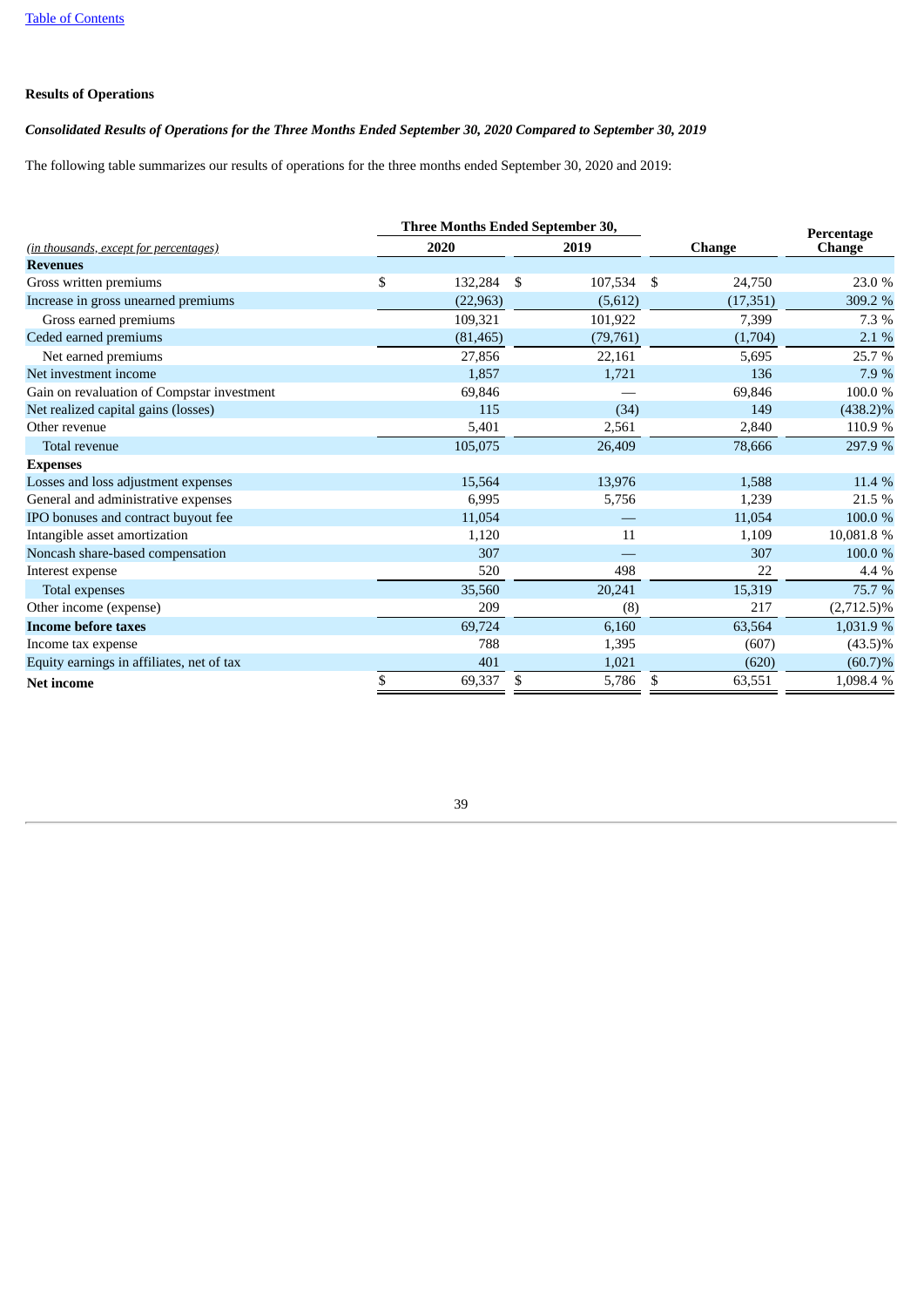|                                          | <b>Three Months Ended September 30,</b> |         |    |        |  |  |  |  |  |  |
|------------------------------------------|-----------------------------------------|---------|----|--------|--|--|--|--|--|--|
| (in thousands, except for percentages)   | 2020                                    |         |    | 2019   |  |  |  |  |  |  |
| <b>Key metrics:</b>                      |                                         |         |    |        |  |  |  |  |  |  |
| Underwriting income $(1)$                | \$                                      | 5.297   | \$ | 2,429  |  |  |  |  |  |  |
| Adjusted net income <sup>(1)</sup>       | \$                                      | 10,477  | S  | 6,474  |  |  |  |  |  |  |
| Loss ratio                               |                                         | 55.9 %  |    | 63.1 % |  |  |  |  |  |  |
| Expense ratio                            |                                         | 25.1 %  |    | 26.0 % |  |  |  |  |  |  |
| Combined ratio                           |                                         | 81.0 %  |    | 89.1 % |  |  |  |  |  |  |
| Return on equity                         |                                         | 102.5 % |    | 18.0 % |  |  |  |  |  |  |
| Adjusted return on equity <sup>(1)</sup> |                                         | 15.5 %  |    | 20.2 % |  |  |  |  |  |  |
| Return on tangible equity $(1)$          |                                         | 171.2 % |    | 18.5 % |  |  |  |  |  |  |
| Adjusted return on tangible equity $(1)$ |                                         | 25.9 %  |    | 20.7 % |  |  |  |  |  |  |

(1) This metric represents a non-GAAP financial measure. See 'Reconciliation of Non-GAAP Financial Measures' for a reconciliation of this metric to the applicable GAAP metric.

*Gross written premiums*: Gross written premiums increased \$24,750, or 23.0%, to \$132,284 for the three months ended September 30, 2020, compared to \$107,534 for the three months ended September 30, 2019. The increase is primarily attributable to the addition of new Program Partners brought on board during the second and third quarters of 2020. The changes in gross written premiums were most notably due to the following lines of business:

Workers' compensation, which represented 72.7% of our gross written premiums for the three months ended September 30, 2020, increased by \$5,480, or 6.0%, compared to the three months ended September 30, 2019.

All other non-workers' compensation liability, which represented 27.3% of our gross written premiums for the three months ended September 30, 2020, increased \$19,270, or 114.1%, compared to the three months ended September 30, 2019.

*Gross earned premiums*: Gross earned premiums increased \$7,399, or 7.3%, to \$109,321 for the three months ended September 30, 2020, compared to \$101,922 for the three months ended September 30, 2019. The increase is driven by the increase in gross written premium, partially offset by the increase in unearned premiums of \$17,351, which is due to the addition of new Program Partners in the second and third quarter whose premiums are largely unearned as of September 30, 2020. Gross earned premiums as a percentage of gross written premiums decreased to 82.6% for the three months ended September 30, 2020, compared to 94.8%, for the three months ended September 30, 2019.

*Ceded earned premiums*: Ceded earned premiums increased \$1,704, or 2.1%, to \$81,465 for the three months ended September 30, 2020, compared to \$79,761 for the three months ended September 30, 2019. The increase in ceded earned premiums is primarily due to the growth in the earned premiums of Compstar as well as the addition of new Program Partners during the second and third quarter whose premiums are largely ceded. The total ceded earned premiums as a percentage of gross earned premiums decreased to 74.5% for the three months ended September 30, 2020, compared to 78.3% for the three months ended September 30, 2019.

*Net earned premiums*: Net earned premiums increased \$5,695, or 25.7%, to \$27,856 for the three months ended September 30, 2020, compared to \$22,161 for the three months ended September 30, 2019. The increase is due primarily to the increase in gross written and earned premiums described above, partially offset by the increase in ceded earned premiums over the three months ended September 30, 2019.

The table below shows the total premiums earned on a gross and net basis for the respective three-month periods: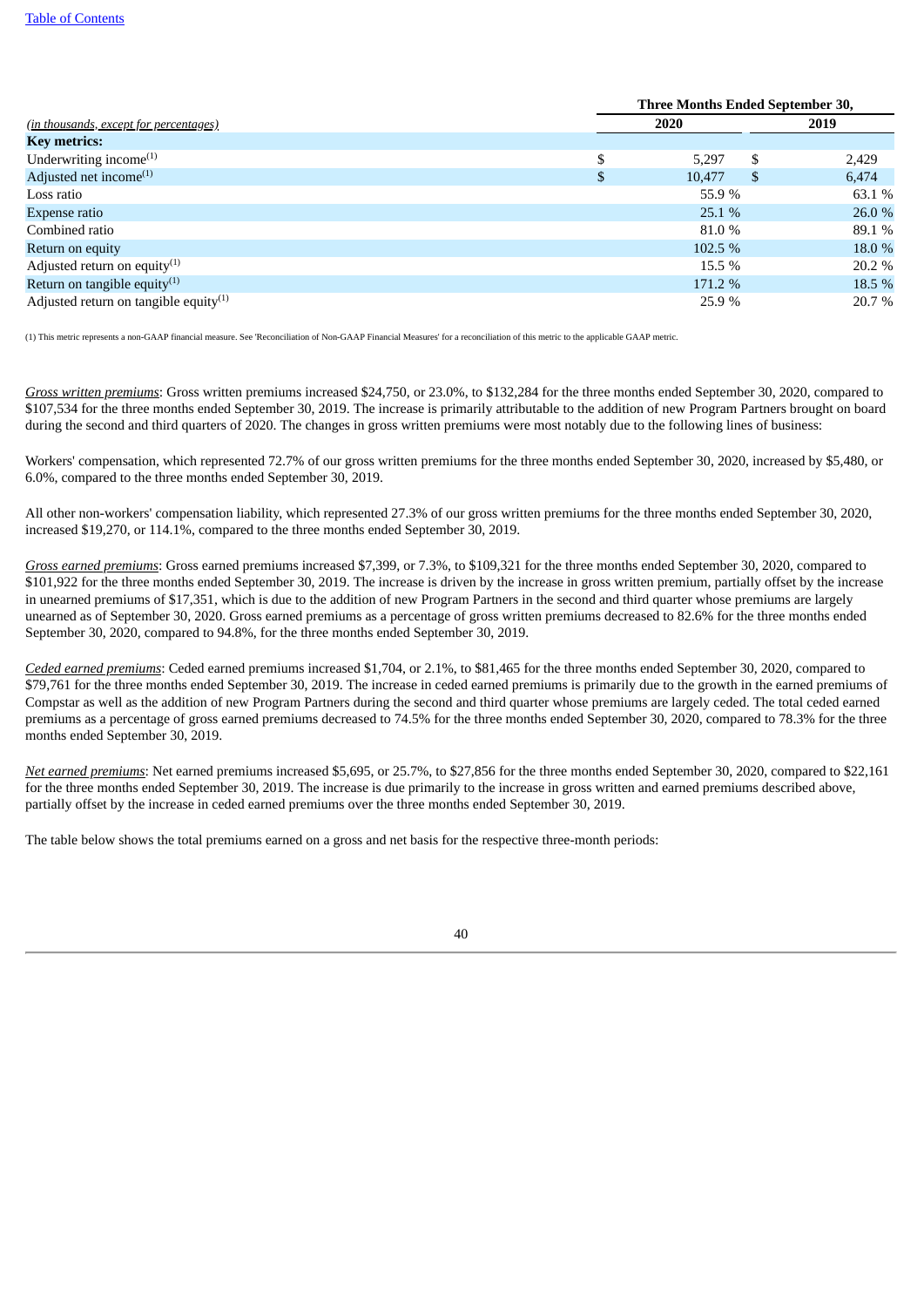|                                     |  | <b>Three Months Ended September 30,</b> |      |            |  |           | Percentage |  |
|-------------------------------------|--|-----------------------------------------|------|------------|--|-----------|------------|--|
| (in thousands, except percentages)  |  | 2020                                    | 2019 |            |  | Change    | Change     |  |
| <b>Revenues:</b>                    |  |                                         |      |            |  |           |            |  |
| Gross written premiums              |  | 132.284                                 |      | 107.534 \$ |  | 24,750    | 23.0 %     |  |
| Increase in gross unearned premiums |  | (22, 963)                               |      | (5,612)    |  | (17, 351) | 309.2 %    |  |
| Gross earned premiums               |  | 109,321                                 |      | 101,922    |  | 7,399     | 7.3 %      |  |
| Ceded earned premiums               |  | (81, 465)                               |      | (79, 761)  |  | (1,704)   | 2.1 %      |  |
| Net earned premiums                 |  | 27,856                                  |      | 22,161     |  | 5,695     | 25.7 %     |  |

*Net investment income*: Net investment income increased \$136, or 7.9%, to \$1,857 for the three months ended September 30, 2020, compared to \$1,721 for the three months ended September 30, 2019. The increase is driven by an increase in the Company's fixed maturity investment portfolio.

*Net realized capital gains (losses)*: Net realized capital gains (losses) increased \$149 to a gain of \$115 for the three months ended September 30, 2020, compared to a loss of \$34 for the three months ended September 30, 2019. The increase is due to an increase in net gains recorded for trading activity during the current period.

*Other revenue*: Other revenue increased \$2,840, or 110.9%, to \$5,401 for the three months ended September 30, 2020, compared to \$2,561 for the three months ended September 30, 2019. The increase is driven by an increase in brokerage revenue of \$2,602 due to the effective dates of reinsurance contracts for current and new Program Partners and increases in estimated premiums on reinsurance contracts.

*Losses and loss adjustment expenses*: Losses and LAE increased \$1,588, or 11.4%, to \$15,564 for the three months ended September 30, 2020, compared to \$13,976 for the three months ended September 30, 2019. The increase is directly attributable to the increase in earned premiums during the period and a decrease in favorable loss reserve estimate true-ups made during the three months ended September 30, 2020 versus the three months ended September 30, 2019. The Company's loss ratio decreased to 55.9% for the three months ended September 30, 2020 compared to 63.1% for the three months ended September 30, 2019, primarily as a result of increases in estimated losses incurred but not reported during the three months ended September 30, 2019.

*General and administrative expenses*: General and administrative expenses increased \$1,239, or 21.5%, to \$6,995 for the three months ended September 30, 2020, compared to \$5,756 for the three months ended September 30, 2019. The Company's expense ratio decreased to 25.1% for the three months ended September 30, 2020, compared to 26.0% for the three months ended September 30, 2019. The increase is attributable to (i) an increase in net agent commissions of \$1,869 resulting from an increase in written premium; (ii) an increase in salaries and benefits of \$1,260 resulting from an increased workforce; (iii) an increase in professional service expense of \$375, driven by an increase of \$258 relating to the Company's post-IPO readiness as well as legal and consulting expenses; (iv) an increase in insurance related expenses of \$307 as a result of increased written premium and (v) additional IT software and systems costs totaling \$269 relating to an increased workforce and additional expenses incurred to accommodate a remote workforce due to COVID-19. These increases are offset by a net reduction in general and administrative expenses of \$3,000 as a result of synergies gained from the acquisition of Compstar during the quarter.

*Intangible asset amortization*: Intangible asset amortization increased \$1,109 to \$1,120 for the three months ended September 30, 2020, compared to \$11 for the three months ended September 30, 2019. The increase is driven by the addition of intangible assets acquired as a result of the Company's purchase of the remaining equity interest of Compstar in the third quarter.

*Noncash share-based compensation*: Noncash share-based compensation was \$307 for the three months ended September 30, 2020. Expenses incurred during the period relate to restricted stock units and stock options granted under the Company's 2020 Omnibus Plan during the quarter.

*Income tax expense*: Income tax expense was \$788 for the three months ended September 30, 2020, which resulted in an effective tax rate of 1.1%, compared to \$1,395 for the three months ended September 30, 2019, which resulted in an effective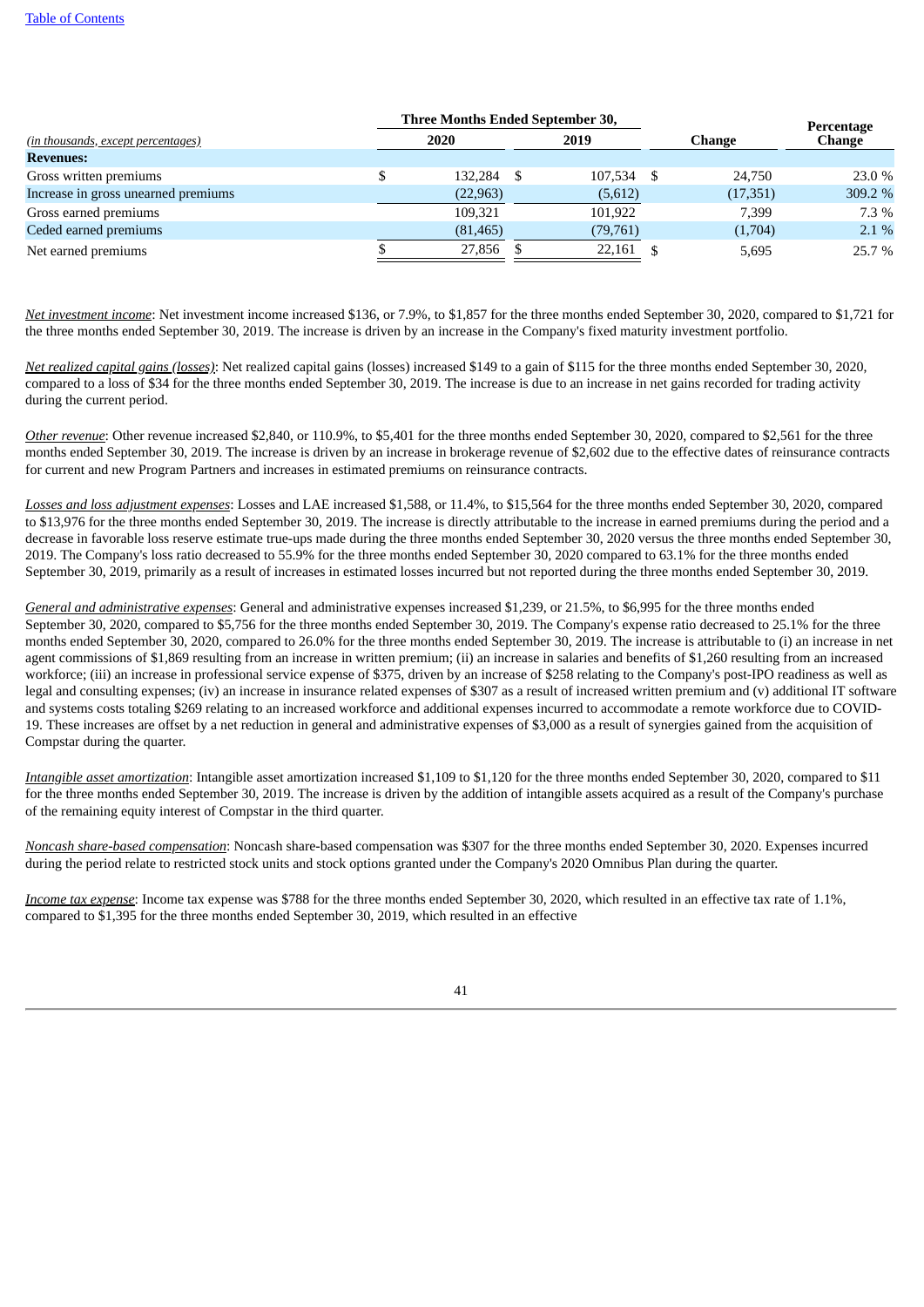tax rate of 22.6%. The decrease in the effective tax rate from the statutory rate of 21% is due primarily to the non-tax impact of the gain recorded on the revaluation of the Company's original 45% investment in Compstar, offset by certain IPO-related expenses not deductible for tax purposes.

*Equity earnings in affiliates, net of tax*: Equity earnings in affiliates, net of tax decreased \$620 to \$401 for the three months ended September 30, 2020, compared to \$1,021 for the three months ended September 30, 2019. The Company's share of earnings in Compstar decreased by \$518 due to the Company acquiring the remaining ownership interest in Compstar and no longer accounting for its investment as an equity method investment. In addition, the Company's share of earnings in TRI, which is also no longer carried as an equity method investment, decreased \$104 due to the sale of a portion of the Company's investment during the first quarter of 2020.

### Consolidated Results of Operations for the Nine Months Ended September 30, 2020 Compared to September 30, 2019

The following table summarizes our results of operations for the nine months ended September 30, 2020 and 2019:

|                                            |    | Nine Months Ended September 30, |    |            | Percentage<br><b>Change</b> |            |
|--------------------------------------------|----|---------------------------------|----|------------|-----------------------------|------------|
| (in thousands, except for percentages)     |    | 2020                            |    | 2019       |                             |            |
| <b>Revenues</b>                            |    |                                 |    |            |                             |            |
| Gross written premiums                     | \$ | 349,755                         | \$ | 313,488    | \$<br>36,267                | 11.6 %     |
| Increase in gross unearned premiums        |    | (39,601)                        |    | (18,099)   | (21, 502)                   | 118.8%     |
| Gross earned premiums                      |    | 310,154                         |    | 295,389    | 14,765                      | 5.0%       |
| Ceded earned premiums                      |    | (238, 460)                      |    | (230, 227) | (8,233)                     | 3.6 %      |
| Net earned premiums                        |    | 71,694                          |    | 65,162     | 6,532                       | $10.0\ \%$ |
| Net investment income                      |    | 6,653                           |    | 4,578      | 2,075                       | 45.3 %     |
| Gain on revaluation of Compstar investment |    | 69,846                          |    |            | 69,846                      | 100.0%     |
| Net realized capital gains                 |    | 3,345                           |    | 689        | 2,656                       | 385.5 %    |
| Other revenue                              |    | 11,323                          |    | 8,049      | 3,274                       | 40.7%      |
| Total revenue                              |    | 162,861                         |    | 78,478     | 84,383                      | 107.5 %    |
| <b>Expenses</b>                            |    |                                 |    |            |                             |            |
| Losses and loss adjustment expenses        |    | 40,681                          |    | 38,446     | 2,235                       | 5.8 %      |
| General and administrative expenses        |    | 23,437                          |    | 15,894     | 7,543                       | 47.5 %     |
| IPO bonuses and contract buyout fee        |    | 11,054                          |    |            | 11,054                      | 100.0%     |
| Intangible asset amortization              |    | 1,154                           |    | 35         | 1,119                       | 3,197.1 %  |
| Noncash share-based compensation           |    | 307                             |    |            | 307                         | 100.0%     |
| Interest expense                           |    | 1,482                           |    | 1,683      | (201)                       | (11.9)%    |
| Total expenses                             |    | 78,115                          |    | 56,058     | 22,057                      | 39.3 %     |
| Other income                               |    | 263                             |    | 118        | 145                         | 122.9 %    |
| <b>Income before taxes</b>                 |    | 85,009                          |    | 22,538     | 62,471                      | 277.2 %    |
| Income tax expense                         |    | 4,679                           |    | 4,404      | 275                         | 6.2%       |
| Equity earnings in affiliates, net of tax  |    | 2,333                           |    | 2,494      | (161)                       | $(6.5)\%$  |
| <b>Net income</b>                          | \$ | 82,663                          | \$ | 20,628     | \$<br>62,035                | 300.7%     |

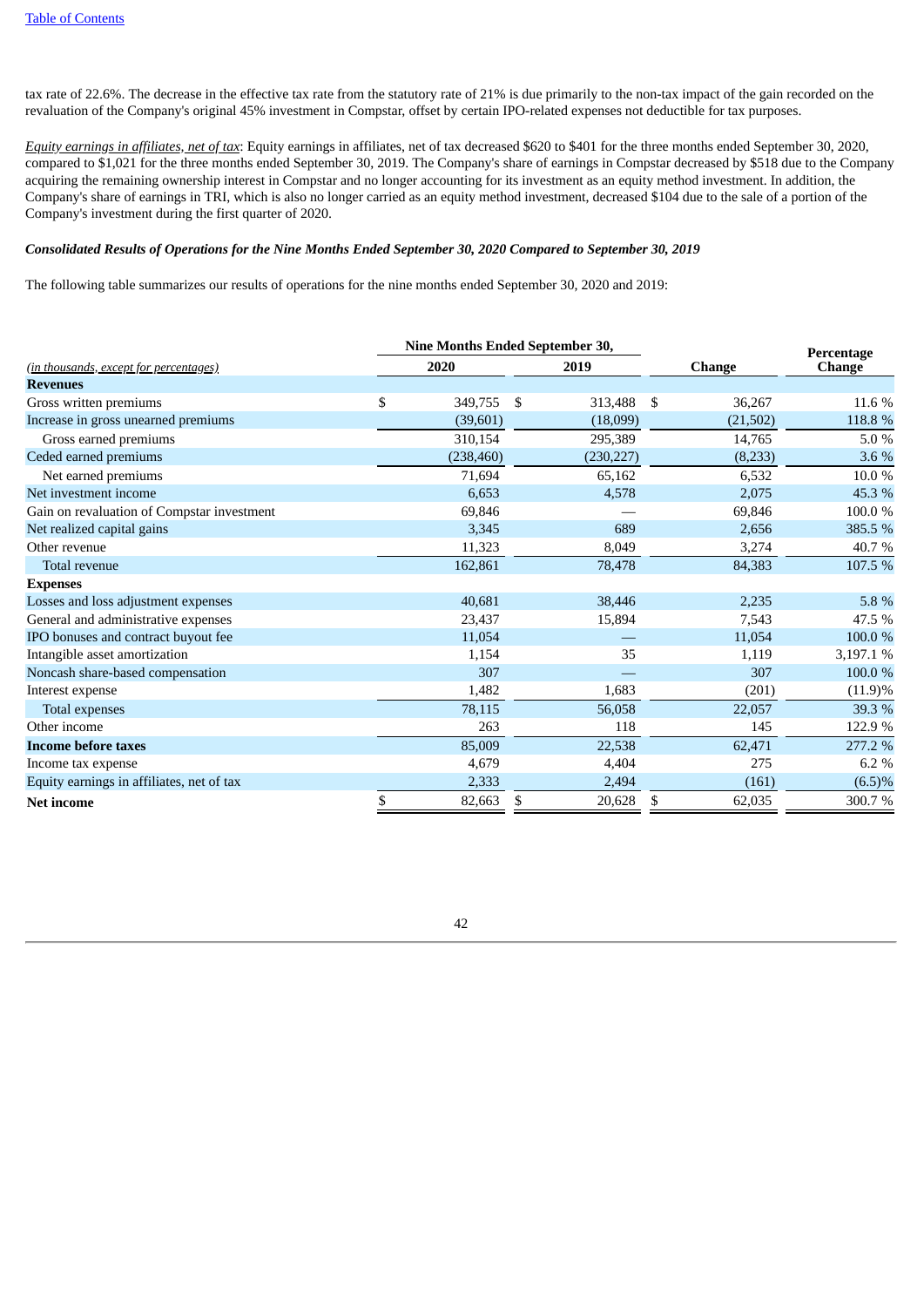|                                          | Nine Months Ended September 30, |          |    |        |  |  |  |
|------------------------------------------|---------------------------------|----------|----|--------|--|--|--|
| (in thousands, except for percentages)   |                                 | 2020     |    | 2019   |  |  |  |
| <b>Key metrics:</b>                      |                                 |          |    |        |  |  |  |
| Underwriting income $(1)$                | \$                              | 7.576    | \$ | 10,822 |  |  |  |
| Adjusted net income <sup>(1)</sup>       | S                               | 21,600   | -S | 21,797 |  |  |  |
| Loss ratio                               |                                 | 56.7%    |    | 59.0 % |  |  |  |
| Expense ratio                            |                                 | 32.7 %   |    | 24.4 % |  |  |  |
| Combined ratio                           |                                 | 89.4 %   |    | 83.4 % |  |  |  |
| Return on equity                         |                                 | 40.6 %   |    | 23.4 % |  |  |  |
| Adjusted return on equity <sup>(1)</sup> |                                 | $10.6\%$ |    | 24.7 % |  |  |  |
| Return on tangible equity $(1)$          |                                 | 67.3 %   |    | 24.0 % |  |  |  |
| Adjusted return on tangible equity $(1)$ |                                 | 17.6 %   |    | 25.3 % |  |  |  |

(1) This metric represents a non-GAAP financial measure. See 'Reconciliation of Non-GAAP Financial Measures' for a reconciliation of this metric to the applicable GAAP metric.

*Gross written premiums*: Gross written premiums increased \$36,267, or 11.6%, to \$349,755 for the nine months ended September 30, 2020, compared to \$313,488 for the nine months ended September 30, 2019. The increase is primarily attributable to the growth in our existing program partner business as well as the addition of new Program Partners added in the second and third quarters of 2020. The changes in gross written premiums were most notably due to the following lines of business:

Workers' compensation, which represented 76.8% of our gross written premiums for the nine months ended September 30, 2020, increased by \$6,606, or 2.5%, compared to the nine months ended September 30, 2019.

All other non-workers' compensation liability, which represented 23.2% of our gross written premiums for the nine months ended September 30, 2020, increased \$29,661, or 57.7%, compared to the nine months ended September 30, 2019.

*Gross earned premiums*: Gross earned premiums increased \$14,765, or 5.0%, to \$310,154 for the nine months ended September 30, 2020, compared to \$295,389 for the nine months ended September 30, 2019. The increase is driven by the increase in gross written premiums, partially offset by the increase in gross unearned premiums of \$21,502, which is driven by the addition of new Program Partners during the second and third quarters whose premiums are largely unearned as of September 30, 2020. Gross earned premiums as a percentage of gross written premiums decreased to 88.7% for the nine months ended September 30, 2020, compared to 94.2%, for the nine months ended September 30, 2019.

*Ceded earned premiums*: Ceded earned premiums increased \$8,233, or 3.6%, to \$238,460 for the nine months ended September 30, 2020, compared to \$230,227 for the nine months ended September 30, 2019. The increase in ceded earned premiums is primarily due to the growth in earned premiums of Compstar as well as the addition of new Program Partners during the second and third quarters whose premiums are largely ceded. The total ceded earned premiums as a percentage of gross earned premiums remained relatively consistent at 76.9% for the nine months ended September 30, 2020, compared to 77.9% for the nine months ended September 30, 2019.

*Net earned premiums*: Net earned premiums increased \$6,532, or 10.0%, to \$71,694 for the nine months ended September 30, 2020, compared to \$65,162 for the nine months ended September 30, 2019. The increase is due primarily due to the increase in gross written and earned premiums described above, partially offset by the increase in ceded earned premiums over the nine months ended September 30, 2019.

The table below shows the total premiums earned on a gross and net basis for the respective nine-month periods: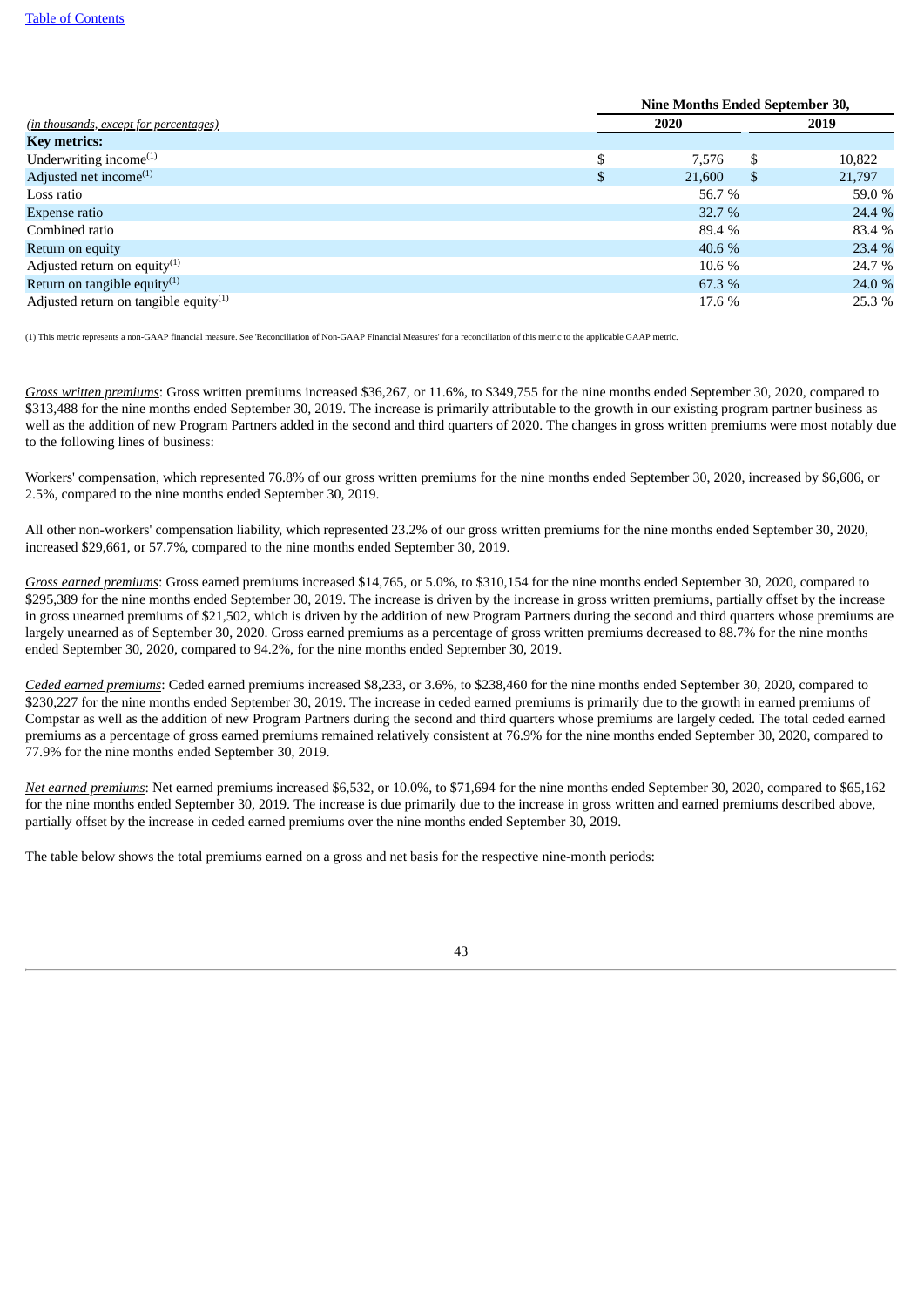|                                     | Nine Months Ended September 30, |            |           | Percentage |
|-------------------------------------|---------------------------------|------------|-----------|------------|
| (in thousands, except percentages)  | 2020                            | 2019       | Change    | Change     |
| <b>Revenues:</b>                    |                                 |            |           |            |
| Gross written premiums              | 349.755                         | 313.488 \$ | 36.267    | 11.6 %     |
| Increase in gross unearned premiums | (39,601)                        | (18,099)   | (21, 502) | 118.8 %    |
| Gross earned premiums               | 310.154                         | 295,389    | 14.765    | $5.0\%$    |
| Ceded earned premiums               | (238, 460)                      | (230, 227) | (8,233)   | $3.6\%$    |
| Net earned premiums                 | 71.694                          | 65,162     | 6,532     | 10.0 %     |

*Net investment income*: Net investment income increased \$2,075, or 45.3%, to \$6,653 for the nine months ended September 30, 2020, compared to \$4,578 for the nine months ended September 30, 2019. The increase is primarily attributable to the fair value re-measurement and common stock investment reclassification of the Company's investment in TRI, which was previously classified as an equity method investment, which resulted in an unrealized gain of \$2,000.

*Net realized capital gains*: Net realized capital gains increased \$2,656 to \$3,345 for the nine months ended September 30, 2020, compared to \$689 for the nine months ended September 30, 2019. The increase is primarily due to the recording of a \$3,115 realized gain on the sale of a portion of the Company's investment in TRI during the first quarter of 2020, offset by the bargain purchase gain recorded in connection with the acquisition of FCCIC during the first quarter of 2019 of \$634.

*Other revenue*: Other revenue increased \$3,274, or 40.7%, to \$11,323 for the nine months ended September 30, 2020, compared to \$8,049 for the nine months ended September 30, 2019. The increase is driven by an increase in brokerage revenue of \$3,435 due to the addition of new Program Partners and increases in estimated premiums on reinsurance contracts.

*Losses and loss adjustment expenses*: Losses and LAE increased \$2,235, or 5.8%, to \$40,681 for the nine months ended September 30, 2020, compared to \$38,446 for the nine months ended September 30, 2019. The increase is directly attributable to the growth in earned premiums during the period and a decrease in favorable loss reserve estimate true-ups made during the nine months ended September 30, 2020 versus the nine months ended September 30, 2019. The Company's loss ratio decreased to 56.7% for the nine months ended September 30, 2020 compared to 59.0% for the nine months ended September 30, 2019, as a result of increases in estimated losses incurred but not reported during the nine months ended September 30, 2019.

*General and administrative expenses*: General and administrative expenses increased \$7,543, or 47.5%, to \$23,437 for the nine months ended September 30, 2020, compared to \$15,894 for the nine months ended September 30, 2019. This change resulted in an increase in the Company's expense ratio to 32.7% for the nine months ended September 30, 2020, compared to 24.4% for the nine months ended September 30, 2019. The increase is attributable to (i) an increase in net agent commissions of \$4,783 resulting from an increase in written premiums; (ii) an increase in salaries and benefits of \$3,519 resulting from an increased workforce; (iii) an increase in professional service expense of \$2,440, driven by an increase of \$1,875 related to the Company's IPO and post-IPO readiness as well as legal and consulting expenses; (iv) additional IT software and systems costs totaling \$708 relating to new software implementation, an increased workforce and additional expenses incurred to accommodate a remote workforce due to COVID-19; and (v) additional rent and office-related expenses totaling \$749 due to the addition of new office locations and rent increases. These increases were partially offset by a net reduction in general and administrative expenses of \$3,000 as a result of synergies gained from the acquisition of Compstar during the third quarter and a reduction in insurance related expenses of \$1,532, primarily driven by a year-to-date reduction in premium receivable write-offs.

*Intangible asset amortization*: Intangible asset amortization increased \$1,119 to \$1,154 for the nine months ended September 30, 2020, compared to \$35 for the nine months ended September 30, 2019. The increase is driven by the addition of intangible assets acquired as a result of the purchase of the remaining equity interest of Compstar in the third quarter.

*Noncash share-based compensation*: Noncash share-based compensation was \$307 for the nine months ended September 30, 2020. Expenses incurred during the period related to restricted stock units and stock options granted under the Company's 2020 Omnibus Plan during the third quarter.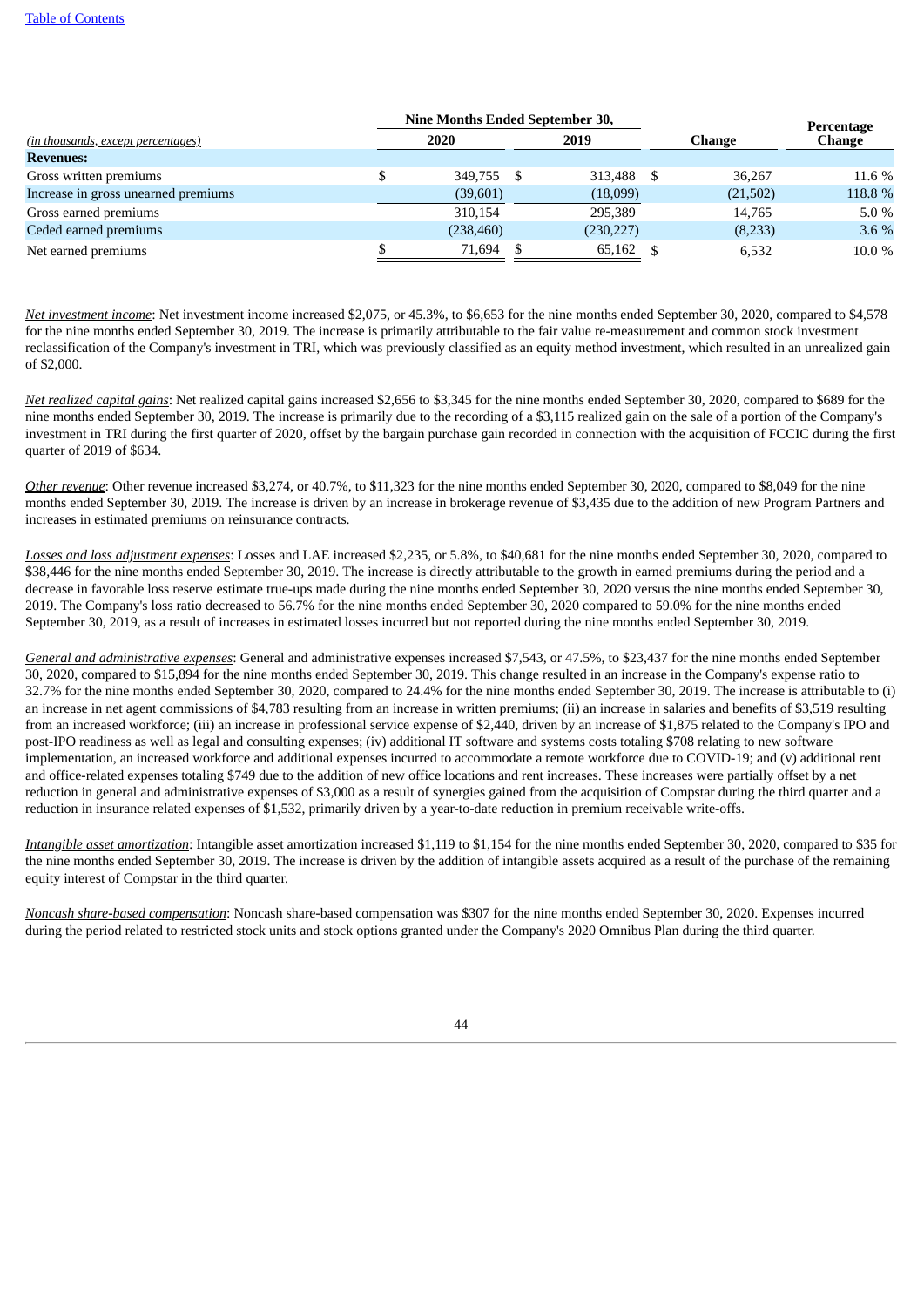*Income tax expense*: Income tax expense was \$4,679 for the nine months ended September 30, 2020, which resulted in an effective tax rate of 5.5%, compared to \$4,404 for the nine months ended September 30, 2019, which resulted in an effective tax rate of 19.5%. The decrease in the effective tax rate from the statutory rate of 21% is due primarily to the non-tax impact of the gain recorded on the revaluation of the Company's original 45% investment in Compstar, offset by certain IPO-related expenses not deductible for tax purposes.

*Equity earnings in affiliates, net of tax*: Equity earnings in affiliates, net of tax decreased \$161 to \$2,333 for the nine months ended September 30, 2020, compared to \$2,494 for the nine months ended September 30, 2019. This decrease is due to the reduction in the Company's share of earnings in TRI of \$445, which is no longer carried as an equity method investment due to the sale of a portion of the Company's investment in TRI during the first quarter of 2020. This is partially offset by the increase in the Company's share of earnings in Compstar of \$280, prior to the acquisition of the remaining ownership interest in Compstar.

#### **Reconciliation of Non-GAAP Financial Measures**

#### *Underwriting income*

We define underwriting income as income before taxes excluding net investment income, investment revaluation gains, net realized capital gains or losses, IPO-related expenses, intangible asset amortization, noncash share-based compensation, other revenue, interest expense and other income. Underwriting income represents the pre-tax profitability of our underwriting operations and allows us to evaluate our underwriting performance without regard to investment income, IPO-related expenses, intangible asset amortization, noncash share-based compensation, interest expense and other revenue and income. We use this metric because we believe it gives our management and other users of our financial information useful insight into our underwriting business performance by adjusting for these expenses and sources of income. Underwriting income should not be viewed as a substitute for net income calculated in accordance with GAAP, and other companies may define underwriting income differently.

|                                            | Three Months Ended September 30, |           |  |         |                             |  |
|--------------------------------------------|----------------------------------|-----------|--|---------|-----------------------------|--|
| (in thousands, except percentages)         | 2020                             |           |  | 2019    | Percentage<br><b>Change</b> |  |
| Net income                                 |                                  | 69,337 \$ |  | 5,786   | 1,098.4 %                   |  |
| Income tax expense                         |                                  | 788       |  | 1,395   | $(43.5)\%$                  |  |
| Equity earnings in affiliates, net of tax  |                                  | (401)     |  | (1,021) | $(60.7)\%$                  |  |
| Income before taxes                        |                                  | 69,724    |  | 6,160   | 1,031.9 %                   |  |
| Other revenue                              |                                  | (5,401)   |  | (2,561) | 110.9 %                     |  |
| Net investment income                      |                                  | (1,857)   |  | (1,721) | 7.9 %                       |  |
| Gain on revaluation of Compstar investment |                                  | (69, 846) |  |         | 100.0 %                     |  |
| Net realized capital (gains) losses        |                                  | (115)     |  | 34      | $(438.2)\%$                 |  |
| Interest expense                           |                                  | 520       |  | 498     | 4.4 $%$                     |  |
| IPO bonuses and contract buyout fee        |                                  | 11,054    |  |         | 100.0 %                     |  |
| Intangible asset amortization              |                                  | 1,120     |  | 11      | 10,081.8 %                  |  |
| Noncash share-based compensation           |                                  | 307       |  |         | 100.0 %                     |  |
| Other income                               |                                  | (209)     |  | 8       | $(2,712.5)\%$               |  |
| <b>Underwriting income</b>                 |                                  | 5,297     |  | 2,429   | 118.1 %                     |  |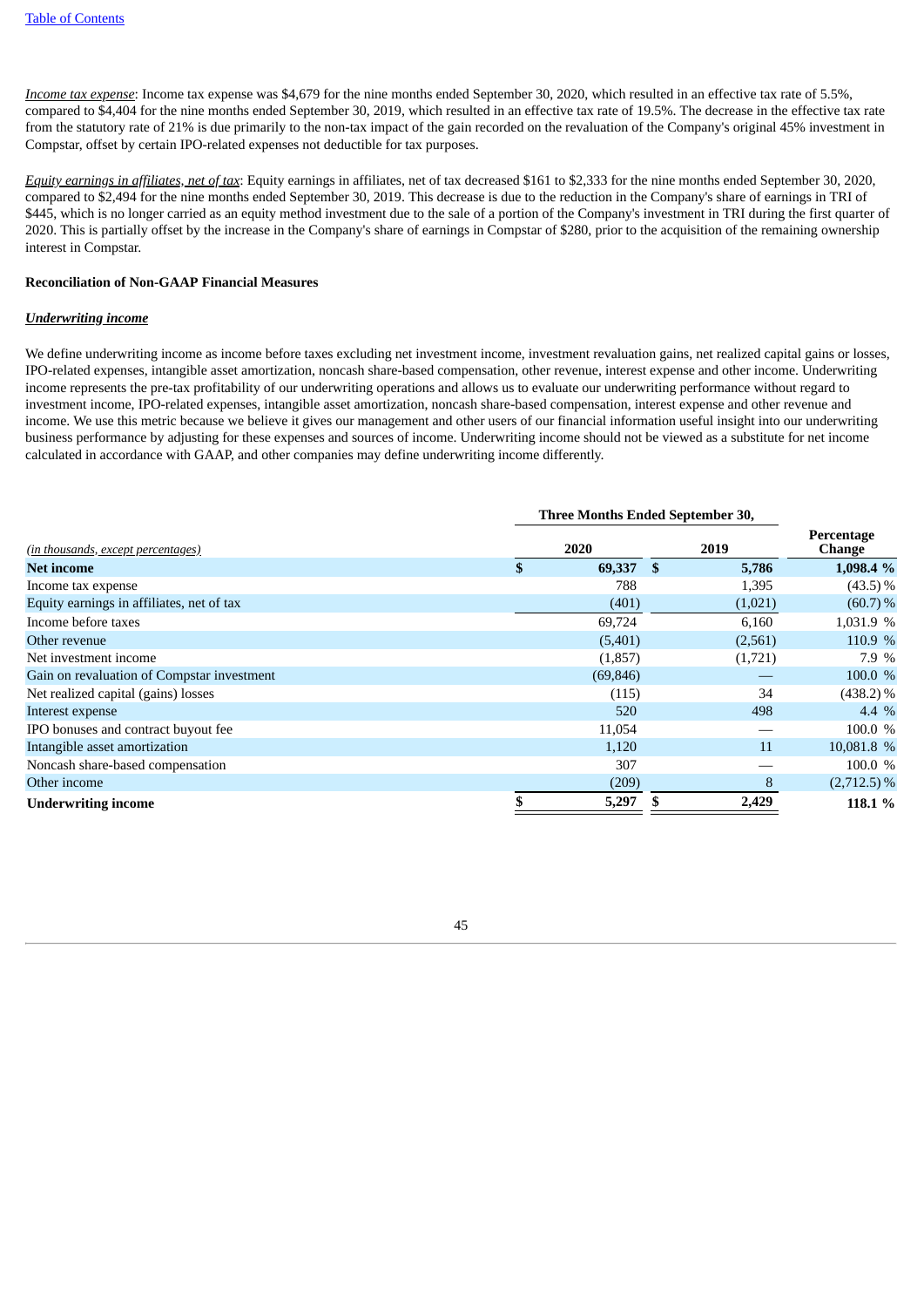|                                            | Nine Months Ended September 30, |           |      |          |                             |  |
|--------------------------------------------|---------------------------------|-----------|------|----------|-----------------------------|--|
| (in thousands, except percentages)         |                                 | 2020      | 2019 |          | Percentage<br><b>Change</b> |  |
| <b>Net income</b>                          | \$                              | 82,663    | - \$ | 20,628   | 300.7 %                     |  |
| Income tax expense                         |                                 | 4,679     |      | 4,404    | 6.2 %                       |  |
| Equity earnings in affiliates, net of tax  |                                 | (2, 333)  |      | (2, 494) | $(6.5) \%$                  |  |
| Income before taxes                        |                                 | 85,009    |      | 22,538   | 277.2 %                     |  |
| Other revenue                              |                                 | (11, 323) |      | (8,049)  | 40.7 %                      |  |
| Net investment income                      |                                 | (6,653)   |      | (4,578)  | 45.3 %                      |  |
| Gain on revaluation of Compstar investment |                                 | (69, 846) |      |          | 100.0 %                     |  |
| Net realized capital gains                 |                                 | (3,345)   |      | (689)    | 385.5 %                     |  |
| Interest expense                           |                                 | 1,482     |      | 1,683    | $(11.9)$ %                  |  |
| IPO bonuses and contract buyout fee        |                                 | 11,054    |      |          | 100.0 %                     |  |
| Intangible asset amortization              |                                 | 1,154     |      | 35       | 3,197.1 %                   |  |
| Noncash share-based compensation           |                                 | 307       |      |          | 100.0 %                     |  |
| Other income                               |                                 | (263)     |      | (118)    | 122.9 %                     |  |
| <b>Underwriting income</b>                 |                                 | 7,576     |      | 10,822   | $(30.0)\%$                  |  |

### *Adjusted net income*

We define adjusted net income as net income excluding the impact of certain items, including the consummation of the reorganization transactions in connection with our IPO, noncash intangible asset amortization and share-based compensation, or gains or losses that we believe do not reflect our core operating performance, which items may have a disproportionate effect in a given period, affecting comparability of our results across periods. We calculate the tax impact only on adjustments that would be included in calculating our income tax expense using the effective tax rate at the end of each period. We use adjusted net income as an internal performance measure in the management of our operations because we believe it gives our management and other users of our financial information useful insight into our results of operations and our underlying business performance by eliminating the effects of these items. Adjusted net income should not be viewed as a substitute for net income calculated in accordance with GAAP, and other companies may define adjusted net income differently.

|                                                                                                 | <b>Three Months Ended September 30,</b> |               |                      |
|-------------------------------------------------------------------------------------------------|-----------------------------------------|---------------|----------------------|
| (in thousands, except percentages)                                                              | 2020                                    | 2019          | Percentage<br>Change |
| <b>Net income</b>                                                                               | 69,337                                  | 5,786<br>- \$ | 1,098.4 %            |
| Intangible asset amortization                                                                   | 1,120                                   | 11            | 10,081.8 %           |
| Noncash stock-based compensation                                                                | 307                                     |               | 100.0 %              |
| Expenses associated with Altaris management fee, including cash bonuses paid to unit<br>holders |                                         | 441           | $(100.0)\%$          |
| Expenses associated with IPO and other one-time legal and consulting expenses                   | 645                                     | 387           | 66.7 %               |
| Expenses related to debt issuance costs                                                         |                                         | 25            | $(100.0)\%$          |
| FMV adjustment of remaining investment in affiliate                                             | (69, 846)                               |               | 100.0 %              |
| IPO bonuses and contract buyout fee                                                             | 11,054                                  |               | 100.0 %              |
| Total adjustments                                                                               | (56, 720)                               | 864           | $(6,664.8)\%$        |
| Tax impact of adjustments                                                                       | (2,140)                                 | (176)         | 1,115.9 %            |
| <b>Adjusted net income</b>                                                                      | 10,477                                  | 6,474         | 61.8 %               |

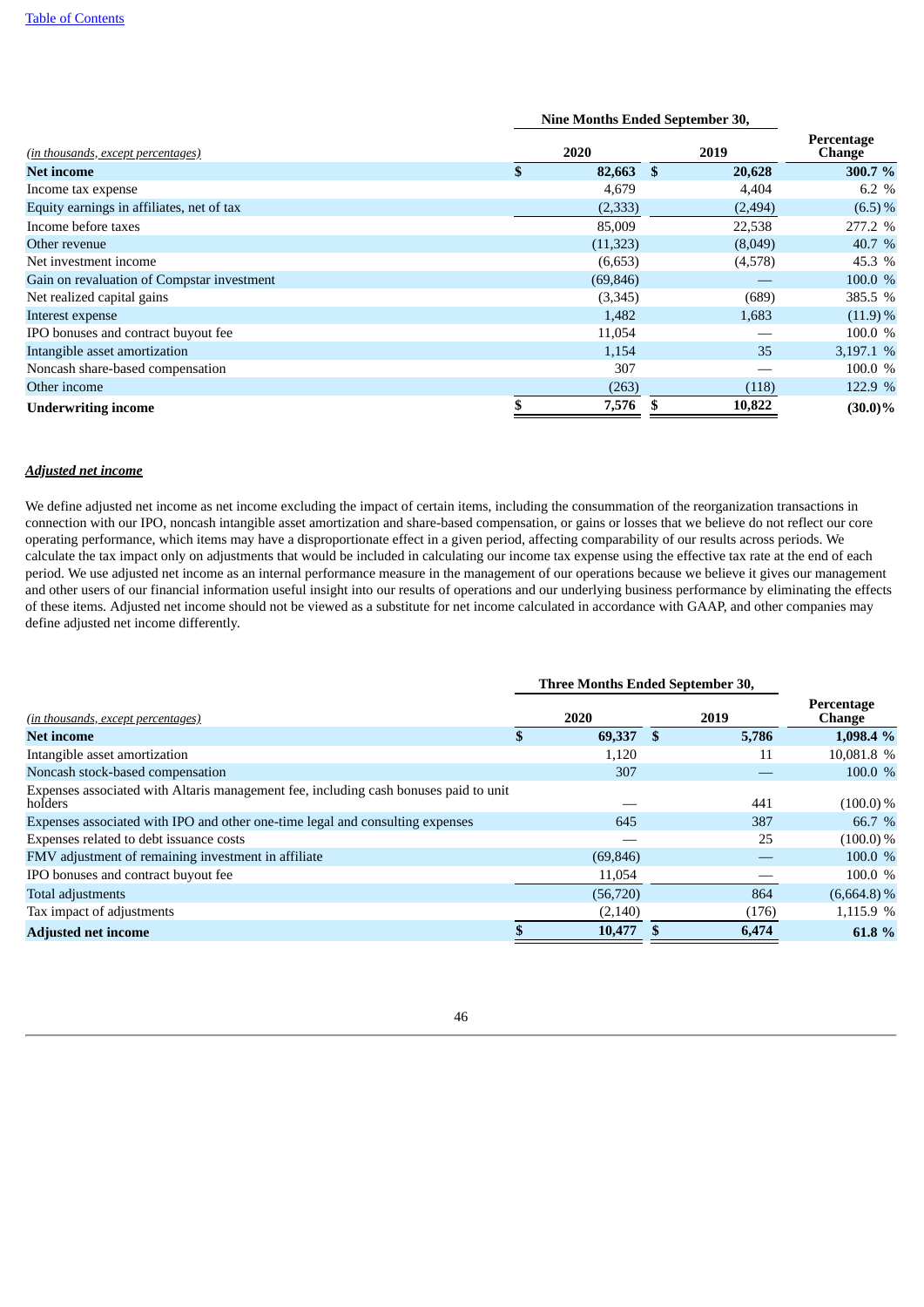|                                                                                                 | Nine Months Ended September 30, |                |                             |
|-------------------------------------------------------------------------------------------------|---------------------------------|----------------|-----------------------------|
| (in thousands, except percentages)                                                              | 2020                            | 2019           | Percentage<br><b>Change</b> |
| <b>Net income</b>                                                                               | 82,663                          | 20,628<br>- \$ | 300.7 %                     |
| Intangible asset amortization                                                                   | 1,154                           | 35             | 3,197.1 %                   |
| Noncash stock-based compensation                                                                | 307                             |                | 100.0 %                     |
| Expenses associated with Altaris management fee, including cash bonuses paid to unit<br>holders | 883                             | 1,324          | $(33.3)$ %                  |
| Expenses associated with IPO and other one-time legal and consulting expenses                   | 1,845                           | 829            | 122.6 %                     |
| Expenses related to debt issuance costs                                                         | 135                             | 75             | 80.0 %                      |
| FMV adjustment of remaining investment in affiliate                                             | (71, 846)                       |                | 100.0 %                     |
| Net gain on purchase & disposal of affiliates                                                   | (3, 115)                        | (634)          | 391.3 %                     |
| IPO bonuses and contract buyout fee                                                             | 11,054                          |                | 100.0 %                     |
| Total adjustments                                                                               | (59, 583)                       | 1,629          | $(3,757.6)$ %               |
| Tax impact of adjustments                                                                       | (1,480)                         | (460)          | 221.7 %                     |
| <b>Adjusted net income</b>                                                                      | 21,600                          | 21,797         | $(0.9)\%$                   |

## *Adjusted return on equity*

We define adjusted return on equity as adjusted net income expressed on an annualized basis as a percentage of average beginning and ending shareholders' equity during the period. We use adjusted return on equity as an internal performance measure in the management of our operations because we believe it gives our management and other users of our financial information useful insight into our results of operations and our underlying business performance by adjusting for items that we believe do not reflect our core operating performance and that may diminish comparability across periods. Adjusted return on equity should not be viewed as a substitute for return on equity calculated in accordance with GAAP, and other companies may define adjusted return on equity differently.

|                                        | Three Months Ended September 30, |         |  | Nine Months Ended September 30, |  |             |  |         |
|----------------------------------------|----------------------------------|---------|--|---------------------------------|--|-------------|--|---------|
|                                        |                                  | 2020    |  | 2019                            |  | <b>2020</b> |  | 2019    |
| Adjusted return on equity calculation: |                                  |         |  |                                 |  |             |  |         |
| Numerator: adjusted net income         |                                  | 10.477  |  | 6.474                           |  | 21,600      |  | 21,797  |
| Denominator: average equity            |                                  | 270,519 |  | 128,299                         |  | 271,684     |  | 117,688 |
| <b>Adjusted return on equity</b>       |                                  | 15.5 %  |  | 20.2 %                          |  | 10.6 %      |  | 24.7 %  |
| Return on equity                       |                                  | 102.5 % |  | 18.0 %                          |  | 40.6 %      |  | 23.4 %  |

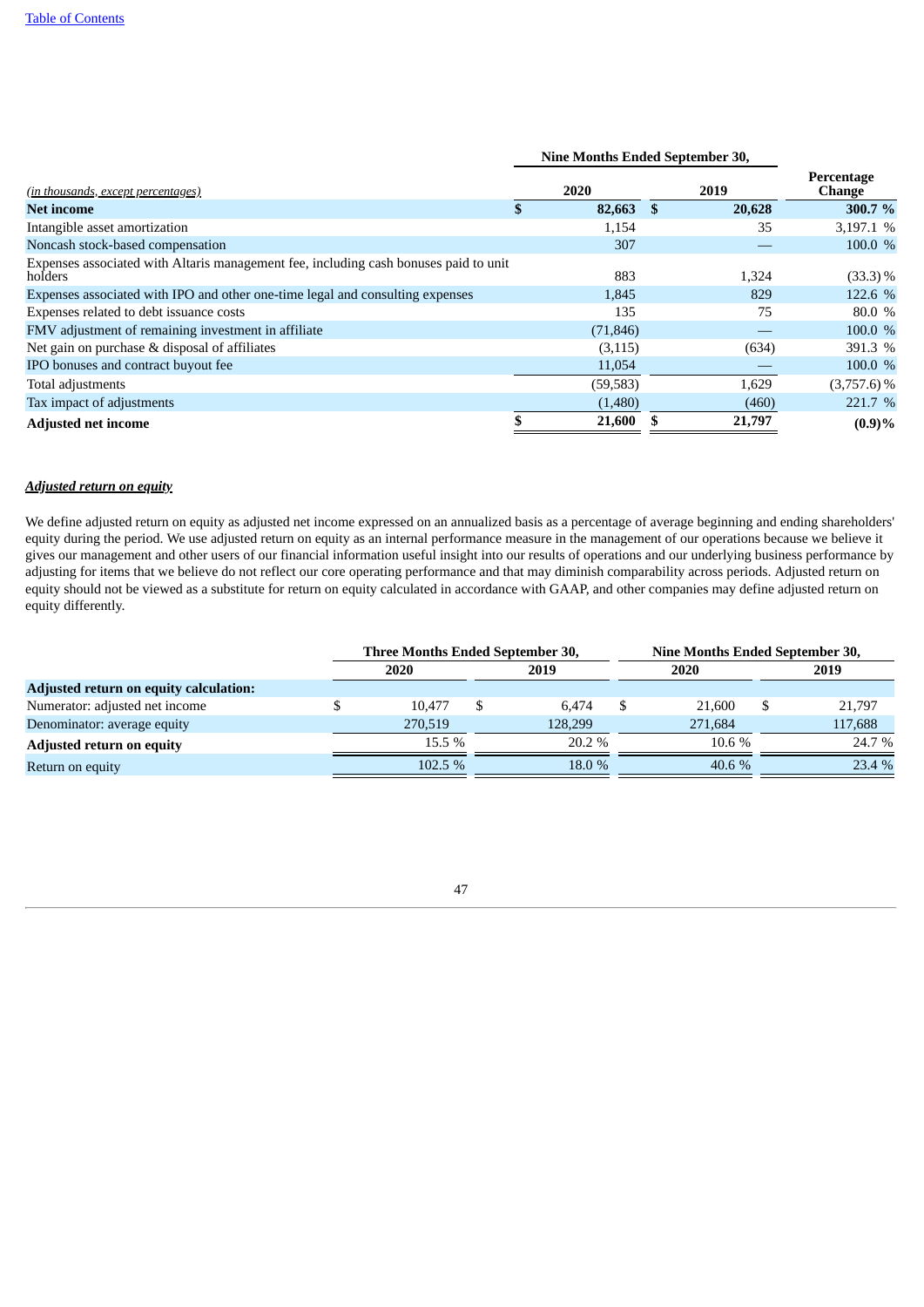# *Return on tangible equity and adjusted return on tangible equity*

We define tangible shareholders' equity as shareholders' equity less goodwill and other intangible assets. We define return on tangible equity as net income expressed on an annualized basis as a percentage of average beginning and ending tangible shareholders' equity during the period. We define adjusted return on tangible equity as adjusted net income expressed on an annualized basis as a percentage of average beginning and ending tangible shareholders' equity during the period. We regularly evaluate acquisition opportunities and have historically made acquisitions that affect shareholders' equity. We use return on tangible equity and adjusted return on tangible equity as internal performance measures in the management of our operations because we believe they give our management and other users of our financial information useful insight into our results of operations and our underlying business performance by adjusting for the effects of acquisitions on our sharehoders' equity and, in the case of adjusted return on tangible equity, by adjusting for the items that we believe do not reflect our core operating performance and that may diminish comparability across periods. Return on tangible equity and adjusted return on tangible equity should not be viewed as a substitute for return on equity or return on tangible equity, respectively, calculated in accordance with GAAP, and other companies may define return on tangible equity and adjusted return on tangible equity differently.

|                                                    | <b>Three Months Ended September 30,</b> |         |    | <b>Nine Months Ended September 30,</b> |              |              |
|----------------------------------------------------|-----------------------------------------|---------|----|----------------------------------------|--------------|--------------|
|                                                    |                                         | 2020    |    | 2019                                   | 2020         | 2019         |
| Return on tangible equity calculation:             |                                         |         |    |                                        |              |              |
| Numerator: net income                              | \$                                      | 69.337  | \$ | 5.786                                  | \$<br>82.663 | \$<br>20,628 |
| Denominator:                                       |                                         |         |    |                                        |              |              |
| Average shareholders' equity                       |                                         | 270.519 |    | 128,299                                | 271,684      | 117,688      |
| Less: average goodwill and other intangible assets |                                         | 108,476 |    | 2,982                                  | 107,994      | 2,993        |
| Average tangible shareholders' equity              |                                         | 162,043 |    | 125,317                                | 163,690      | 114,695      |
| Return on tangible equity                          |                                         | 171.2 % |    | 18.5 %                                 | 67.3 %       | 24.0 %       |
| Return on equity                                   |                                         | 102.5 % |    | 18.0 %                                 | 40.6 %       | 23.4 %       |

|                                                 | <b>Three Months Ended September 30,</b> |              |  | Nine Months Ended September 30, |  |         |      |         |
|-------------------------------------------------|-----------------------------------------|--------------|--|---------------------------------|--|---------|------|---------|
|                                                 |                                         | 2020<br>2019 |  | <b>2020</b>                     |  |         | 2019 |         |
| Adjusted return on tangible equity calculation: |                                         |              |  |                                 |  |         |      |         |
| Numerator: adjusted net income                  |                                         | 10.477       |  | 6.474                           |  | 21,600  |      | 21,797  |
| Denominator: average tangible equity            |                                         | 162,043      |  | 125,317                         |  | 163,690 |      | 114,695 |
| Adjusted return on tangible equity              |                                         | 25.9%        |  | 20.7 %                          |  | 17.6 %  |      | 25.3 %  |
| Return on equity                                |                                         | 102.5 %      |  | 18.0 %                          |  | 40.6 %  |      | 23.4 %  |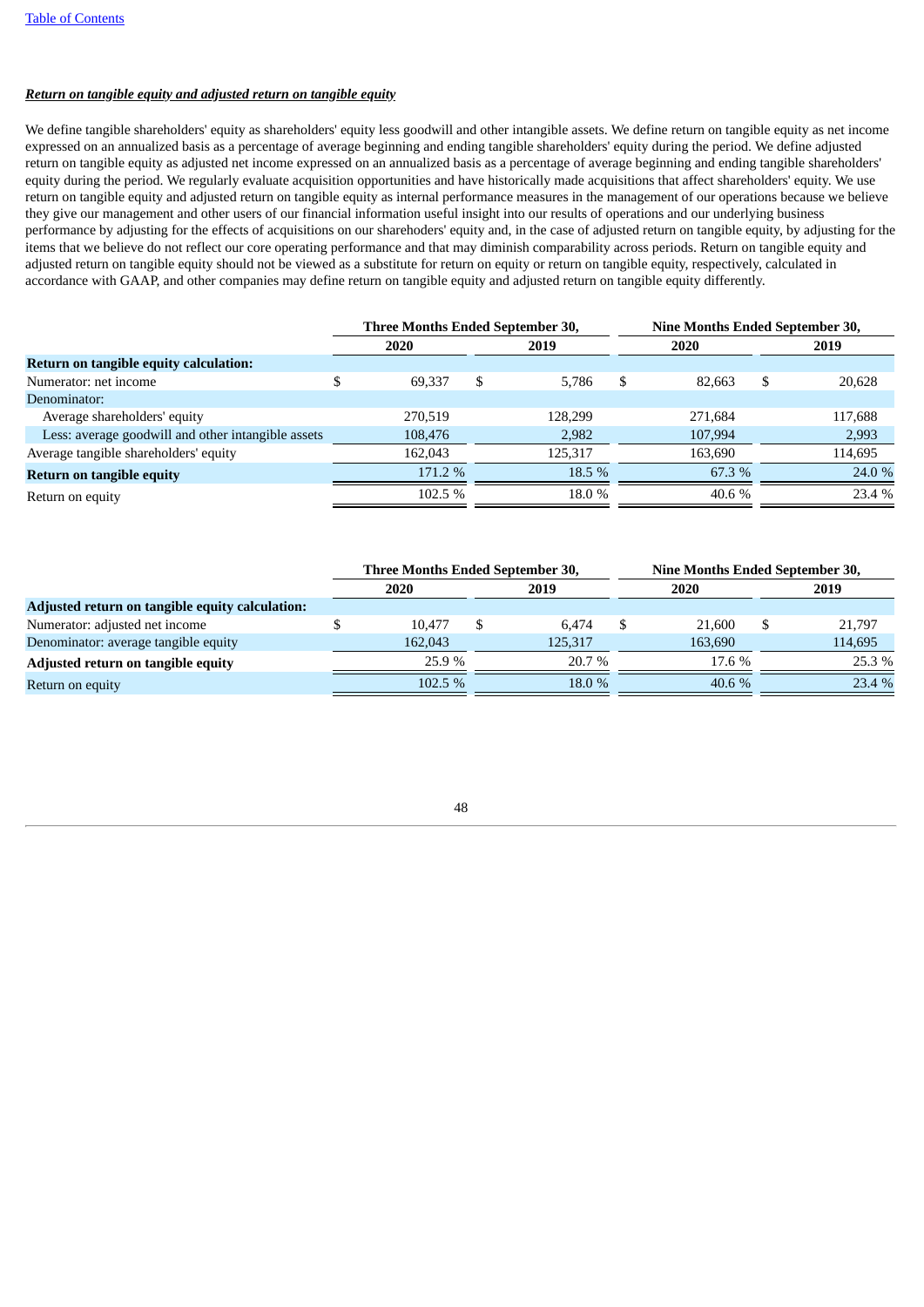### **Financial Condition, Liquidity and Capital Resources**

### *Sources and Uses of Funds*

We are organized as a holding company with our operations conducted through our subsidiaries, including our wholly owned insurance subsidiaries: Benchmark, which is domiciled in Kansas and commercially domiciled in California, and ALIC, which is domiciled in Utah. Accordingly, the holding company may receive cash through (i) loans from banks, (ii) draws on a revolving loan agreement, (iii) issuance of equity and debt securities, (iv) corporate service fees from our operating subsidiaries, (v) payments from our subsidiaries pursuant to our consolidated tax allocation agreement and other transactions and (vi) dividends from our non-insurance subsidiaries and, subject to certain limitations discussed below, dividends from our insurance subsidiaries. We also may use the proceeds from these sources to contribute funds to the insurance subsidiaries in order to support premium growth, reduce our reliance on reinsurance, retire indebtedness on preferred stock, pay taxes and for other general business purposes.

State insurance laws restrict the ability of insurance companies to declare shareholder dividends without prior regulatory approval. State insurance regulators require insurance companies to maintain specified levels of statutory capital and surplus. Under Kansas law, dividends payable from Benchmark without the prior approval of the applicable insurance commissioner are limited to the greater of (i) 10% of Benchmark's surplus as shown on the last statutory financial statement on file with the Kansas Insurance Department and the California Department of Insurance, respectively, or (ii) 100% of statutory net income during the applicable twelve-month period (not including realized capital gains and not including pro rata distributions of any class of Benchmark's own securities). Under California law, dividends payable from Benchmark without the prior approval of the applicable insurance commissioner are limited to the greater of (i) 10% of Benchmark's surplus as shown on the last statutory financial statement on file with the Kansas Insurance Department and the California Department of Insurance, respectively, or (ii) 100% of statutory net income during the applicable twelve-month period. Under Utah law, dividends payable from ALIC without the prior approval of the applicable insurance commissioner are limited to the lesser of (i) 10% of ALIC's surplus as shown on the last statutory financial statement on file with the Utah Insurance Department or (ii) 100% of net income during the applicable twelve-month period (not including realized capital gains and not including pro rata distributions of any class of ALIC's own securities). The maximum amount of dividends the insurance subsidiaries can pay us during 2020 without regulatory approval is \$14.0 million. Insurance regulators have broad powers to ensure that statutory surplus remains at adequate levels, and there is no assurance that dividends of the maximum amount calculated under any applicable formula would be permitted. In the future, state insurance regulatory authorities that have jurisdiction over the payment of dividends by the insurance subsidiaries may adopt statutory provisions more restrictive than those currently in effect.

Our insurance subsidiaries are also required by state law to maintain a minimum level of policyholder's surplus. Kansas and Utah utilize a risk-based capital requirement as promulgated by the National Association of Insurance Commissioners. Such requirements are designed to identify the various business risks (e.g., investment risk, underwriting profitability risk, etc.) of insurance companies and their subsidiaries. As of September 30, 2020 and December 31, 2019, the total adjusted capital of our insurance subsidiaries was in excess of their respective prescribed risk-based capital requirements.

As of September 30, 2020, we had \$165,255 in cash and cash equivalents, compared to \$74,268 as of December 31, 2019.

Management believes that we have sufficient liquidity available to meet our operating cash needs and obligations and committed capital expenditures for the next 12 months.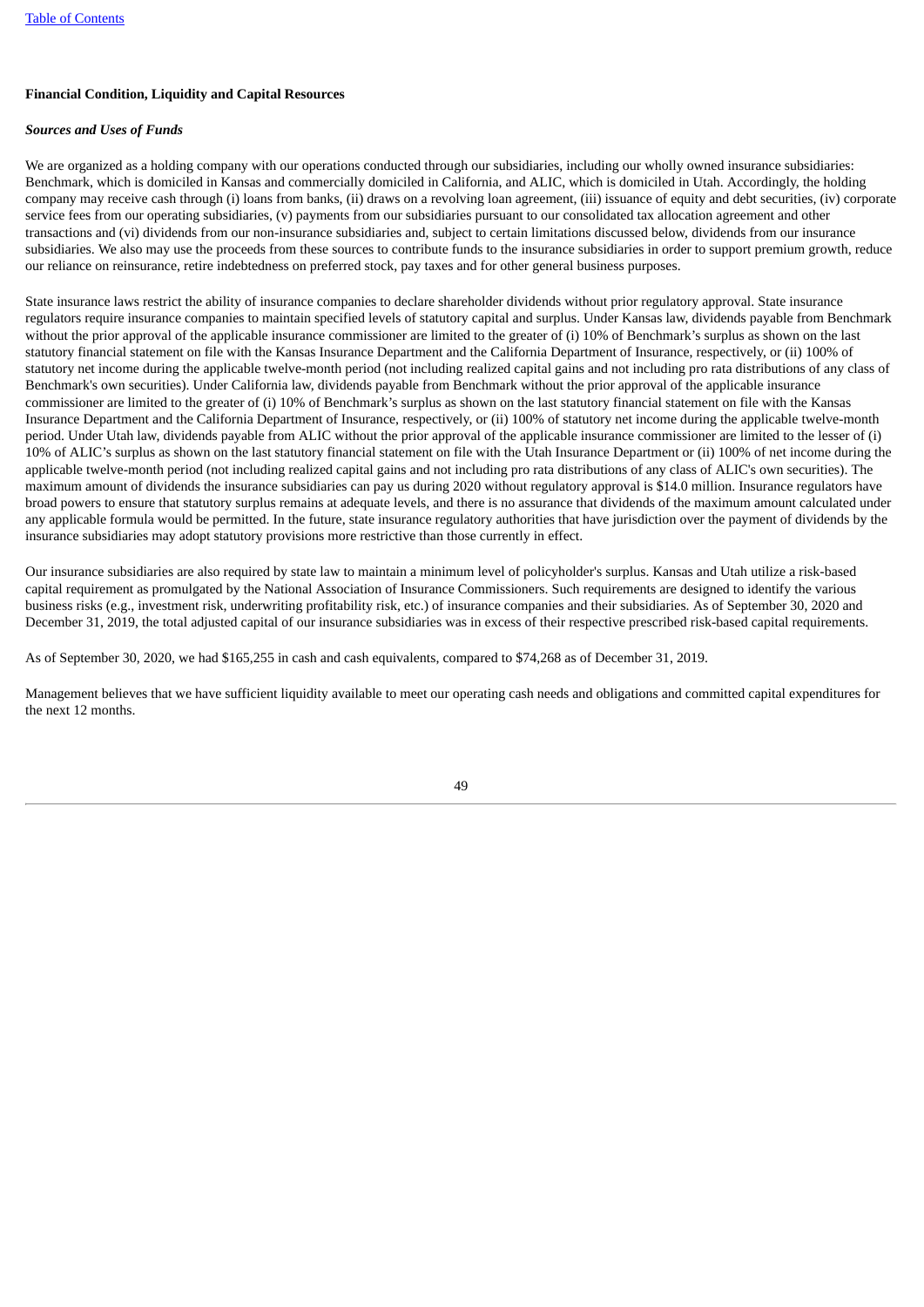### *Cash Flows*

Our most significant source of cash is from premiums received from insureds, net of the related commission amount for the policies. Our most significant cash outflow is for claims that arise when a policyholder incurs an insured loss. Because the payment of claims occurs after the receipt of the premium, often years later, we invest the cash in various investment securities that generally earn interest and dividends. The table below summarizes our net cash flows.

|                                                                   | Nine Months Ended September 30, |             |  |           |  |  |
|-------------------------------------------------------------------|---------------------------------|-------------|--|-----------|--|--|
| (in thousands)                                                    |                                 | 2020        |  | 2019      |  |  |
| Cash, cash equivalents and restricted cash provided by (used in): |                                 |             |  |           |  |  |
| Operating activities                                              |                                 | $32.208$ \$ |  | 32.052    |  |  |
| Investing activities                                              |                                 | 18,492      |  | (18, 174) |  |  |
| <b>Financing activities</b>                                       |                                 | 59.662      |  | (5,796)   |  |  |
| Net increase in cash, cash equivalents and restricted cash        |                                 | 110,362     |  | 8,082     |  |  |

*Operating Activities*: Net cash provided by operating activities for the nine months ended September 30, 2020 was \$32,208 compared to \$32,052 for the same period in 2019. The \$156 increase in cash provided by operating activities is driven by an increase in cash during the nine months ended September 30, 2020 resulting from (i) an increase in unearned premiums of \$22,388 resulting from the increase in written premium during the period; (ii) an increase in accounts payable and accrued expenses of \$5,626, and (iii) a decrease in the change in premiums and other receivables of \$5,716. This increase is partially offset by (i) a reduction in underwriting income of \$3,246; (ii) an increase in the change in prepaid reinsurance premiums of \$7,342; (iii) an increase in the change in other assets of \$6,697; (iv) a decrease in realized capital gains and losses of \$5,575; and (v) an increase in funds held for reinsurance agreements of \$5,225.

*Investing Activities*: Net cash provided by investing activities for the nine months ended September 30, 2020 was \$18,492 compared to net cash used of \$18,174 for the same period in 2019. The \$36,666 increase in cash provided by investing activities is driven by (i) an increase of \$17,360 net cash provided by the purchase and sale of investments; (ii) \$11,891 cash received in the acquisition of Compstar; (iii) \$3,000 received from the sale of TRI in 2020; and (iv) the incremental \$4,398 used in 2019 for the acquisitions of First Choice Casualty Insurance Company and the remaining 25% of American Liberty Insurance Company.

*Financing Activities*: Net cash provided by financing activities for the nine months ended September 30, 2020 was \$59,662 compared to net cash used of \$5,796 for the same period in 2019. The increase in cash provided by investing activities of \$65,458 is driven by \$99,643 of net cash proceeds received from the Company's IPO. This increase is partially offset by distributions paid to members prior to the Company's IPO of \$18,352, cash paid for deferred offering costs of \$5,839, cash used in the buyback of redeemable preferred stock \$5,100 and principal payments on the Company's debt, net of incremental principal received in the refinance of debt, of \$4,848.

#### *Debt and Credit Agreements*

#### First Horizon Credit Agreement

In April 2018, Trean Corporation and Trean Compstar entered into a credit agreement with First Horizon Bank (formerly, First Tennessee Bank National Association) (the 2018 First Horizon Credit Agreement), which included a term loan facility totaling \$27.5 million and a revolving credit facility of \$3.0 million.

On May 26, 2020, the Company entered into an Amended and Restated Credit Agreement with First Horizon Bank which, among other things, extended the Company's credit facility for a period of five years through May 26, 2025 and increased its term loan facility by \$11,707 resulting in a total term loan debt amount of \$33,000 and a revolving credit facility of \$2,000. Borrowings under the facility are secured by substantially all of the assets of Trean Insurance Group, Inc. other than Benchmark Holding Company and its subsidiaries. The loan has a variable interest rate of 3-month LIBOR plus 3.50%, which was 4.81% as of September 30, 2020 and 6.33% as of December 31, 2019 (under the 2018 First Horizon Credit

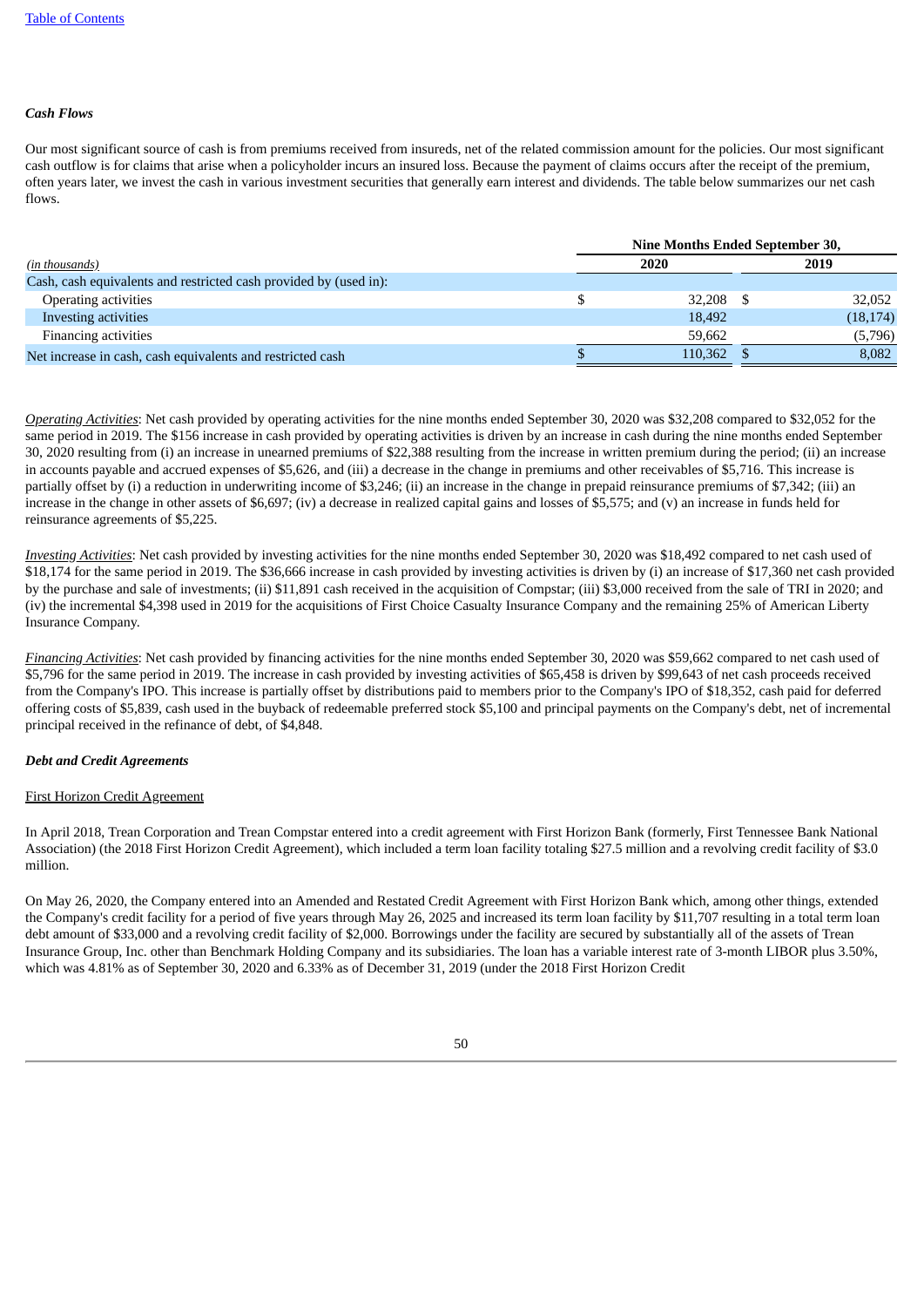Agreement). The outstanding principal balance of the loan is to be repaid in quarterly installments that escalate from approximately \$206 to \$825 until March 2025. All equity securities of the subsidiaries of Trean Insurance Group, Inc. (other than Benchmark Holding Company and its subsidiaries) will be pledged as collateral.

In addition, and in conjunction with, the execution of the Amended and Restated Credit Agreement, the Company made dividend distribution payments to Trean members totaling \$18,154 in May 2020.

#### 2006 Subordinated Notes

In June 2006, the Trust issued 7,500 shares of preferred capital securities to Bear Stearns Securities Corp. and 232 common securities to Trean Corporation. The proceeds of such issuances were invested by the Trust in \$7,732 aggregate principal amount of the Subordinated Notes. The Subordinated Notes represents the sole assets of the Trust. The interest rate was a fixed rate of 9.167% until July 7, 2011, at which time a variable interest rate of 3-month LIBOR (0.28% and 1.99% as of September 30, 2020 and December 31, 2019, respectively) plus 3.50% is in effect. The interest rate totaled 3.78% and 5.49% as of September 30, 2020 and December 31, 2019, respectively. The Subordinated Notes were redeemed in full on October 7, 2020.

#### PPP Loan

In conjunction with the acquisition of Compstar, the Company acquired a PPP Loan with a principal balance of \$325. The PPP Loan has a fixed interest rate of 1.00%.

### Oak Street Loan

In conjunction with the acquisition of Compstar, the Company acquired a loan from Oak Street Funding with a total principle of \$19,740. After the completion of the acquisition, the Company paid this loan off in full.

#### *Reinsurance*

We use reinsurance to convert underwriting risk to credit risk, protect the balance sheet, reduce earnings volatility and increase overall premium writing capacity. We utilize both quota share and excess of loss reinsurance to achieve these goals. Quota share reinsurance involves the proportional sharing of premiums and losses. Under excess of loss reinsurance, losses in excess of a retention level are paid by the reinsurer, subject to a limit.

#### *Quota share reinsurance*

We utilize quota share reinsurance to: (i) cede premium to Program Partners (non-professional reinsurers) to transfer underwriting risk and align incentives, and (ii) cede premium to professional reinsurers to increase the amount of gross premiums we can write while managing net premiums written leverage appropriately based on its capital base, A.M. Best rating and risk appetite. It is a core pillar of our underwriting philosophy that Program Partners retain a significant portion of the underwriting risk of their program. We believe this best aligns interests, attracts higher quality programs and leads to better underwriting results.

### *Excess of loss and catastrophe reinsurance*

We purchase excess of loss and catastrophe reinsurance from professional reinsurers to protect against catastrophic, large loss and/or unforeseen extreme loss activity that could otherwise negatively impact Benchmark's profitability and capital base. The majority of our exposure to catastrophe risk stems from the workers' compensation premium we retain net of premiums ceded to Program Partners and professional reinsurers. Potential catastrophic events include earthquake, terrorism or another event that could cause more than one covered employee working at the same location to be injured in the event. This catastrophic exposure is generally ameliorated by the type of accounts we underwrite. Due to our focus on small- to mid-sized accounts (i.e., few employees per policy and location), we generally do not have concentrated employee counts at single locations that can serve as the basis for a catastrophic loss. The limited catastrophic risk that does exist is ceded to large, professional reinsurers through excess of loss reinsurance contracts.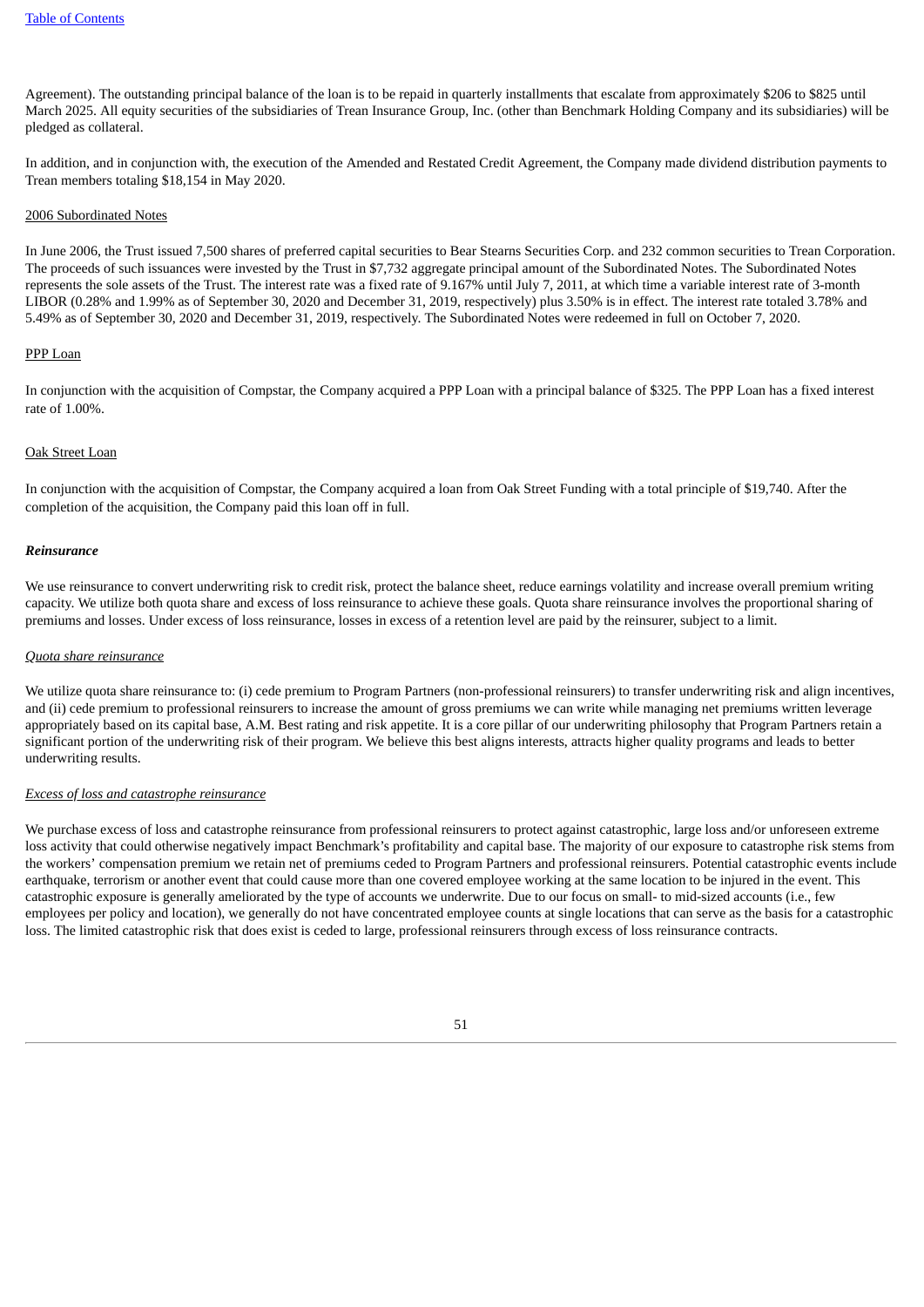### *Ratings*

We have a financial strength rating of "A" (Excellent) from A.M. Best. A.M. Best assigns 16 ratings to insurance companies, which currently range from "A++" (Superior) to "S" (Rating Suspended). "A" (Excellent) is the third highest rating issued by A.M. Best. The "A" (Excellent) rating is assigned to insurers that have, in A.M. Best's opinion, an excellent ability to meet their ongoing obligations to policyholders. This rating is intended to provide an independent opinion of an insurer's ability to meet its obligation to policyholders and is not an evaluation directed at investors. See also "Risk factors — Risks related to our business and industry — A downgrade in the A.M. Best financial strength ratings of our insurance company subsidiaries may negatively affect our business." in our registration statement filed with the SEC on Form S-1.

The financial strength ratings assigned by A.M. Best have an impact on the ability of the insurance companies to attract and retain agents and brokers and on the risk profiles of the submissions for insurance that the insurance companies receive. The "A" (Excellent) rating obtained by us is consistent with our business plan and allows us to actively pursue relationships with the agents and brokers identified in our marketing plan.

#### *Contractual Obligations and Commitments*

Other than the \$11,707 increase in term loan borrowings under our Amended and Restated Credit Facility, there have been no material changes in the Company's contractual obligations as of September 30, 2020 compared to December 31, 2019. Further, the Company paid in full the Subordinated Notes on October 7, 2020.

### **Financial condition**

### *Shareholders' Equity*

As of September 30, 2020, total shareholders' equity was \$401,753, compared to \$141,615 as of December 31, 2019, an increase of \$260,138. The increase in shareholders' equity over the period was driven primarily by the \$99,204 in common shares issued for the acquisition of Compstar; the \$93,139 in proceeds from common stock sold in the Company's IPO, net of offering costs; and \$86,997 of comprehensive income. These increases were partially offset by distributions to members totaling \$18,043 during the nine months ended September 30, 2020.

We had \$1,828 of unrecognized stock compensation as of September 30, 2020 related to non-vested stock-based compensation granted. The Company recognized \$307 of stock-based compensation during the nine months ended September 30, 2020. In addition, we recognized approximately \$157 and \$197 of expense related to membership unit awards for the three and nine months ended September 30, 2020, respectively.

### *Investment Portfolio*

Our invested asset portfolio consists of fixed maturities, equity securities, other investments and short-term investments. The majority of the investment portfolio was comprised of fixed maturity securities of \$375,286 at September 30, 2020, that were classified as available-for-sale. Available-for-sale investments are carried at fair value with unrealized gains and losses on these securities, net of applicable taxes, reported as a separate component of accumulated other comprehensive income.

Our investment portfolio objectives are to maintain liquidity, facilitating financial strength and stability and ensuring regulatory and legal compliance. Our investment portfolio consists of available-for-sale fixed maturities and other equity investments, all of which are carried at fair value. We seek to hold a high-quality portfolio of investments that is managed by a professional investment advisory management firm in accordance with the Company's investment policy and routinely reviewed by our management team. Our investments, however, are subject to general economic conditions and market risks as well as risks inherent to particular securities. The Company's investment portfolio has the following objectives:

- Meet insurance regulatory requirements with respect to investments under the applicable insurance laws;
- Maintain an appropriate level of liquidity to satisfy the cash requirements of current operations and long-term obligations;
- Adjust investment risk to offset or complement insurance risk based on our total corporate risk tolerance; and
- Realize the highest possible levels of investment income, while generating superior after-tax total rates of return.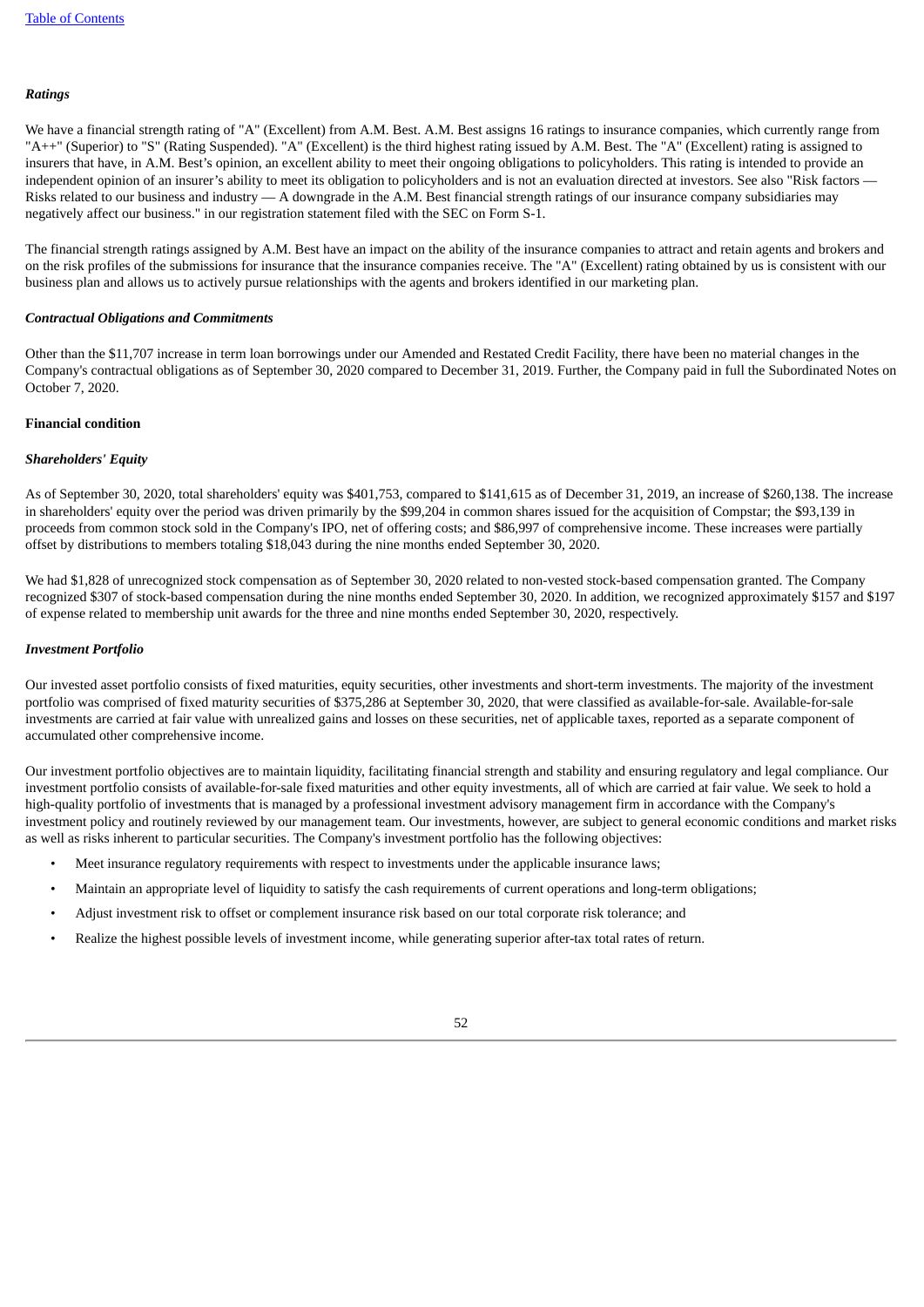The composition of our investment portfolio is shown in the following table as of September 30, 2020 and December 31, 2019.

|                                                               | September 30, 2020               |  |                   |  |  |  |  |
|---------------------------------------------------------------|----------------------------------|--|-------------------|--|--|--|--|
| (in thousands)                                                | Cost or<br><b>Amortized Cost</b> |  | <b>Fair Value</b> |  |  |  |  |
| <b>Fixed maturities:</b>                                      |                                  |  |                   |  |  |  |  |
| U.S. government and government securities                     | \$<br>$12,701$ \$                |  | 13,107            |  |  |  |  |
| Foreign governments                                           | 300                              |  | 304               |  |  |  |  |
| States, territories and possessions                           | 7,537                            |  | 7,804             |  |  |  |  |
| Political subdivisions of states, territories and possessions | 29,514                           |  | 30,869            |  |  |  |  |
| Special revenue and special assessment obligations            | 72,495                           |  | 76,494            |  |  |  |  |
| Industrial and public utilities                               | 109,330                          |  | 116,138           |  |  |  |  |
| Commercial mortgage-backed securities                         | 16,342                           |  | 18,107            |  |  |  |  |
| Residential mortgage-backed securities                        | 68,864                           |  | 70,384            |  |  |  |  |
| Other loan-backed securities                                  | 41,067                           |  | 41,724            |  |  |  |  |
| Hybrid securities                                             | 356                              |  | 355               |  |  |  |  |
| Total fixed maturities                                        | 358,506                          |  | 375,286           |  |  |  |  |
| <b>Equity securities:</b>                                     |                                  |  |                   |  |  |  |  |
| Preferred stock                                               | 243                              |  | 240               |  |  |  |  |
| Common stock                                                  | 1,554                            |  | 3,458             |  |  |  |  |
| Total equity securities                                       | 1,797                            |  | 3,698             |  |  |  |  |
| Total investments                                             | \$<br>360,303                    |  | 378,984           |  |  |  |  |

|                                                               | <b>December 31, 2019</b>         |                   |  |  |  |  |  |
|---------------------------------------------------------------|----------------------------------|-------------------|--|--|--|--|--|
| (in thousands)                                                | Cost or<br><b>Amortized Cost</b> | <b>Fair Value</b> |  |  |  |  |  |
| <b>Fixed maturities:</b>                                      |                                  |                   |  |  |  |  |  |
| U.S. government and government securities                     | \$<br>15,965 \$                  | 16,129            |  |  |  |  |  |
| Foreign governments                                           | 299                              | 302               |  |  |  |  |  |
| States, territories and possessions                           | 4,789                            | 4,923             |  |  |  |  |  |
| Political subdivisions of states, territories and possessions | 24,444                           | 25,104            |  |  |  |  |  |
| Special revenue and special assessment obligations            | 59,149                           | 61,405            |  |  |  |  |  |
| Industrial and public utilities                               | 119,735                          | 123,207           |  |  |  |  |  |
| Commercial mortgage-backed securities                         | 15,586                           | 16,312            |  |  |  |  |  |
| Residential mortgage-backed securities                        | 53,467                           | 54,109            |  |  |  |  |  |
| Other loan-backed securities                                  | 35,849                           | 36,011            |  |  |  |  |  |
| <b>Hybrid securities</b>                                      | 357                              | 363               |  |  |  |  |  |
| Total fixed maturities                                        | 329,640                          | 337,865           |  |  |  |  |  |
| <b>Equity securities:</b>                                     |                                  |                   |  |  |  |  |  |
| Preferred stock                                               | 337                              | 343               |  |  |  |  |  |
| Common stock                                                  | 492                              | 492               |  |  |  |  |  |
| Total equity securities                                       | 829                              | 835               |  |  |  |  |  |
| <b>Total investments</b>                                      | 330,469                          | 338,700           |  |  |  |  |  |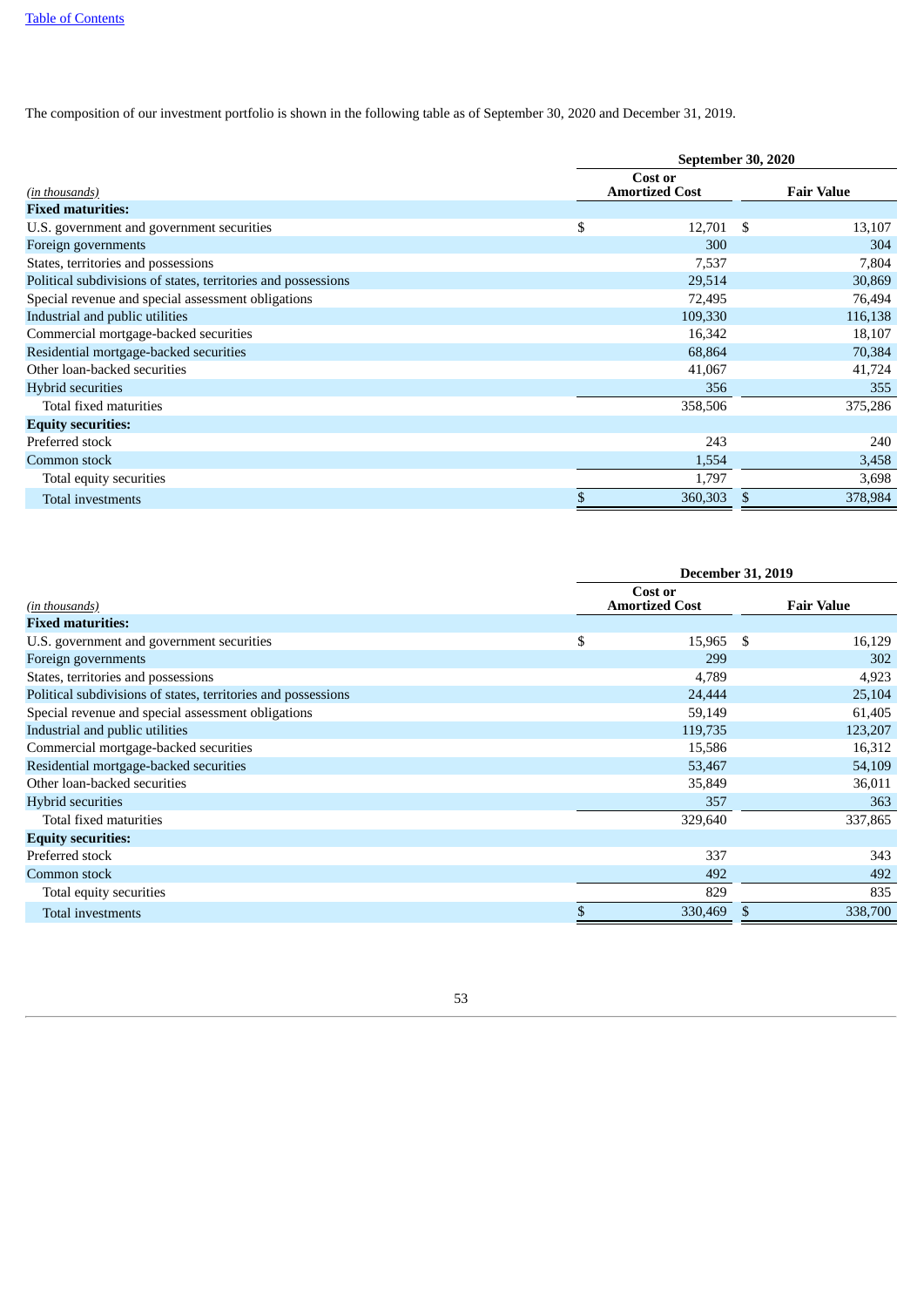The following table shows the percentage of the total estimated fair value of our fixed maturity securities as of September 30, 2020 and December 31, 2019 by credit rating category, using the lower of ratings assigned by Moody's Investor Service or S&P.

|                                    | September 30, 2020 |                   |            |
|------------------------------------|--------------------|-------------------|------------|
| (in thousands, except percentages) |                    | <b>Fair Value</b> | % of Total |
| <b>AAA</b>                         |                    | 60,868            | 16.2 %     |
| AA                                 |                    | 190,209           | 50.7 %     |
| $\mathbf{A}$                       |                    | 93,598            | 24.9 %     |
| <b>BBB</b>                         |                    | 28,771            | $7.7\%$    |
| <b>BB</b>                          |                    | 1,791             | $0.5\%$    |
| Below investment grade             |                    | 49                | $-$ %      |
| Total fixed maturities             |                    | 375,286           | 100.0 %    |

|                                    | <b>December 31, 2019</b> |                   |            |
|------------------------------------|--------------------------|-------------------|------------|
| (in thousands, except percentages) |                          | <b>Fair Value</b> | % of Total |
| <b>AAA</b>                         |                          | 52,571            | 15.6 %     |
| AA                                 |                          | 153,838           | 45.5 %     |
| $\mathbf{A}$                       |                          | 101,040           | 29.9 %     |
| <b>BBB</b>                         |                          | 30,245            | $9.0\%$    |
| <b>BB</b>                          |                          | 119               | $-$ %      |
| Below investment grade             |                          | 52                | $-$ %      |
| Total fixed maturities             |                          | 337,865           | 100.0 %    |

### **Critical Accounting Policies and Estimates**

The unaudited interim condensed consolidated financial statements included in this quarterly report include amounts based on the use of estimates and judgments of management.

We identified the accounting estimates which are critical to the understanding of our financial position and results of operations. Critical accounting estimates are defined as those estimates that are both important to the portrayal of our financial condition and results of operations and require us to exercise significant judgment. We use significant judgment concerning future results and developments in applying these critical accounting estimates and in preparing our condensed consolidated financial statements. These judgments and estimates affect our reported amounts of assets, liabilities, revenues and expenses and the disclosure of our material contingent assets and liabilities. Actual results may differ materially from the estimates and assumptions used in preparing the condensed consolidated financial statements. We evaluate our estimates regularly using information that we believe to be relevant. The estimates and judgments that are most critical to the preparation of the condensed consolidated financial statements include: (a) reserves for unpaid loss and LAE; (b) reinsurance recoveries; (c) investment fair value measurements; (d) goodwill and intangible assets; and (e) business combinations. Actual results may differ materially from the estimates and assumptions used in preparing the condensed consolidated financial statements. For a detailed discussion of our accounting policies, see the "Notes to the Combined Financial Statements" included in our registration statement filed with the SEC on Form S-1.

### **Off-Balance Sheet Arrangements**

<span id="page-53-0"></span>We have no off-balance sheet arrangements as of September 30, 2020.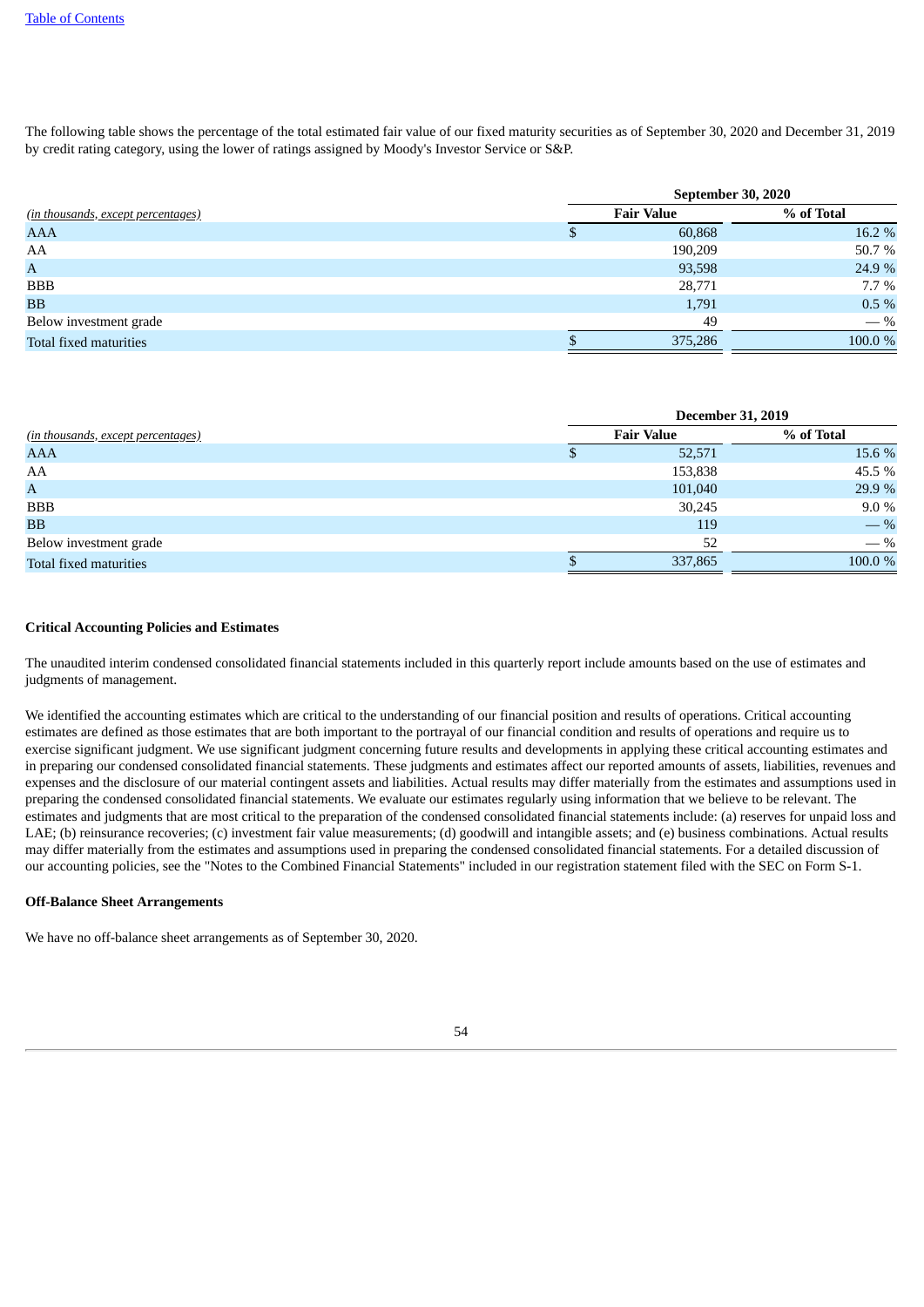### **Item 3. Quantitative and Qualitative Disclosures About Market Risk**

Market risk is the risk of economic losses due to adverse changes in the estimated fair value of a financial instrument as the result of changes in interest rates, equity prices, foreign currency exchange rates and commodity prices. The primary components of market risk affecting us are credit risk, and interest rate risk, which are described in detail in the "Quantitative and qualitative disclosures about market risk" section of our registration statement filed with the SEC on Form S-1. We do not have exposure to foreign currency exchange rate risk or commodity risk.

#### <span id="page-54-0"></span>**Item 4. Controls and Procedures**

### Disclosure Controls and Procedures

As of the end of the period covered by this report, management conducted an evaluation, under the supervision and with the participation of our chief executive officer and chief financial officer, of the effectiveness of our disclosure controls and procedures (as defined in Rules 13a-15(e) and 15d-15(e) under the Securities Exchange Act of 1934, as amended (the Exchange Act)). Based on this evaluation, our chief executive officer and chief financial officer concluded that our disclosure controls and procedures are effective to ensure that information required to be disclosed by us in reports that we file or submit under the Exchange Act is recorded, processed, summarized and reported within the time periods specified in the SEC's rules and forms, and to ensure that information required to be disclosed by us in the reports we file or submit under the Exchange Act is accumulated and communicated to management, including our principal executive and principal financial officers, as appropriate, to allow timely decisions regarding required disclosures.

### Changes in Internal Control Over Financial Reporting

There were no changes in our internal control over financial reporting during the most recently completed fiscal quarter that have materially affected, or are reasonably likely to materially affect, our internal control over financial reporting.

<span id="page-54-1"></span>The effectiveness of any system of controls and procedures is subject to certain limitations, and, as a result, there can be no assurance that our controls and procedures will detect all errors or fraud. A control system, no matter how well conceived and operated, can provide only reasonable, not absolute, assurance that the objectives of the control system will be attained.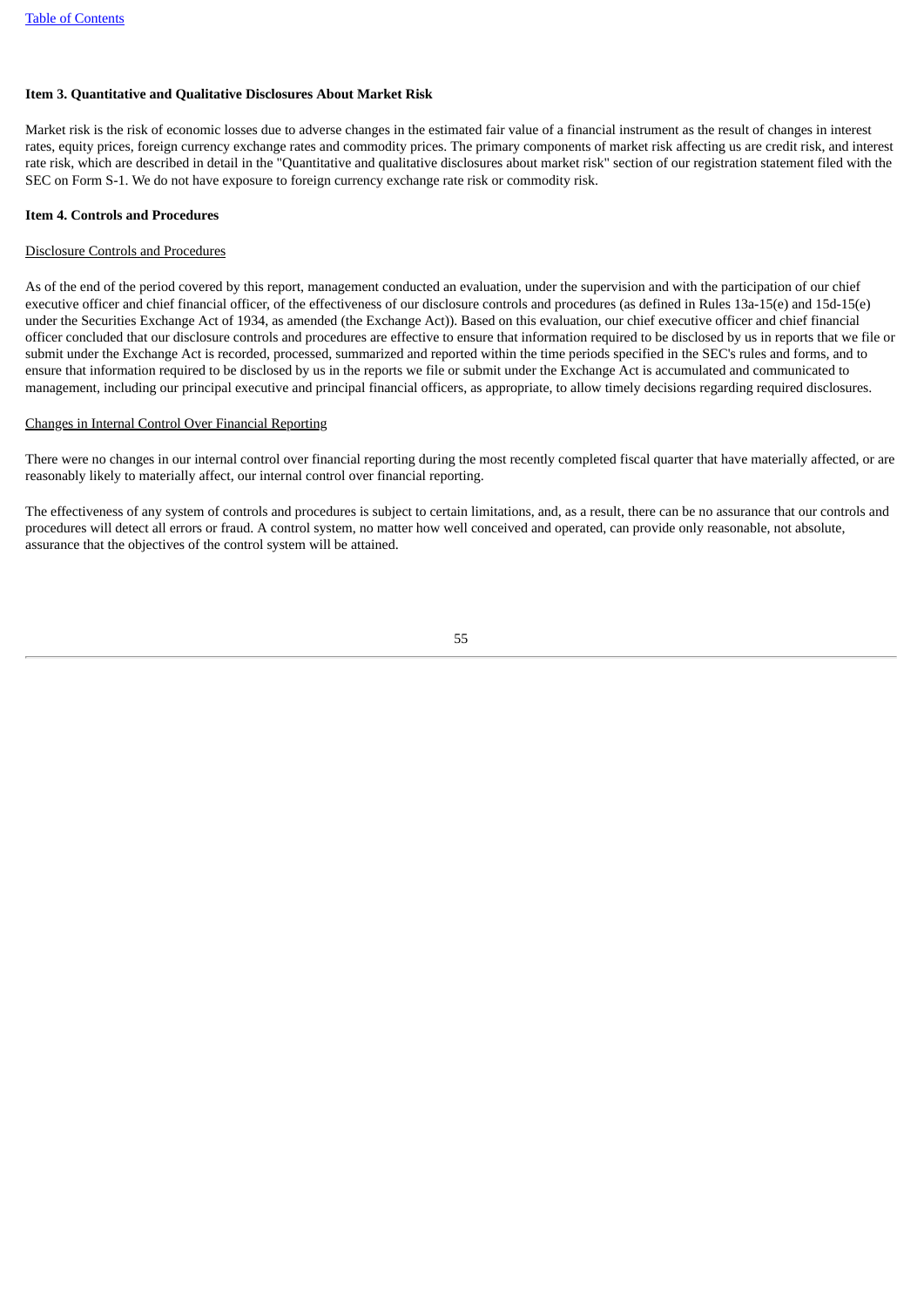# **PART II. OTHER INFORMATION**

### <span id="page-55-0"></span>**Item 1. Legal Proceedings**

From time-to-time, the Company may be involved in legal proceedings which arise in the ordinary course of business. We believe that the outcome of such matters, individually or in the aggregate, will not have a material adverse effect on our consolidated financial position.

### <span id="page-55-1"></span>**Item 1A. Risk Factors**

We have disclosed in our Quarterly Report on Form 10-Q, issued August 28, 2020 the most significant risk factors that can impact year-to-year comparisons and that may affect the future performance of the Company's business. On a quarterly basis, we review these disclosures and update the risk factors, as appropriate. As of the date of this report, there have been no material changes to the risk factors contained in our Quarterly Report.

### <span id="page-55-2"></span>**Item 2. Unregistered Sales of Equity Securities and Use of Proceeds**

### *Unregistered Sales of Equity Securities*

The following table sets forth information concerning purchases of our common stock for the three months ended September 30, 2020:

| Period                                    | <b>Total Number of</b><br><b>Shares Purchased</b> <sup>(1)</sup> | <b>Average Price Paid</b><br>per Share | <b>Total Number of Shares</b><br><b>Purchased as Part of Publicly</b><br><b>Announced Plans or</b><br>Programs <sup><math>(2)</math></sup> | <b>Maximum Number of Shares</b><br>that May Yet Be Purchased<br><b>Under the Plans or Programs</b> |
|-------------------------------------------|------------------------------------------------------------------|----------------------------------------|--------------------------------------------------------------------------------------------------------------------------------------------|----------------------------------------------------------------------------------------------------|
| July 1, 2020 - July 31, 2020              | 5,315                                                            | 15.51                                  |                                                                                                                                            |                                                                                                    |
| August 1, 2020 - August 31, 2020          |                                                                  |                                        |                                                                                                                                            |                                                                                                    |
| September 1, 2020 - September 30,<br>2020 |                                                                  |                                        |                                                                                                                                            |                                                                                                    |
|                                           | 5,315                                                            |                                        |                                                                                                                                            |                                                                                                    |

(1) The shares of common stock in this column represent shares surrendered to us by stock plan participants in order to satisfy minimum tax withholding obligations related to the vesting of restricted stock. (2) We had no publicly announced plans or open market repurchase programs for shares of our common stock during the three months ended September 30, 2020.

Prior to July 15, 2020, the Company held a 45% ownership interest in Compstar. On July 15, 2020, the Company issued 6,613,606 shares of the Company's common stock with a market price of \$15 per share as consideration to acquire the remaining 55% ownership interest in Compstar from the owners thereof. The securities were issued under Section 4(a)(2) of the Securities Act of 1933, as amended, in reliance on certain representations from the Compstar owners.

### *Use of Proceeds*

On July 20, 2020, we closed the sale of 10,714,286 shares of our common stock in our IPO, comprised of 7,142,857 shares issued and sold by us and 3,571,429 shares sold by selling shareholders. On July 22, 2020, we closed the sale of an additional 1,207,142 shares by certain selling shareholders in the IPO pursuant to the exercise of the underwriters' option to purchase additional shares to cover over-allotments. The IPO terminated upon completion of the sale of the above-referenced shares.

The IPO price per share was \$15.00. The aggregate IPO price for all shares sold by us in the IPO was approximately \$107.1 million and the aggregate I price for all shares sold by the selling shareholders in the IPO was approximately \$71.7 million. The offer and sale was pursuant to a registration statement on Form S-1 (File No. 333-239291), which was declared effective by the SEC on July 15, 2020. J.P. Morgan Securities LLC, Evercore Group, L.L.C. and William Blair & Company, L.L.C. acted as joint book-running managers of the IPO, and JMP Securities LLC acted as co-manager.

We received net proceeds from the sale of shares by us in the IPO of approximately \$94.9 million after deducting underwriting discounts and commissions of \$7.5 million and estimated offering expenses of \$4.7 million. We did not receive

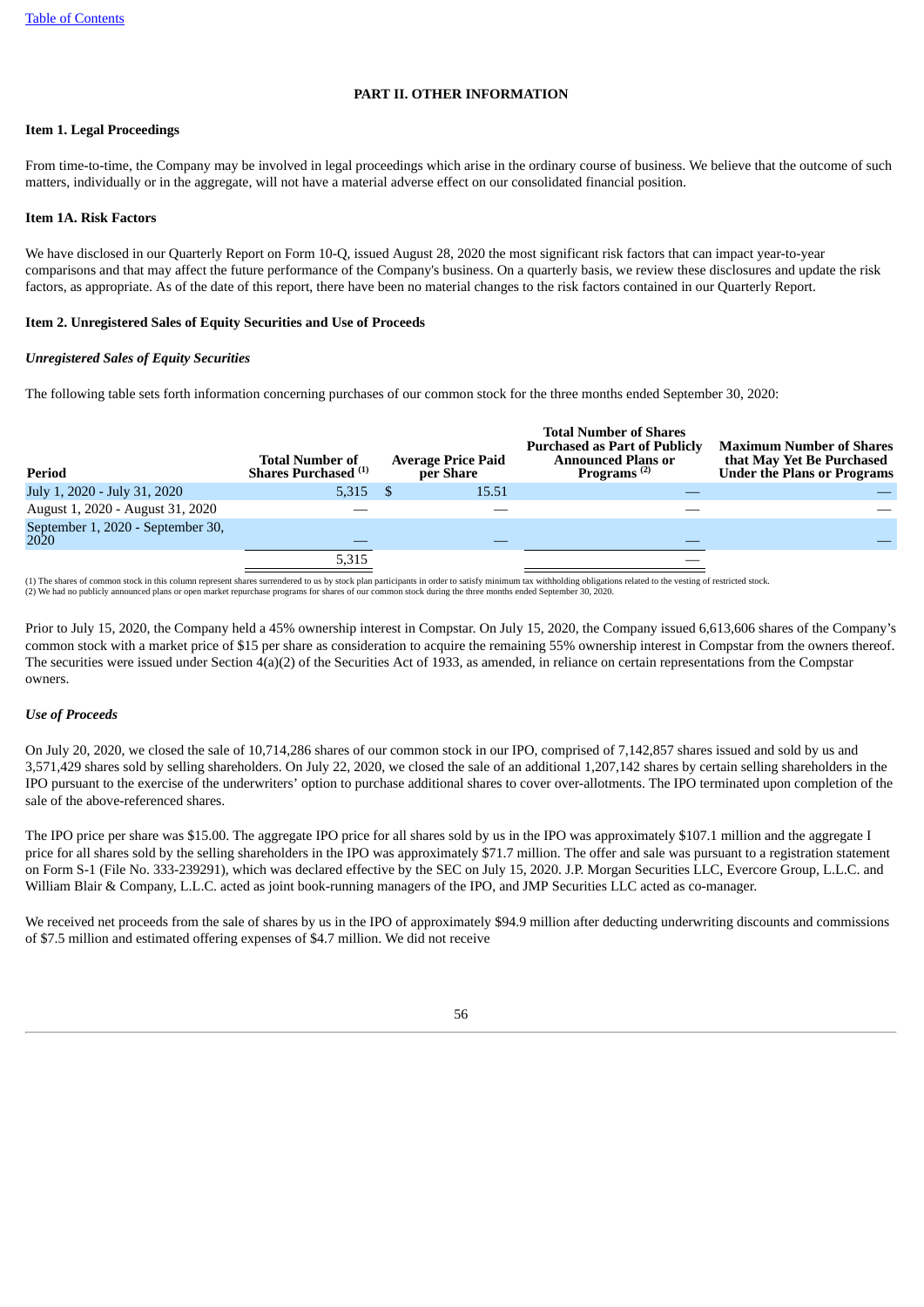any proceeds from the sale of shares by the selling shareholders. We used or are in the process of using the net proceeds from the sale of shares by us in the IPO to (i) redeem all \$5.1 million aggregate liquidation preference of the Series B Nonconvertible Preferred Stock of our subsidiary Benchmark Holding Company, (ii) pay \$7.7 million to redeem all outstanding Subordinated Notes, (iii) use \$19.3 million to repay in full all outstanding term loan borrowings under the credit agreement with Oak Street Funding LLC, (iv) pay an aggregate one-time payment of approximately \$7.6 million to Altaris Capital Partners, LLC in connection with the termination of our consulting and advisory agreements with Altaris Capital Partners, LLC and (v) pay an aggregate \$3.1 million to certain pre-IPO unitholders and other employees in connection with the reorganization transactions and pursuant to the operating agreements for Trean and BIC. The remaining net proceeds will be used for general corporate purposes, including to support the growth of our business.

#### <span id="page-56-0"></span>**Item 3. Defaults Upon Senior Securities**

Not applicable.

### <span id="page-56-1"></span>**Item 4. Mine Safety Disclosures**

Not applicable.

### <span id="page-56-2"></span>**Item 5. Other Information**

<span id="page-56-3"></span>Not applicable.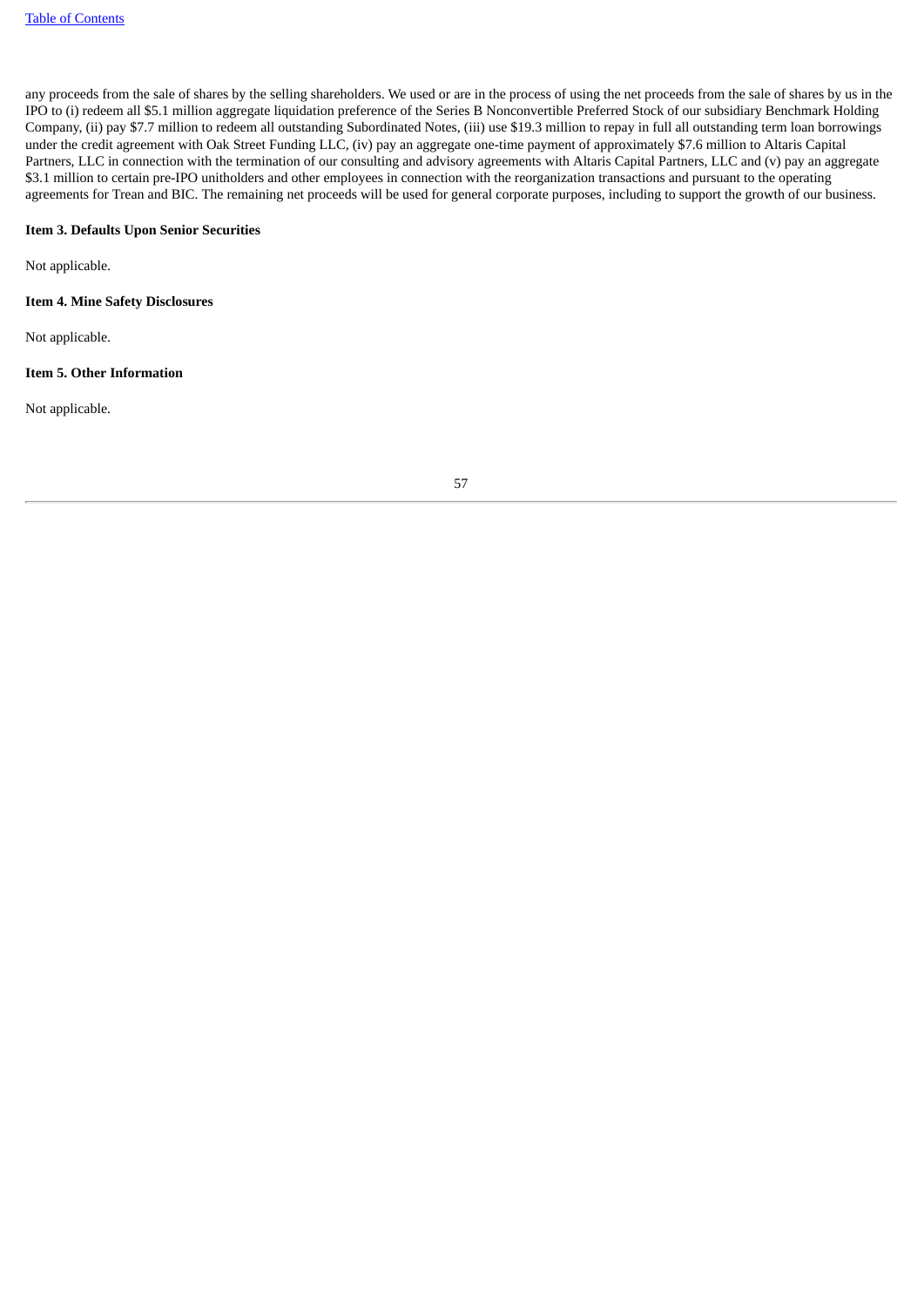# **Item 6. Exhibits**

| <b>Exhibit Number</b> | <b>Description</b>                                                                                                                                                                                                         |
|-----------------------|----------------------------------------------------------------------------------------------------------------------------------------------------------------------------------------------------------------------------|
| 3.1                   | Amended and Restated Certificate of Incorporation of Trean Insurance Group, Inc. (filed as Exhibit 3.1 to the Registrant's<br>Quarterly Report on Form 10-Q filed on August 28, 2020 and incorporated by reference herein) |
| 3.2                   | Amended and Restated By-Laws of Trean Insurance Group, Inc. (filed as Exhibit 3.2 to the Registrant's Quarterly Report on<br>Form 10-Q filed on August 28, 2020 and incorporated by reference herein)                      |
| 31.1                  | Certification of Principal Executive Officer Pursuant to Section 302 of the Sarbanes-Oxley Act of 2002                                                                                                                     |
| 31.2                  | Certification of Principal Financial Officer Pursuant to Section 302 of the Sarbanes-Oxley Act of 2002                                                                                                                     |
| $32.1*$               | Certification of Principal Executive Officer Pursuant to Section 906 of the Sarbanes-Oxley Act of 2002                                                                                                                     |
| $32.2*$               | Certification of Principal Financial Officer Pursuant to Section 906 of the Sarbanes-Oxley Act of 2002                                                                                                                     |
| $101.INS **$          | <b>XBRL Instance Document</b>                                                                                                                                                                                              |
| 101.SCH               | <b>XBRL Taxonomy Extension Schema Document</b>                                                                                                                                                                             |
| 101.CAL               | <b>XBRL Taxonomy Extension Calculation Linkbase Document</b>                                                                                                                                                               |
| 101.DEF               | <b>XBRL Taxonomy Extension Definition Linkbase Document</b>                                                                                                                                                                |
| 101.LAB               | XBRL Taxonomy Extension Label Linkbase Document                                                                                                                                                                            |
| <b>101.PRE</b>        | XBRL Taxonomy Extension Presentation Linkbase Document                                                                                                                                                                     |
| 104                   | Cover Page Interactive Data File (formatted as Inline XBRL and contained in Exhibit 101)                                                                                                                                   |

\* This certification is deemed not filed for purposes of Section 18 of the Exchange Act, or otherwise subject to the liability of that section, nor shall it be deemed incorporated by reference to any filing under the Securities Act of 1933, as amended, or the Exchange Act.

<span id="page-57-0"></span>\*\* The instance document does not appear in the Interactive Data File because its XBRL tags are embedded within the Inline XBRL document.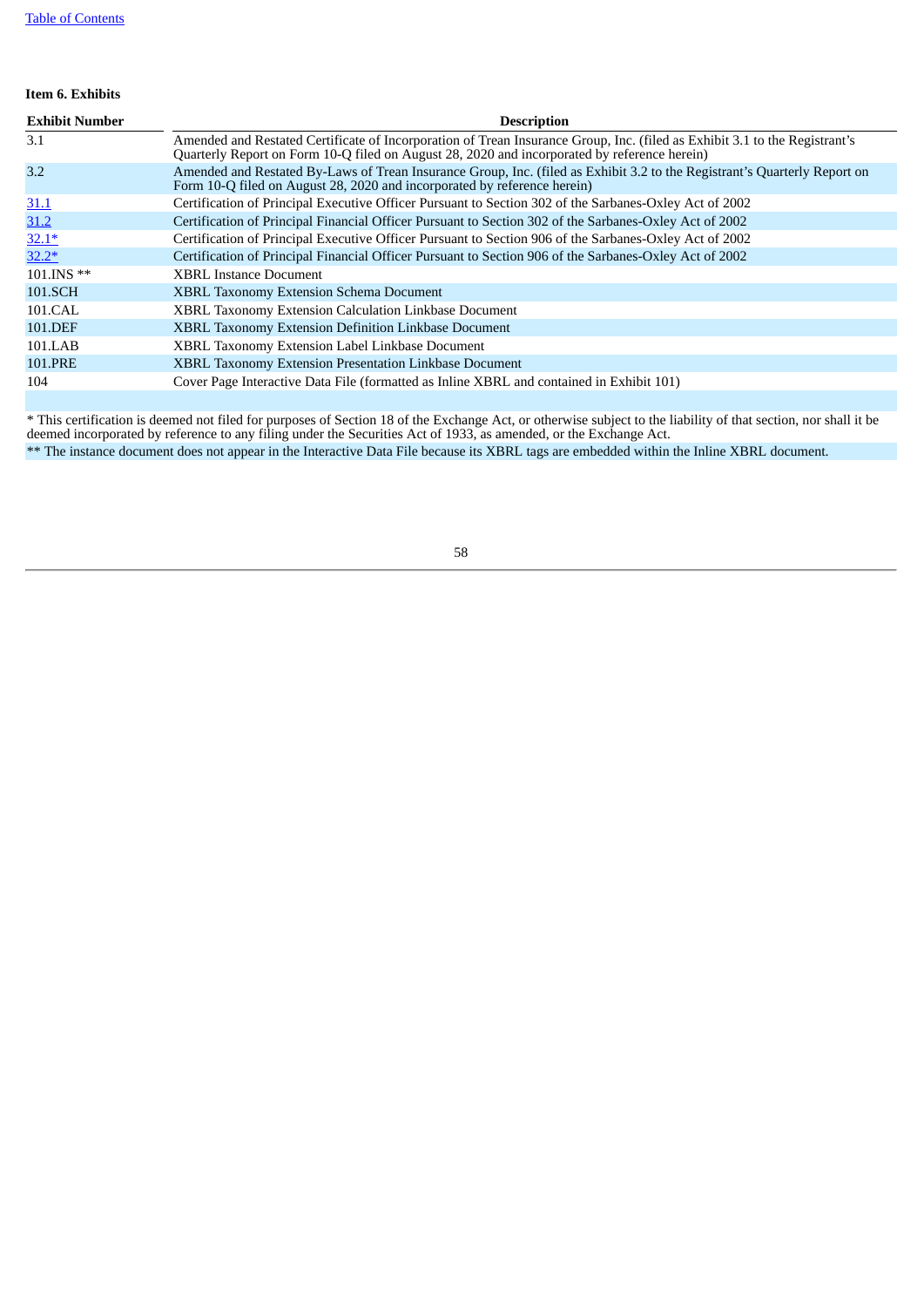### **Signatures**

Pursuant to the requirements of the Securities Exchange Act of 1934, the Registrant has duly caused this report to be signed on its behalf by the undersigned thereunto duly authorized.

# **TREAN INSURANCE GROUP, INC.**

Date: November 13, 2020 By: /s/ Julie A. Baron

Date: November 13, 2020 By: /s/ Andrew M. O'Brien

Andrew M. O'Brien President and Chief Executive Officer (Principal Executive Officer)

Julie A. Baron Chief Financial Officer, Treasurer and Secretary (Principal Financial Officer)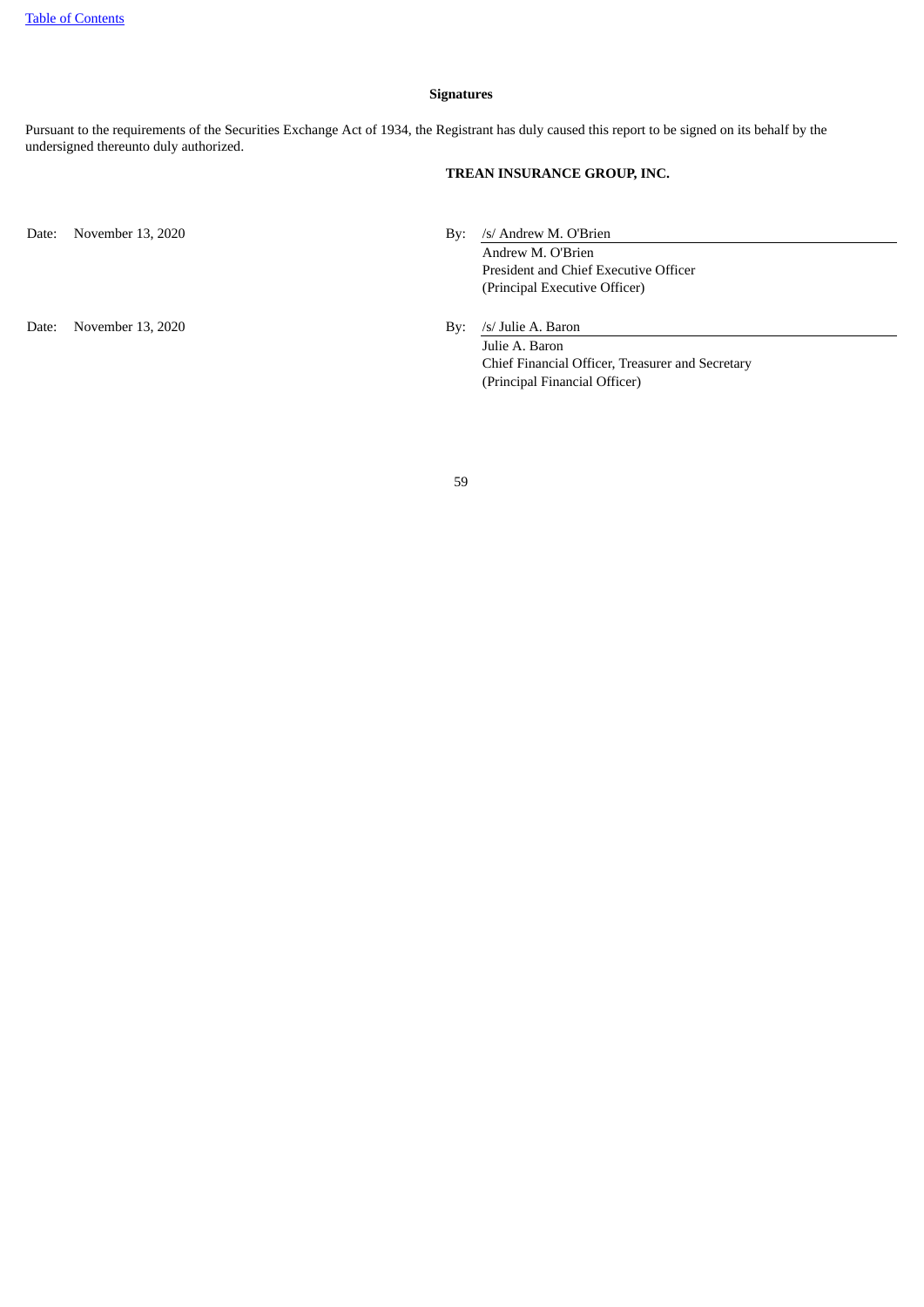# **Certification of Principal Executive Officer Pursuant to Section 302 of the Sarbanes-Oxley Act of 2002**

<span id="page-59-0"></span>I, Andrew M. O'Brien, certify that:

- 1. I have reviewed this Quarterly Report on Form 10-Q of Trean Insurance Group, Inc.;
- 2. Based on my knowledge, this report does not contain any untrue statement of a material fact or omit to state a material fact necessary to make the statements made, in light of the circumstances under which such statements were made, not misleading with respect to the period covered by this report;
- 3. Based on my knowledge, the financial statements, and other financial information included in this report, fairly present in all material respects the financial condition, results of operations and cash flows of the registrant as of, and for, the periods presented in this report;
- 4. The registrant's other certifying officer and I are responsible for establishing and maintaining disclosure controls and procedures (as defined in Exchange Act Rules 13a-15(e) and 15d-15(e)) and have:
	- a. Designed such disclosure controls and procedures, or caused such disclosure controls and procedures to be designed under our supervision, to ensure that material information relating to the registrant, including its consolidated subsidiaries, is made known to us by others within those entities, particularly during the period in which this report is being prepared;
	- b. *[Reserved]*;
	- c. Evaluated the effectiveness of the registrant's disclosure controls and procedures and presented in this report our conclusions about the effectiveness of the disclosure controls and procedures, as of the end of the period covered by this report based on such evaluation; and
	- d. Disclosed in this report any change in the registrant's internal control over financial reporting that occurred during the registrant's most recent fiscal quarter (the registrant's fourth fiscal quarter in the case of an annual report) that has materially affected, or is reasonably likely to materially affect, the registrant's internal control over financial reporting; and
- 5. The registrant's other certifying officer and I have disclosed, based on our most recent evaluation of internal control over financial reporting, to the registrant's auditors and the audit committee of the registrant's board of directors (or persons performing the equivalent functions):
	- a. All significant deficiencies and material weaknesses in the design or operation of internal control over financial reporting which are reasonably likely to adversely affect the registrant's ability to record, process, summarize and report financial information; and
	- b. Any fraud, whether or not material, that involves management or other employees who have a significant role in the registrant's internal control over financial reporting.

Date: November 13, 2020 /s/ Andrew M. O'Brien

Andrew M. O'Brien President and Chief Executive Officer (Principal Executive Officer)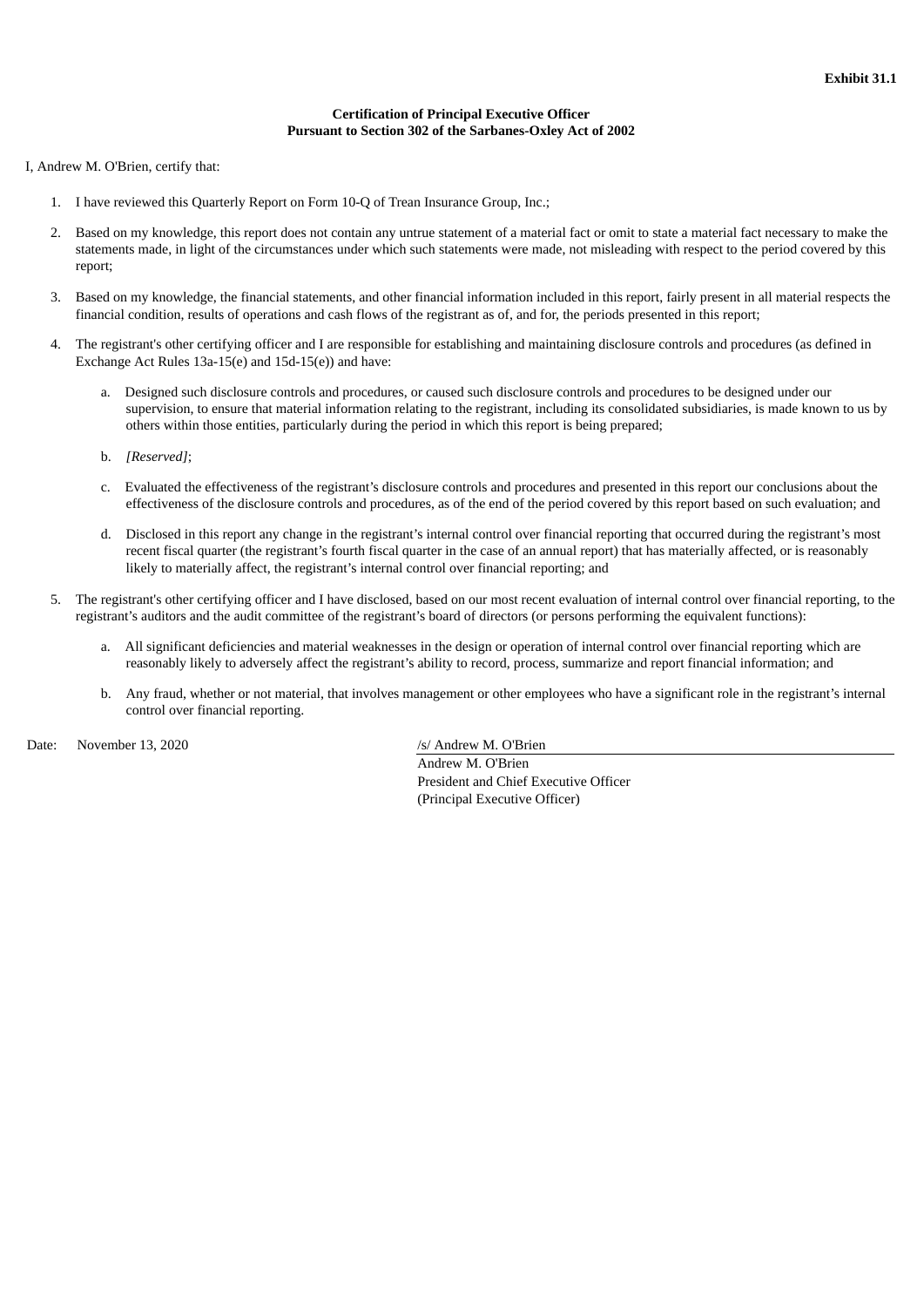# **Certification of Principal Financial Officer Pursuant to Section 302 of the Sarbanes-Oxley Act of 2002**

<span id="page-60-0"></span>I, Julie A. Baron, certify that:

- 1. I have reviewed this Quarterly Report on Form 10-Q of Trean Insurance Group, Inc.;
- 2. Based on my knowledge, this report does not contain any untrue statement of a material fact or omit to state a material fact necessary to make the statements made, in light of the circumstances under which such statements were made, not misleading with respect to the period covered by this report;
- 3. Based on my knowledge, the financial statements, and other financial information included in this report, fairly present in all material respects the financial condition, results of operations and cash flows of the registrant as of, and for, the periods presented in this report;
- 4. The registrant's other certifying officer and I are responsible for establishing and maintaining disclosure controls and procedures (as defined in Exchange Act Rules 13a-15(e) and 15d-15(e)) and have:
	- a. Designed such disclosure controls and procedures, or caused such disclosure controls and procedures to be designed under our supervision, to ensure that material information relating to the registrant, including its consolidated subsidiaries, is made known to us by others within those entities, particularly during the period in which this report is being prepared;
	- b. *[Reserved]*;
	- c. Evaluated the effectiveness of the registrant's disclosure controls and procedures and presented in this report our conclusions about the effectiveness of the disclosure controls and procedures, as of the end of the period covered by this report based on such evaluation; and
	- d. Disclosed in this report any change in the registrant's internal control over financial reporting that occurred during the registrant's most recent fiscal quarter (the registrant's fourth fiscal quarter in the case of an annual report) that has materially affected, or is reasonably likely to materially affect, the registrant's internal control over financial reporting; and
- 5. The registrant's other certifying officer and I have disclosed, based on our most recent evaluation of internal control over financial reporting, to the registrant's auditors and the audit committee of the registrant's board of directors (or persons performing the equivalent functions):
	- a. All significant deficiencies and material weaknesses in the design or operation of internal control over financial reporting which are reasonably likely to adversely affect the registrant's ability to record, process, summarize and report financial information; and
	- b. Any fraud, whether or not material, that involves management or other employees who have a significant role in the registrant's internal control over financial reporting.

Date: November 13, 2020 /s/ Julie A. Baron

Julie A. Baron Chief Financial Officer, Treasurer and Secretary (Principal Financial Officer)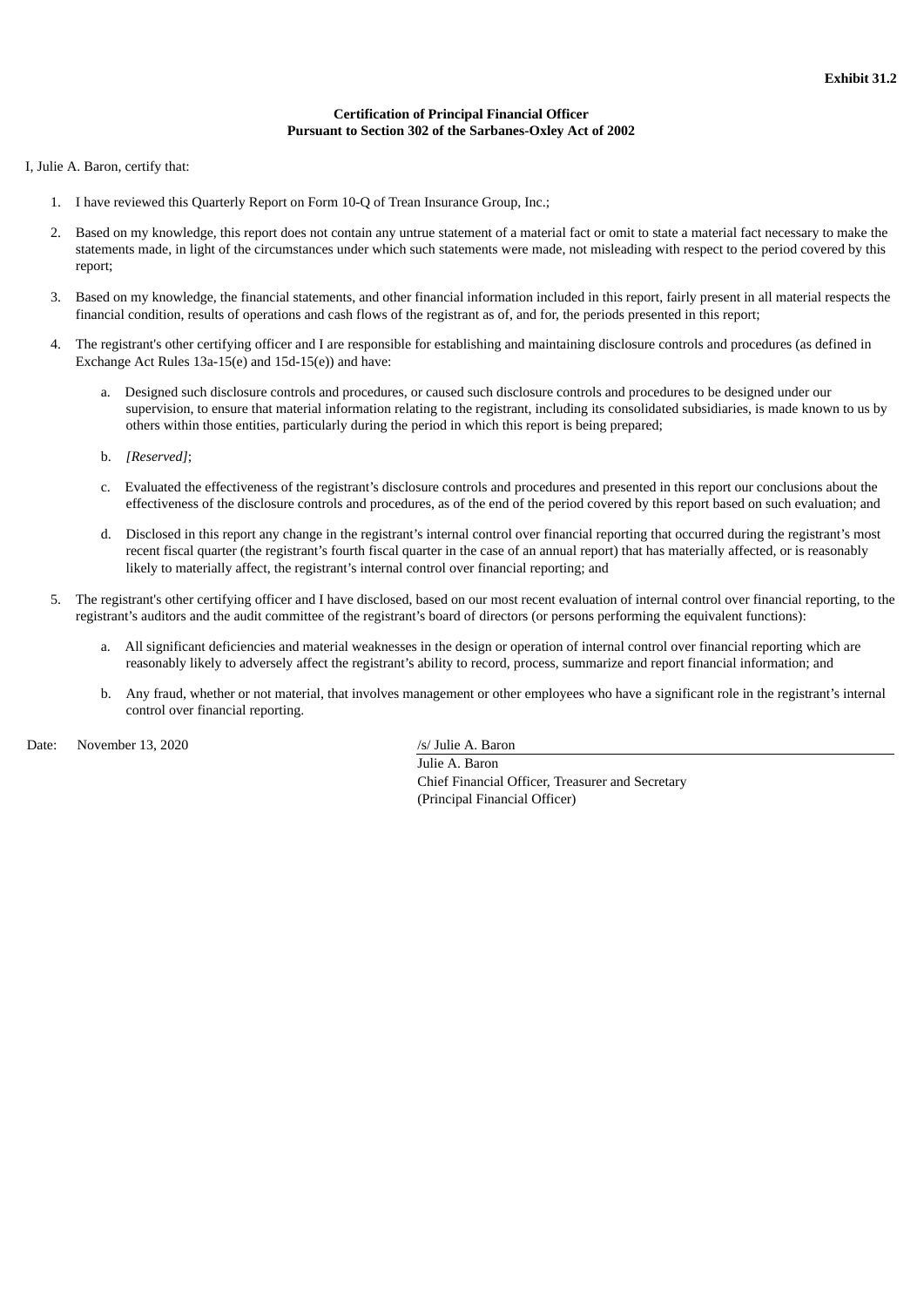### **CERTIFICATION PURSUANT TO 18 U.S.C. SECTION 1350, AS ADOPTED PURSUANT TO SECTION 906 OF THE SARBANES-OXLEY ACT OF 2002**

<span id="page-61-0"></span>In connection with the Quarterly Report on Form 10-Q of Trean Insurance Group, Inc. (the Company) for the quarter ended September 30, 2020, as filed with the Securities and Exchange Commission on the date hereof (the Report), the undersigned hereby, certifies, pursuant to 18 U.S.C. Section 1350, as adopted pursuant to Section 906 of the Sarbanes-Oxley Act of 2002, that, to his knowledge:

- 1. the Report fully complies with the requirements of Section 13(a) or 15(d) of the Securities Exchange Act of 1934; and
- 2. the information contained in the Report fairly presents, in all material respects, the financial condition and results of operations of the Company.

Date: November 13, 2020 /s/ Andrew M. O'Brien

Andrew M. O'Brien President and Chief Executive Officer (Principal Executive Officer)